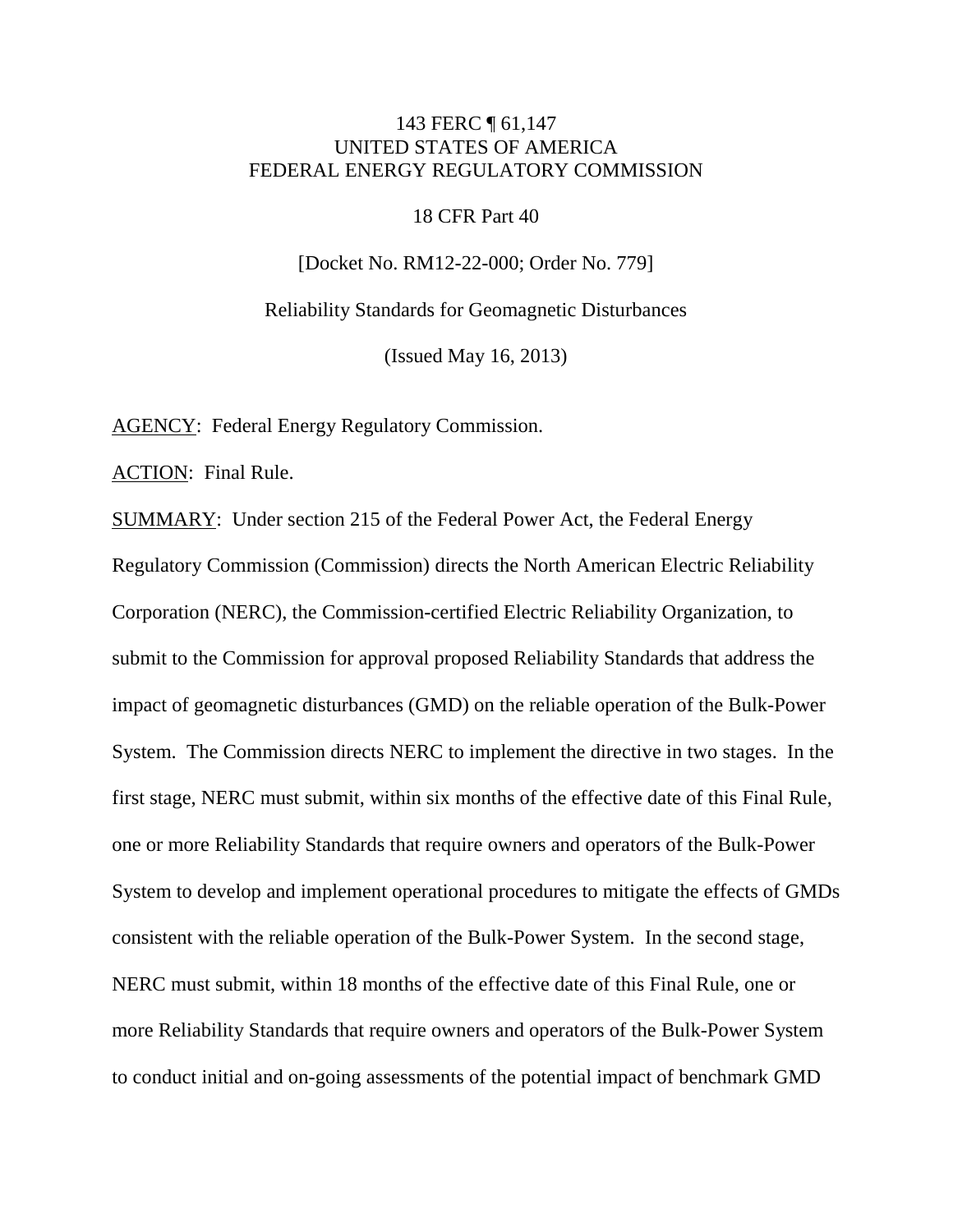events on Bulk-Power System equipment and the Bulk-Power System as a whole. The Second Stage GMD Reliability Standards must identify benchmark GMD events that specify what severity GMD events a responsible entity must assess for potential impacts on the Bulk-Power System. If the assessments identify potential impacts from benchmark GMD events, the Reliability Standards should require owners and operators to develop and implement a plan to protect against instability, uncontrolled separation, or cascading failures of the Bulk-Power System, caused by damage to critical or vulnerable Bulk-Power System equipment, or otherwise, as a result of a benchmark GMD event. The development of this plan cannot be limited to considering operational procedures or enhanced training alone, but will, subject to the potential impacts of the benchmark GMD events identified in the assessments, contain strategies for protecting against the potential impact of GMDs based on factors such as the age, condition, technical specifications, system configuration, or location of specific equipment. These strategies could, for example, include automatically blocking geomagnetically induced currents from entering the Bulk-Power System, instituting specification requirements for new equipment, inventory management, isolating certain equipment that is not cost effective to retrofit, or a combination thereof.

EFFECTIVE DATE: This rule will become effective **[INSERT DATE 60 days after publication in the FEDERAL REGISTER].**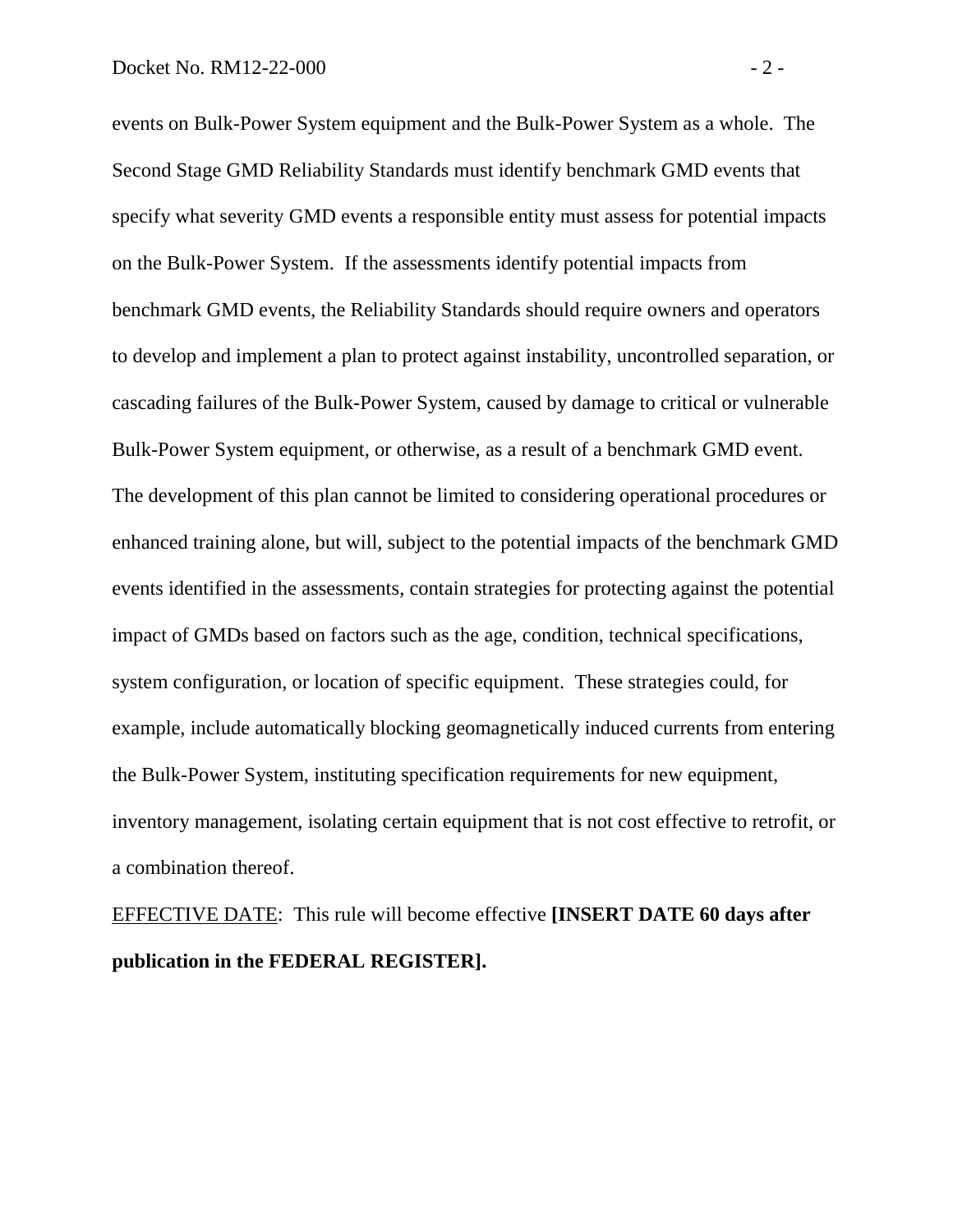### FOR FURTHER INFORMATION CONTACT:

Regis Binder (Technical Information) Office of Electric Reliability Division of Reliability Standards and Security Federal Energy Regulatory Commission 888 First Street, NE Washington, DC 20426 (301) 665-1601 [Regis.Binder@ferc.gov](mailto:Regis.Binder@ferc.gov)

Matthew Vlissides (Legal Information) Office of the General Counsel Federal Energy Regulatory Commission 888 First Street, NE Washington, DC 20426 (202) 502-8408 [Matthew.Vlissides@ferc.gov](mailto:Matthew.Vlissides@ferc.gov)

# SUPPLEMENTARY INFORMATION: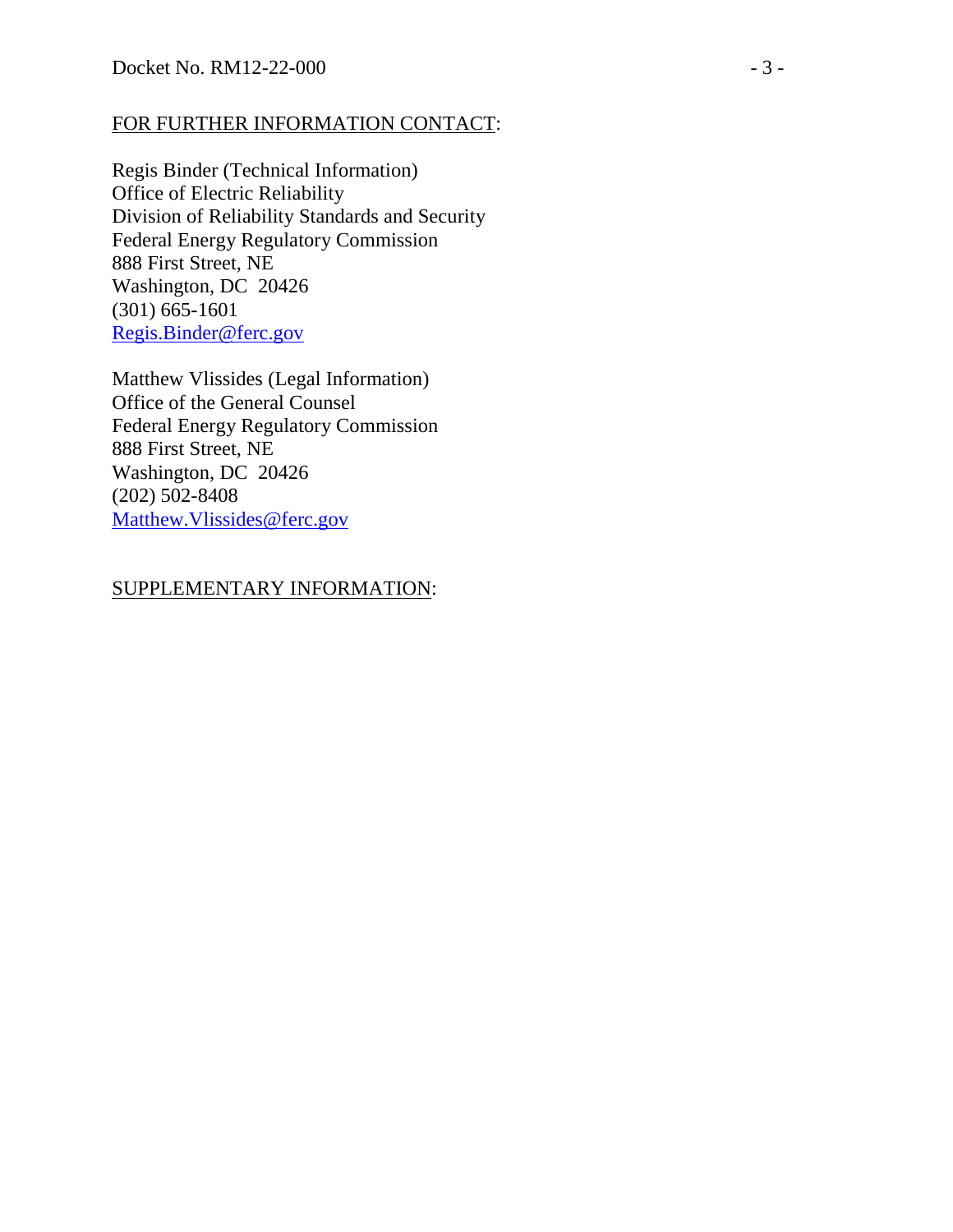## 143 FERC ¶ 61,147 UNITED STATES OF AMERICA FEDERAL ENERGY REGULATORY COMMISSION

Before Commissioners: Jon Wellinghoff, Chairman; Philip D. Moeller, John R. Norris, Cheryl A. LaFleur, and Tony Clark.

Reliability Standards for Geomagnetic Disturbances Docket No. RM12-22-000

Order No. 779

### FINAL RULE

(Issued May 16, 2013)

[1](#page-3-0). Pursuant to section  $215(d)(5)$  of the Federal Power Act (FPA),<sup>1</sup> the Commission directs the North American Electric Reliability Corporation (NERC), the Commissioncertified Electric Reliability Organization (ERO), to submit for approval Reliability Standards (GMD Reliability Standards) that address the risks posed by geomagnetic disturbances (GMD) to the reliable operation of the Bulk-Power System.

2. The Commission directs NERC to implement the directive in two stages. In the first stage, NERC must submit, within six months of the effective date of this Final Rule, one or more Reliability Standards that require owners and operators of the Bulk-Power System to develop and implement operational procedures to mitigate the effects of GMDs consistent with the reliable operation of the Bulk-Power System. In the second stage,

<span id="page-3-0"></span>**<sup>1</sup>** 16 U.S.C. 824o(d)(5) (2006).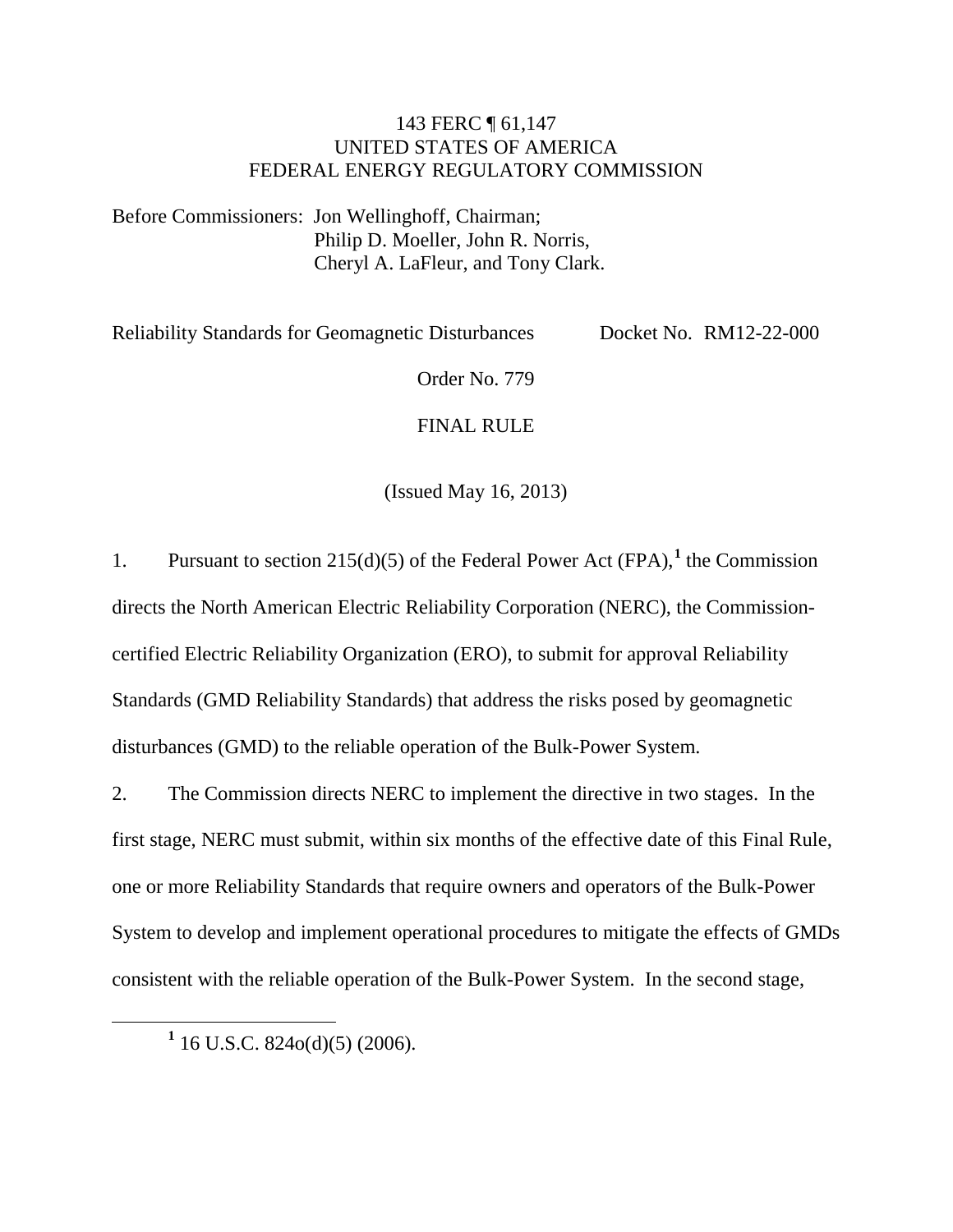NERC must submit, within 18 months of the effective date of this Final Rule, one or more Reliability Standards that require owners and operators of the Bulk-Power System to conduct initial and on-going assessments of the potential impact of benchmark GMD events on Bulk-Power System equipment and the Bulk-Power System as a whole. The Second Stage GMD Reliability Standards must identify "benchmark GMD events" that specify what severity GMD events a responsible entity must assess for potential impacts on the Bulk-Power System. The benchmark GMD events must be technically justified because the benchmark GMD events will define the scope of the Second Stage GMD Reliability Standards (i.e., responsible entities should not be required to assess GMD events more severe than the benchmark GMD events). If the assessments identify potential impacts from benchmark GMD events, the Reliability Standards should require owners and operators to develop and implement a plan to protect against instability, uncontrolled separation, or cascading failures of the Bulk-Power System, caused by damage to critical or vulnerable Bulk-Power System equipment, or otherwise, as a result of a benchmark GMD event. The plan cannot be limited to considering operational procedures or enhanced training alone. Rather, the plan must, subject to the potential impacts of the benchmark GMD events identified in the assessments, contain strategies for protecting against the potential impact of GMDs based on factors such as the age, condition, technical specifications, system configuration, or location of specific equipment. These strategies could, for example, include automatically blocking geomagnetically induced currents (GICs) from entering the Bulk-Power System, instituting specification requirements for new equipment, inventory management,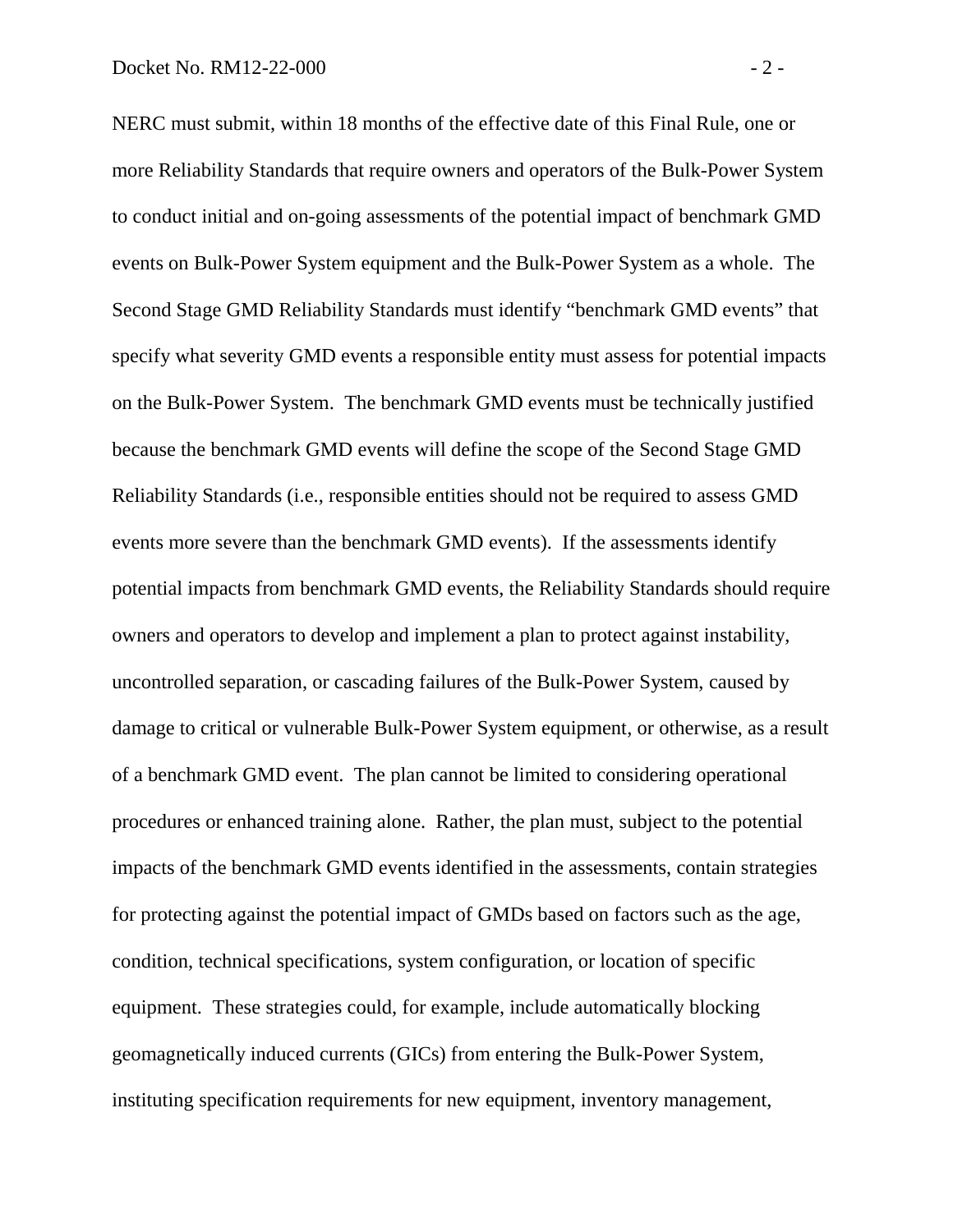isolating certain equipment that is not cost effective to retrofit, or a combination thereof. The Reliability Standards should include Requirements whose goal is to prevent instability, uncontrolled separation, or cascading failures of the Bulk-Power System when confronted with a benchmark GMD event. Given that the scientific understanding of GMDs is still evolving, we recognize that Reliability Standards cannot be expected to protect against all GMD-induced outages.

3. We take this action based on the potentially severe, wide-spread impact on the reliable operation of the Bulk-Power System that can be caused by GMD events and the absence of existing Reliability Standards to address GMD events. We are not directing the ERO to include any specific Requirements in the GMD Reliability Standards nor are we pre-judging what the ERO eventually submits for approval. Instead, in this Final Rule, we identify issues that should be considered in the NERC standards development process. We expect NERC to explain how the proposed GMD Reliability Standards address these issues when the Reliability Standards are submitted for Commission approval.

#### **I. Background**

#### **A. Section 215 and Mandatory Reliability Standards**

4. Section 215 of the FPA requires the Commission to certify an ERO to develop mandatory and enforceable Reliability Standards, subject to Commission review and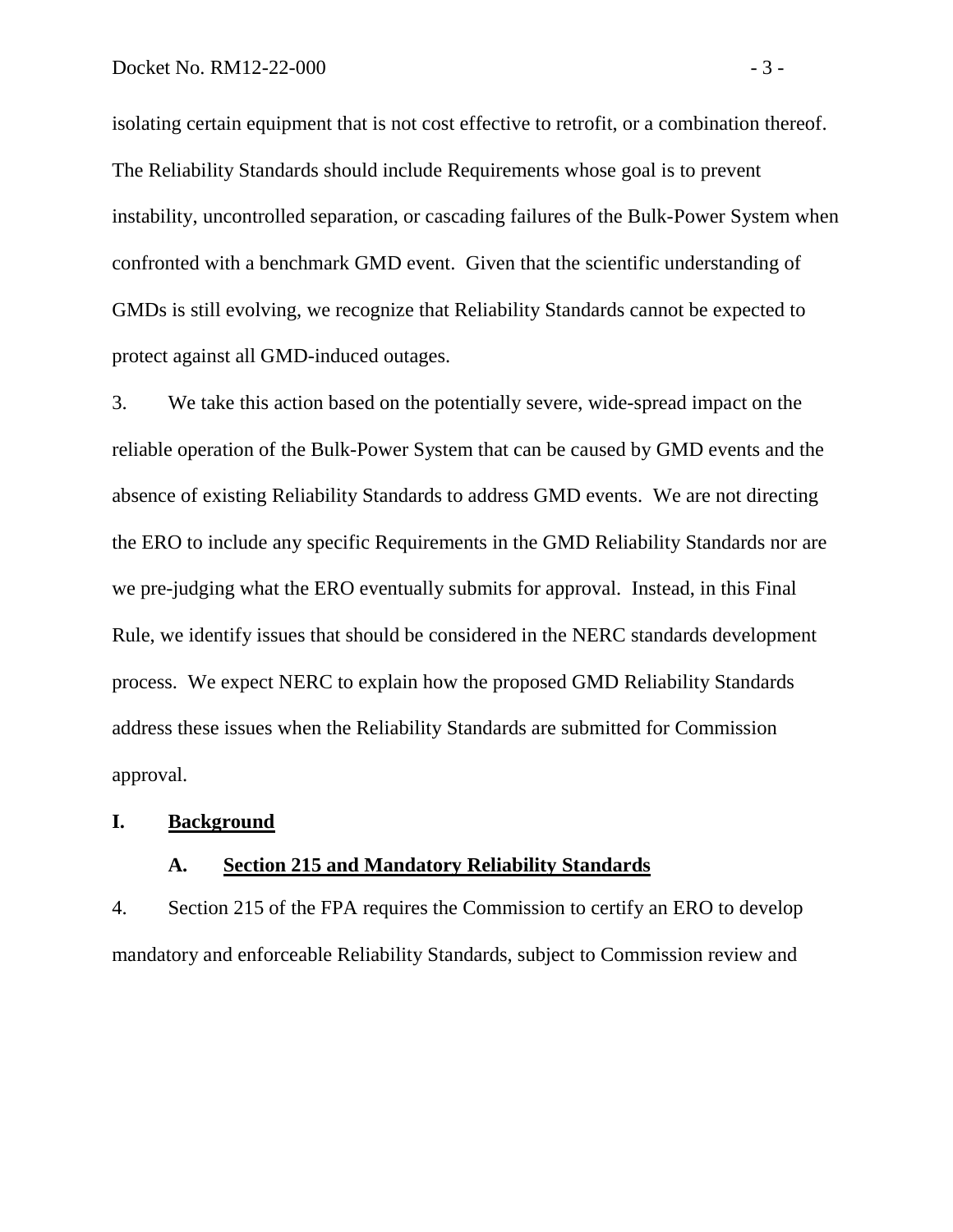approval.**[2](#page-6-0)** Once approved, the Reliability Standards may be enforced in the United States by the ERO, subject to Commission oversight, or by the Commission independently.

5. Pursuant to FPA section 215(d)(5), the Commission has the authority, upon its own motion or upon complaint, to order the ERO to submit to the Commission a proposed Reliability Standard or a modification to a Reliability Standard that addresses a specific matter if the Commission considers such a new or modified Reliability Standard appropriate to carry out section 215 of the FPA. **[3](#page-6-1)**

#### **B. Geomagnetic Disturbances**

6. A GMD, caused by solar events, results in distortions to the earth's magnetic field, can be of varying intensity, and has in the past impacted the operation of pipelines, communications systems, and electric power systems. **[4](#page-6-2)** The interaction of the earth's magnetic field and solar events can cause low frequency GICs to flow along the surface of the earth and in the oceans. Reliability issues arise when GICs enter the Bulk-Power System from the earth. Because many Bulk-Power System transformers are grounded, the GIC appears as electrical current to the Bulk-Power System and flows through the

**<sup>2</sup>** 16 U.S.C. 824o (2006).

**<sup>3</sup>** 16 U.S.C. 824o(d)(5); 18 CFR 39.5(f) (2012).

<span id="page-6-2"></span><span id="page-6-1"></span><span id="page-6-0"></span>**<sup>4</sup>** Oak Ridge National Laboratory, Electric Utility Industry Experience with Geomagnetic Disturbances at xiii (1991), *available at* http://www.ornl.gov/~webworks/ cpr/v823/rpt/51089.pdf.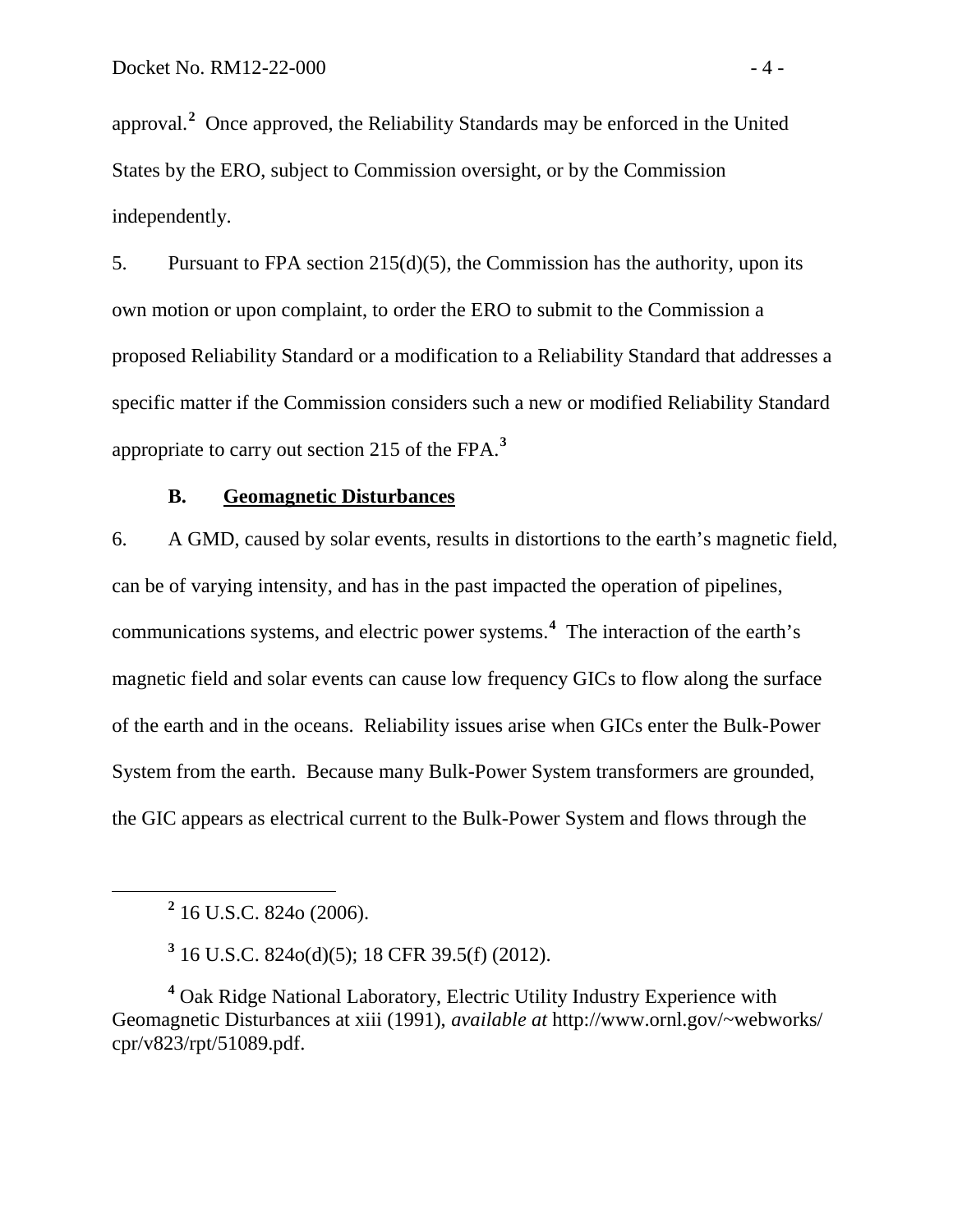ground connection and conductors, such as transformers and transmission lines.**[5](#page-7-0)** GICs can cause "half-cycle saturation" of high-voltage Bulk-Power System transformers, which can lead to increased consumption of reactive power and creation of disruptive harmonics that can cause the sudden collapse of the Bulk-Power System.**[6](#page-7-1)** Further, halfcycle saturation from GICs can potentially damage Bulk-Power System transformers because of overheating.**[7](#page-7-2)**

#### **C. Studies of GMD Events on the Bulk-Power System**

7. The impact of GMDs on the Bulk-Power System has been evaluated in several government-sponsored studies and NERC reports. The EMP Commission issued reports assessing the threat to the United States from Electromagnetic Pulse (EMP) attack in 2004 and 2008, which also addressed the effects of geomagnetic storms on the electric power infrastructure. **[8](#page-7-3)** The National Research Council of the National Academies issued

 $\frac{6}{1}$  *Id.* at iii-iv.

 $^7$  *Id.* 

<span id="page-7-0"></span>**<sup>5</sup>** North American Electric Reliability Corp., *2012 Special Reliability Assessment Interim Report: Effects of Geomagnetic Disturbances on the Bulk Power System* at ii (February 2012) (*NERC Interim GMD Report*), *available at*  http://www.nerc.com/files/2012GMD.pdf.

<span id="page-7-3"></span><span id="page-7-2"></span><span id="page-7-1"></span>**<sup>8</sup>** These reports are accessible at the Commission to Assess the Threat to the United States from Electromagnetic Pulse (EMP) Attack website at http://www.empcommission.org/.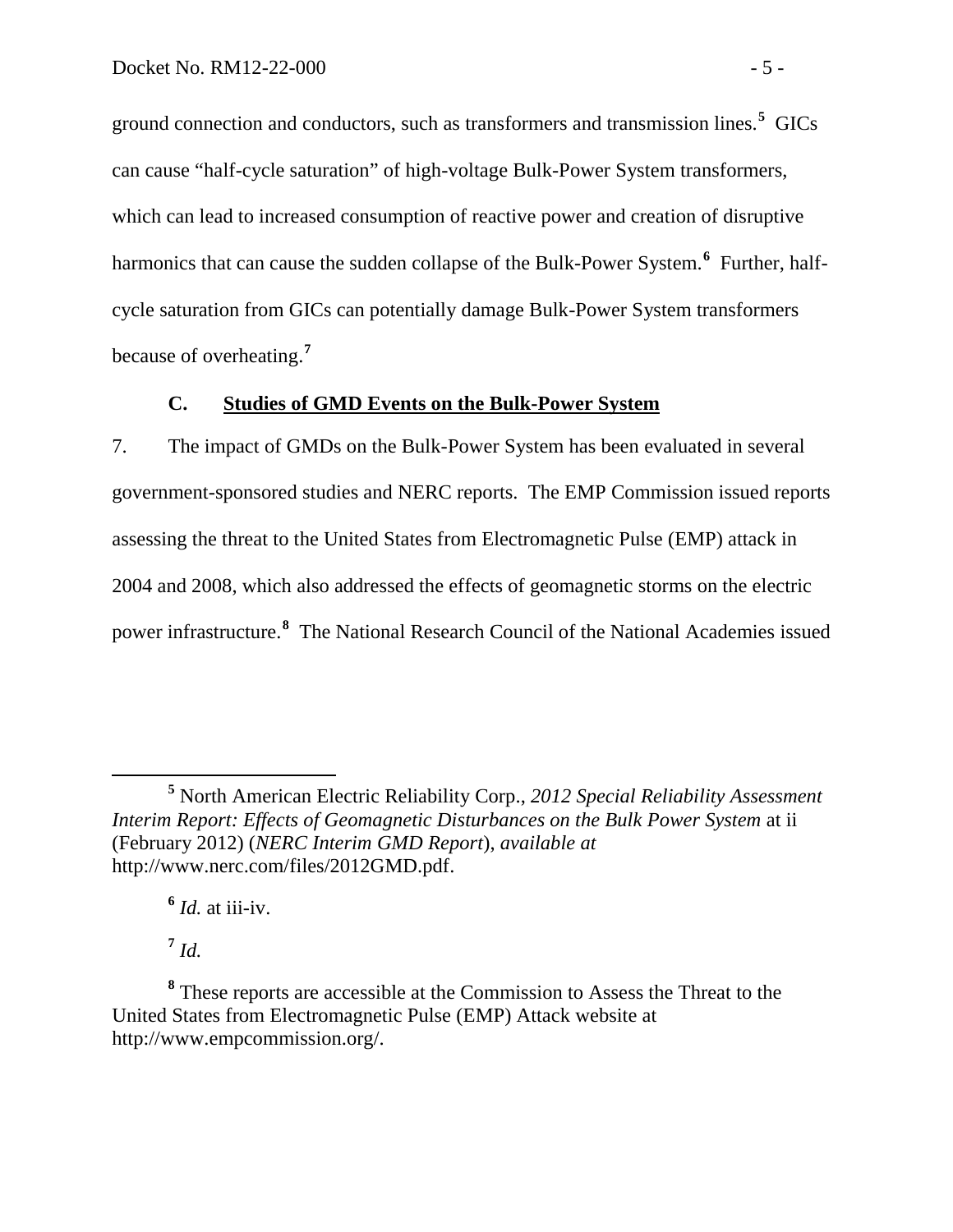a report addressing the impact of severe space weather events in 2008.**[9](#page-8-0)** The Oak Ridge National Laboratory issued a series of reports on the effects of electromagnetic pulses on the Bulk-Power System in January 2010.**[10](#page-8-1)** NERC issued the HILF Report on highimpact, low-frequency risks to the Bulk-Power System in June 2010.**[11](#page-8-2)**

8. In November 2010, NERC endorsed the creation of a GMD Task Force to

"develop a technical white paper describing the evaluation of scenarios of potential GMD

impacts, identifying key bulk power system parameters under those scenario conditions,

and evaluating potential reliability implications of these incidents." **[12](#page-8-3)** The NERC GMD

Task Force was formed in early 2011.**[13](#page-8-4)** In February 2012, the NERC GMD Task Force

issued the NERC Interim GMD Report evaluating the effects of GMDs on the Bulk-

Power System.

<span id="page-8-1"></span>**<sup>10</sup>** Oak Ridge National Laboratory, *FERC EMP-GIC Metatech Reports 319-324* (January 2010) (collectively, *Oak Ridge Study*), *available at* http://www.ornl.gov/sci/ees/ etsd/pes/ferc\_emp\_gic.shtml.

<span id="page-8-2"></span>**<sup>11</sup>** The HILF Report was prepared by NERC, Department of Energy, and a steering committee comprised of industry and risk experts and was approved by the NERC Board of Trustees on May 17, 2010. North American Electric Reliability Corp., *High-Impact, Low-Frequency Event Risk to the North American Bulk Power System*, at 2 (June 2010) (*HILF Report)*, *available at* http://www.nerc.com/files/HILF.pdf).

<span id="page-8-4"></span><span id="page-8-3"></span>**<sup>12</sup>** NERC, Board of Trustees Minutes, Exhibit J, at 1 (Nov. 4, 2010), *available at* http://www.nerc.com/docs/docs/bot/BOT-1110m-open-complete.pdf.

**<sup>13</sup>** NERC Comments at 2 n.4.

<span id="page-8-0"></span>**<sup>9</sup>** National Research Council of the National Academies, Severe Space Weather Events—Understanding Societal and Economic Impacts: A Workshop Report at 4 (2008) (NAS Workshop Report), *available at* http://www.nap.edu/catalog/12507.html.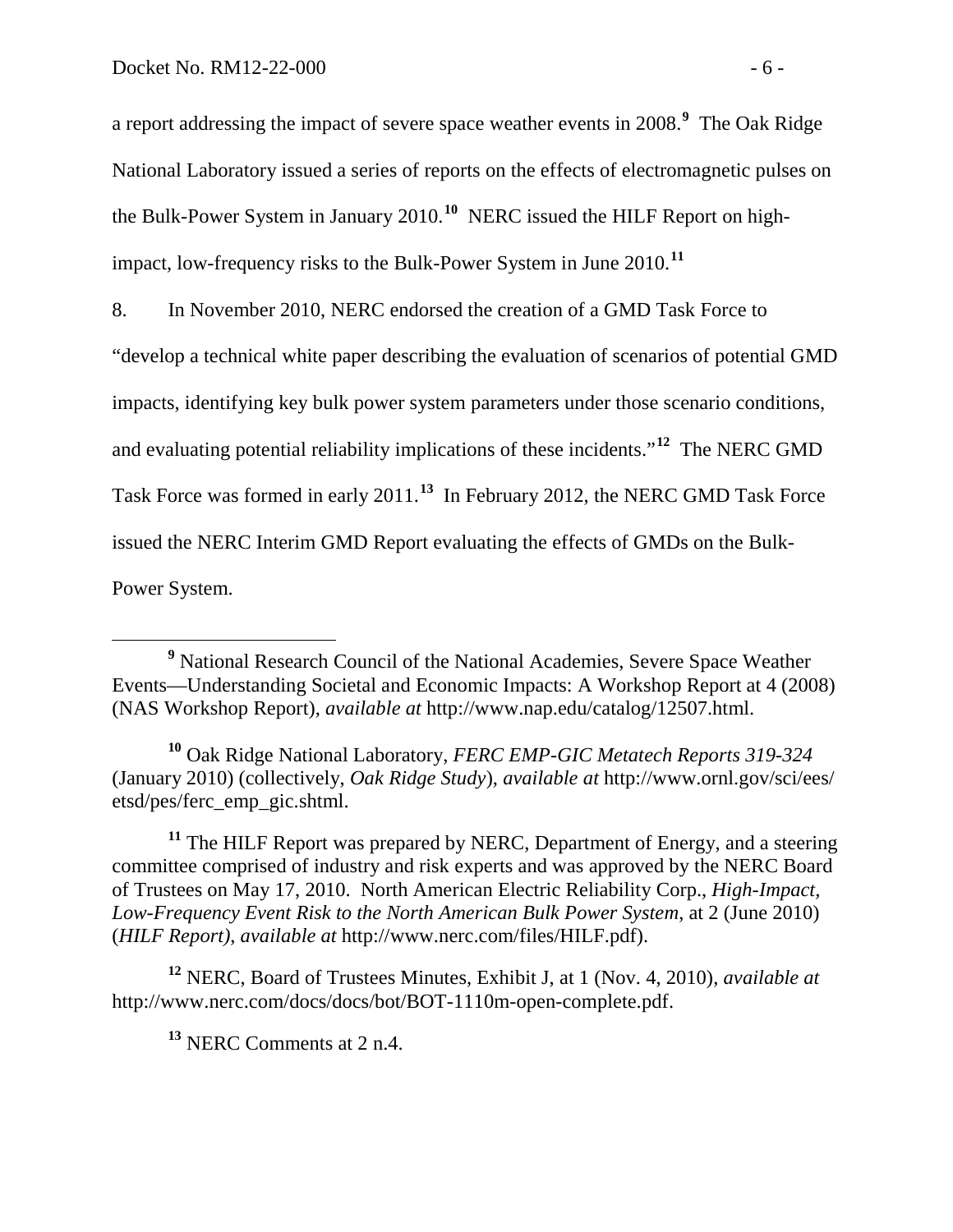9. The Commission held a Technical Conference on April 30, 2012 to discuss the risks posed by GMDs to the reliable operation of the Bulk-Power System.**[14](#page-9-0)** Several panelists indicated at the Technical Conference that severe GMD events could potentially compromise the reliable operation of the Bulk-Power System, with some noting as an example the GMD-induced disruption of the Hydro-Québec grid in 1989.**[15](#page-9-1)** Some commenters, however, expressed concern with developing Reliability Standards to address GMD events at this time.**[16](#page-9-2)**

#### **D. Notice of Proposed Rulemaking**

10. On October 18, 2012, the Commission issued a Notice of Proposed Rulemaking (NOPR) pursuant to FPA section 215(d) proposing to direct that NERC submit to the Commission for approval proposed Reliability Standards that address the risks posed by

<span id="page-9-2"></span>**<sup>16</sup>** *See*, *e.g.*, Statement of Steven Naumann, EEI at 5 ("Until [system-wide] studies are completed, it is premature to determine whether NERC should advance development of mandatory requirements to address GMD related-issues.").

<span id="page-9-0"></span>**<sup>14</sup>** Written statements presented at the Technical Conference, post-Technical Conference comments, and Technical Conference transcript are accessible through the Commission's eLibrary document retrieval system in Docket No. AD12-13-000.

<span id="page-9-1"></span>**<sup>15</sup>** NOPR, 141 FERC ¶ 61,045 at P 3 (citing Statement of Scott Pugh, U.S. Department of Homeland Security at 2 (citing 1989 Hydro-Québec blackout); Statement of Frank Koza, PJM Interconnection, L.L.C. at 1 ("The combination of half-cycle transformer saturation and increased reactive power consumption can lead to voltage collapse and blackouts if not properly managed."); Statement of John Kappenman at 8 ("The bulk power system is the nation's most important critical infrastructure and unlike other threats, a severe geomagnetic storms [sic] can impose a near simultaneous nationwide crippling threat to this vital infrastructure."); Statement of Gerry Cauley, NERC at 1 ("Previous examples, such as the 1989 event in Hydro Québec demonstrate that severe solar storms represent a serious risk that can challenge the reliability of the bulk power system.")).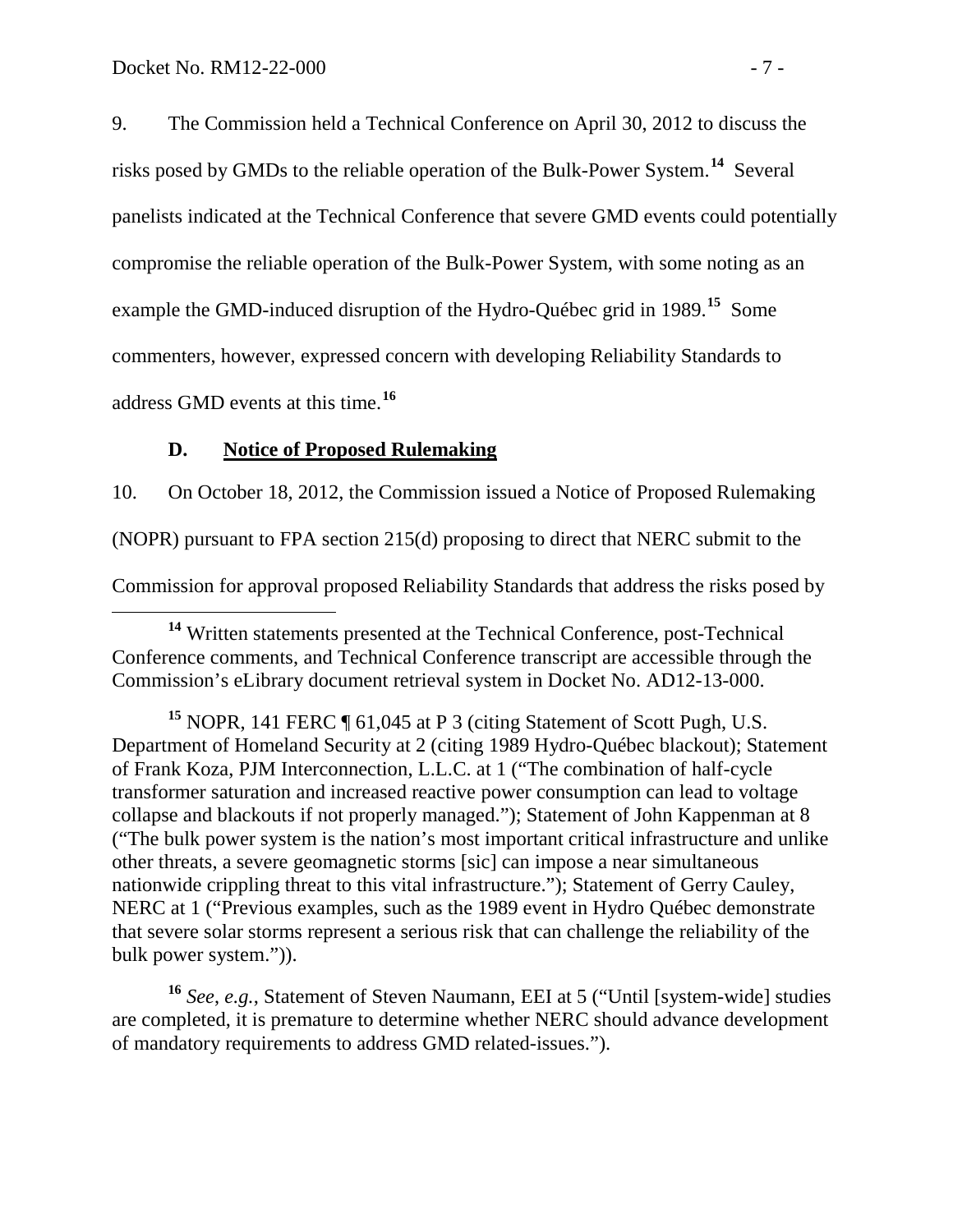GMDs to the reliable operation of the Bulk-Power System.**[17](#page-10-0)** The NOPR stated that the proposal was based on government-sponsored studies and NERC studies indicating that GMD events can have an adverse, wide-area impact on the reliable operation of the Bulk-Power System.<sup>[18](#page-10-1)</sup> The NOPR stated that GMD vulnerabilities are not adequately addressed in the Reliability Standards and that this constitutes a reliability gap because GMD events can cause the Bulk-Power System to collapse suddenly and can potentially damage equipment on the Bulk-Power System.

11. The NOPR proposed to direct NERC to develop GMD Reliability Standards in two stages. Regarding the first stage, NERC would submit one or more proposed Reliability Standards that require owners and operators of the Bulk-Power System to develop and implement operational procedures to mitigate the effects of GMDs consistent with the reliable operation of the Bulk-Power System. The NOPR proposed that NERC would submit these First Stage GMD Reliability Standards within 90 days of the effective date of a final rule in this proceeding. The NOPR, while not proposing to direct a specific implementation plan, encouraged a 90-day implementation period following Commission approval of the First Stage GMD Reliability Standards.

<span id="page-10-0"></span>**<sup>17</sup>** *Reliability Standards for Geomagnetic Disturbances*, Notice of Proposed Rulemaking, 77 FR 64,935 (Oct. 24, 2012), 141 FERC ¶ 61,045 (2012) (NOPR).

<span id="page-10-1"></span>**<sup>18</sup>** NOPR, 141 FERC ¶ 61,045 at P 2 (citing *NERC Interim GMD Report* at 85; *HILF Report* at 68; *Oak Ridge Study*).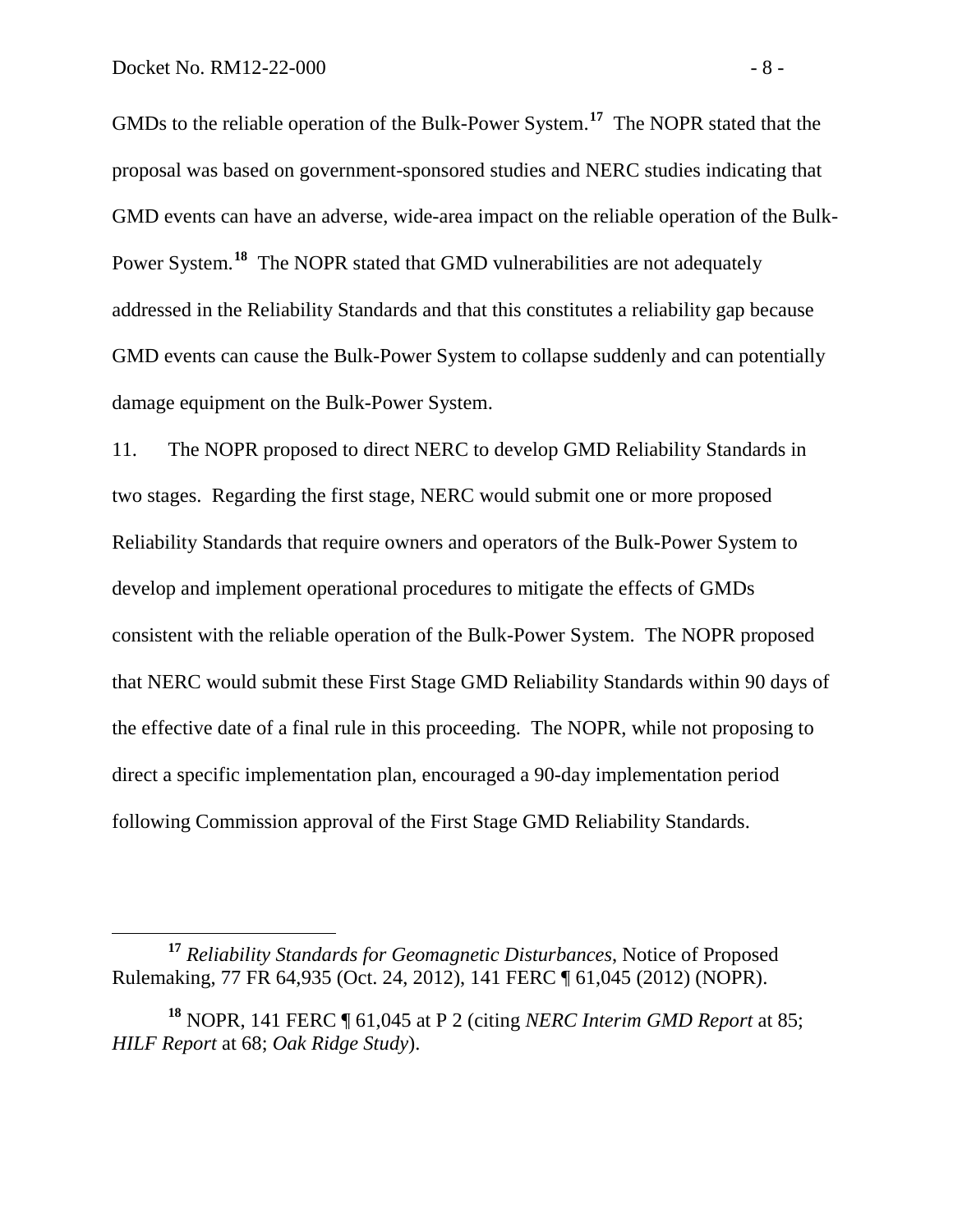12. The NOPR proposed to accept aspects of the "Initial Actions" plan set forth in NERC's May 21, 2012 post-Technical Conference comments, in which NERC stated that it would "identify facilities most at-risk from severe geomagnetic disturbance" and "conduct wide-area geomagnetic disturbance vulnerability assessment."<sup>[19](#page-11-0)</sup> In the NOPR, the Commission stated that it agreed with NERC that critical Bulk-Power System facilities should be evaluated for GMD vulnerability and, as part of the "Initial Actions," special attention should be given to Bulk-Power System facilities that provide service to critical and priority loads. The NOPR proposed that NERC would conduct these "Initial Actions" simultaneously with the development of the First Stage GMD Reliability Standards.

13. Regarding the second stage, the NOPR proposed that, within six months of the effective date of a final rule in this proceeding, NERC would file one or more proposed Reliability Standards that require owners and operators of the Bulk-Power System to conduct initial and on-going assessments of the potential impact of GMDs on Bulk-Power System equipment and the Bulk-Power System as a whole. The NOPR stated that, based on those assessments, the Reliability Standards would require owners and operators to develop and implement a plan so that instability, uncontrolled separation, or cascading failures of the Bulk-Power System, caused by damage to critical or vulnerable Bulk-Power System equipment, or otherwise, will not occur as a result of a GMD. The NOPR

<span id="page-11-0"></span>**<sup>19</sup>** NERC May 21, 2012 Comments at 8-9.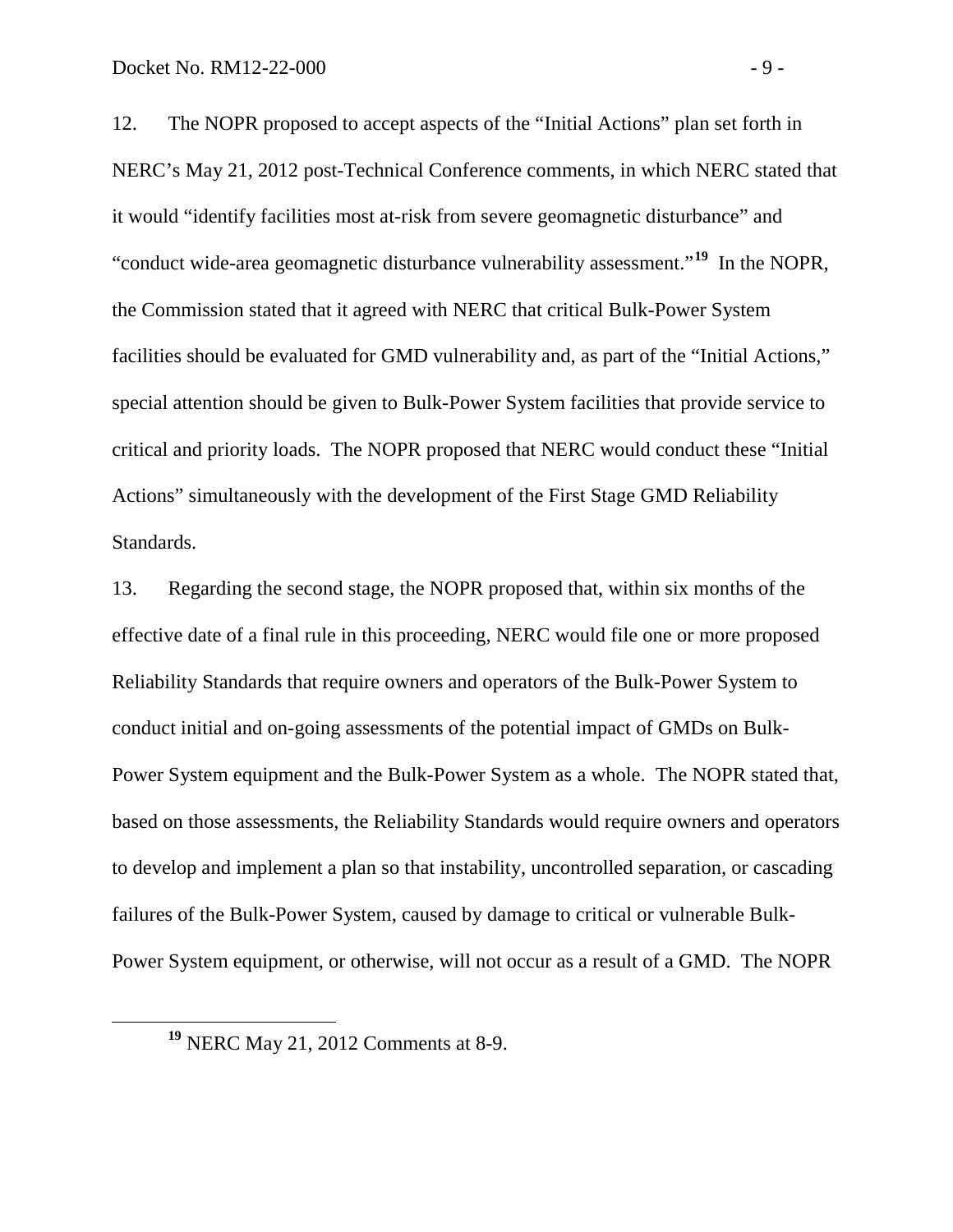stated that the plan could not be limited to operational procedures or enhanced training alone, but should, subject to the needs identified in the assessments, contain strategies for protecting against the potential impact of GMDs based on factors such as the age, condition, technical specifications, or location of specific equipment. The NOPR further stated that these strategies could include automatically blocking GICs from entering the Bulk-Power System, instituting specification requirements for new equipment, inventory management, and isolating certain equipment that is not cost effective to retrofit. Without proposing a specific implementation period, the NOPR stated that the Second Stage GMD Reliability Standards would likely need to be implemented in phases, focusing first on the most critical Bulk-Power System assets.

14. In response to the NOPR, interested entities filed 62 comments. We address below the issues raised in the comments.**[20](#page-12-0)** The Appendix to this Final Rule lists the entities that filed comments to the NOPR.**[21](#page-12-1)**

<span id="page-12-0"></span>**<sup>20</sup>** Some comments raised issues not addressed in the NOPR, including cost recovery for compliance with the GMD Reliability Standards; the risks posed to the Bulk-Power System by electromagnetic pulses; the organization and conduct of the NERC GMD Task Force; terrorism; and cybersecurity. Issues outside the scope of the NOPR are not addressed in this Final Rule. However, nothing precludes entities from seeking cost recovery if needed.

<span id="page-12-1"></span>**<sup>21</sup>** A document submitted by the Nuclear Regulatory Commission (NRC) was erroneously included in the Commission's eLibrary system in this rulemaking docket and was subsequently removed. The NRC document did not influence the determinations in this Final Rule.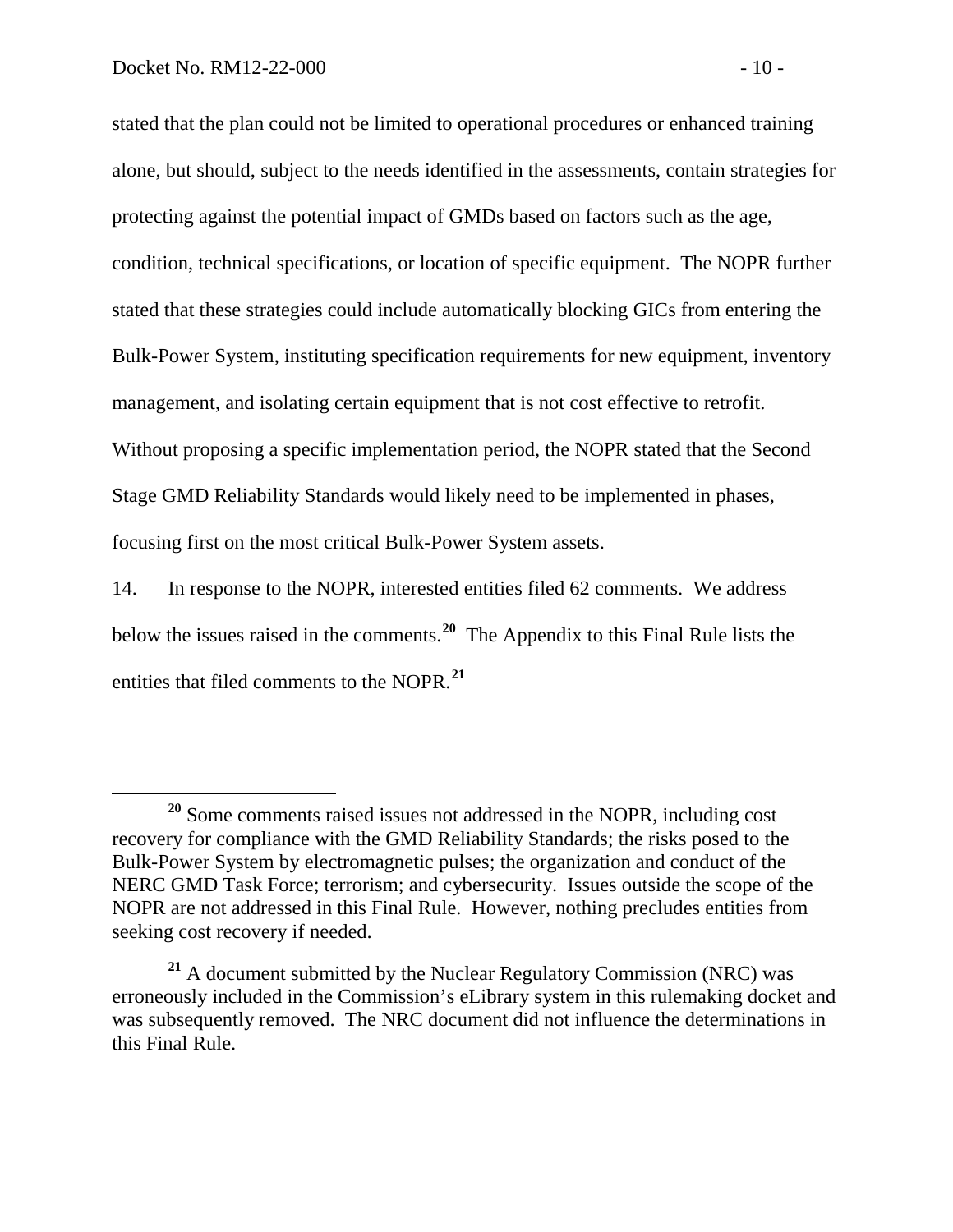#### **II. Discussion**

15. As discussed below, the Commission finds that the existing Reliability Standards do not adequately address the risks posed by GMDs to the reliable operation of the Bulk-Power System. In its NOPR comments, NERC states that "[a]s a high-impact, lowfrequency event, GMDs pose a unique threat to Bulk-Power System reliability, and NERC is committed to working with stakeholders and the Commission to address these challenges consistent with its responsibilities as the ERO." **[22](#page-13-0)** Accordingly, pursuant to section 215(d)(5) of the FPA, the Commission directs the ERO to develop and submit for approval Reliability Standards that address the potentially severe, wide-spread impact of GMD events on the reliable operation of the Bulk-Power System.**[23](#page-13-1)**

16. We issue this directive recognizing, as we did in the NOPR, that there is an ongoing debate as to the likely effect of GMDs on the reliable operation of the Bulk-Power System. As discussed below, the NOPR comments reflect these differing views, with some comments supporting the NERC Interim GMD Report's conclusion that the worst-case GMD scenario is "voltage instability and subsequent voltage collapse," **[24](#page-13-2)** while other comments endorse the Oak Ridge Study's conclusion that a severe GMD

**<sup>22</sup>** NERC Comments at 3.

<span id="page-13-1"></span><span id="page-13-0"></span><sup>23</sup> We do not necessarily require NERC to develop and submit entirely new Reliability Standards. NERC could develop and submit revisions to existing Reliability Standards. In addition, as stated in the NOPR, facilities and equipment falling outside of our jurisdiction would not be subject to the proposed GMD Reliability Standards. NOPR, 141 FERC ¶ 61,045 at P 27 n.49.

<span id="page-13-2"></span>**<sup>24</sup>** NERC Interim GMD Report at 69.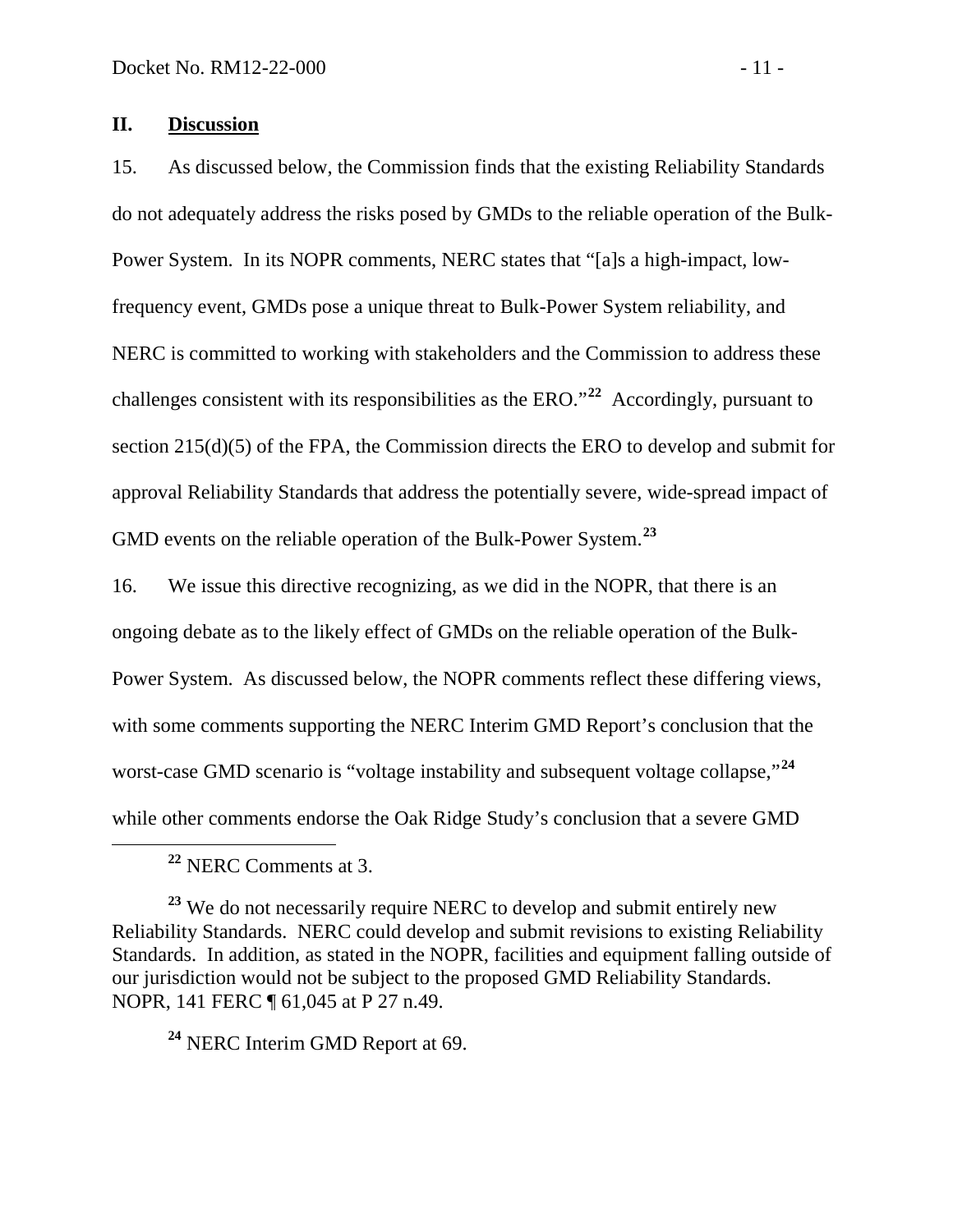event could put Bulk-Power System transformers at risk for failure or permanent damage.**[25](#page-14-0)** As we stated in the NOPR, and affirm here, "[w]hile the conclusions of these reports differ significantly, our proposed action is warranted by even the lesser consequence of a projected widespread blackout without long-term, significant damage to the Bulk-Power System. Taking steps to prevent such blackouts is consistent with maintaining the reliable operation of the Bulk-Power System."**[26](#page-14-1)**

17. In directing the ERO to submit Reliability Standards that address the potential impact of GMD events on the reliable operation of the Bulk-Power System, we are not directing NERC to include specific Requirements or otherwise pre-judging what the ERO eventually proposes. In addition, we are not directing the ERO to develop GMD Reliability Standards that are "one-size-fits-all," a concern expressed in the comments. **[27](#page-14-2)** Instead, in this final rule we identify issues that should be considered in the NERC standards development process. We expect NERC to develop GMD Reliability

<span id="page-14-0"></span> **<sup>25</sup>** Oak Ridge National Laboratory, *Electromagnetic Pulse: Effects on the U.S. Power Grid: Meta-R-319* at page 1-14, Tables 4-1, 4-2, 4-3 (discussing at-risk transformers) (January 2010) (*Oak Ridge Study 319 Report*), *available at* http://www.ornl.gov/sci/ees/etsd/pes/pubs/ferc\_Meta-R-319.pdf.

**<sup>26</sup>** NOPR, 141 FERC ¶ 61,045 at P 5 (citing 16 U.S.C. 824o(a)(4)).

<span id="page-14-2"></span><span id="page-14-1"></span>**<sup>27</sup>** *See*, *e.g.*, NERC Comments at 4; EIS Comments at 3; Bonneville Comments at 3; NV Energy Comments at 4. Rather than adopt a "one-size-fits-all" approach, the NOPR stated that the Oak Ridge Study identified several variables that determine the severity of GMD events, including: (1) location and strength of the underlying solar event; (2) ground conductivity in the affected locations (i.e., the geology of the location); (3) orientation of the transmission lines; (4) length of transmission lines; and (5) grid construction. NOPR at P 14 (citing *Oak Ridge Study 319 Report* at page 2-5).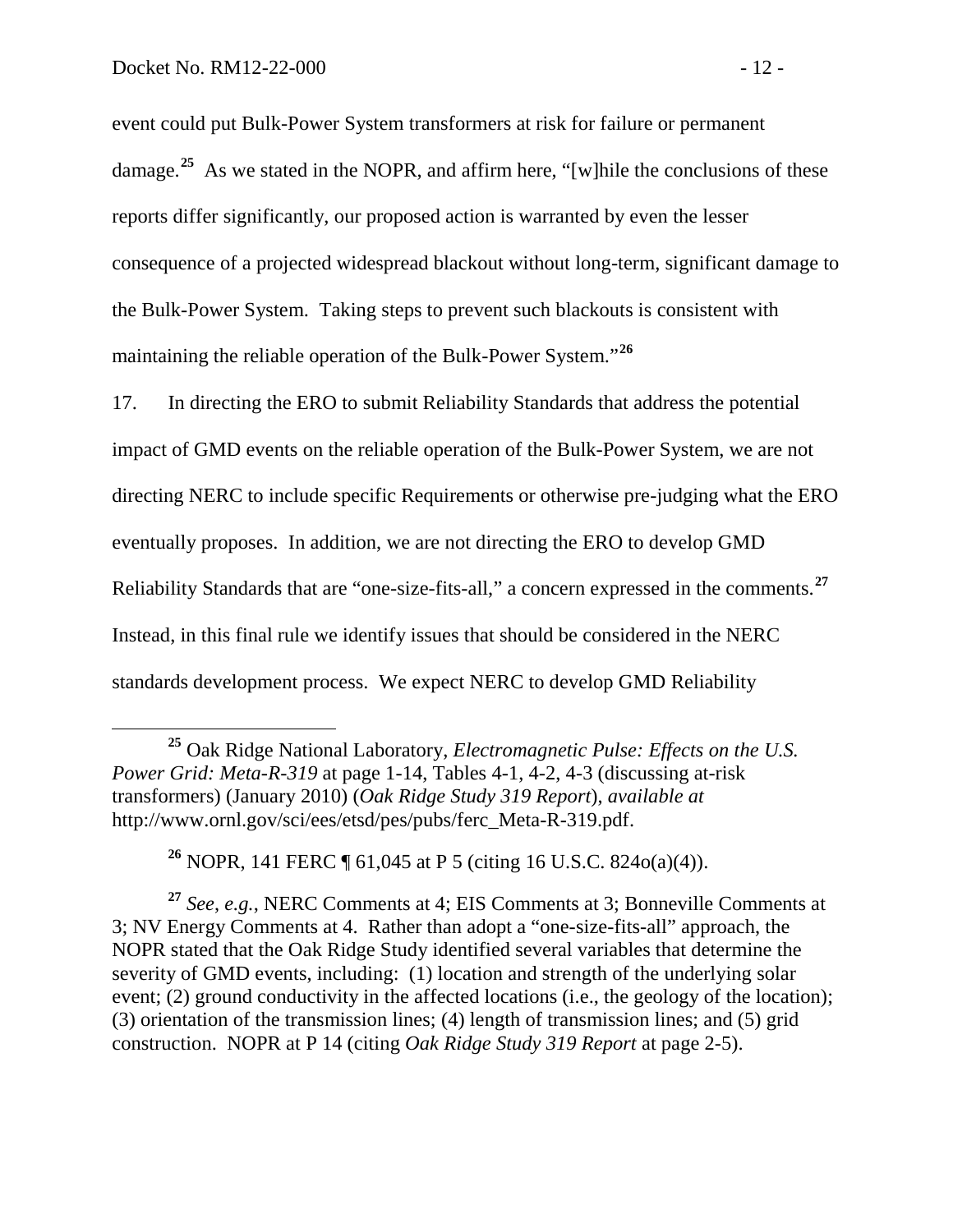Standards that address these issues and, when these Reliability Standards are submitted to the Commission for approval, to explain in the accompanying petition how the issues are addressed in the proposed GMD Reliability Standards.**[28](#page-15-0)**

18. Because of concerns raised in the comments regarding the proposed schedule for developing and submitting the GMD Reliability Standards, we adjust the schedule in the NOPR to allow more time. Accordingly, we set a six-month deadline from the effective date of this Final Rule for NERC to submit the First Stage GMD Reliability Standards and suggest a six-month implementation period for the First Stage GMD Reliability Standards following Commission approval. We set an 18-month deadline from the effective date of this Final Rule for NERC to submit the Second Stage GMD Reliability Standards, and direct NERC to propose an implementation period.

19. Below we address the comments regarding: (1) the Commission's authority to direct the ERO to develop and submit GMD Reliability Standards under FPA section 215(d)(5); (2) the content of the First Stage GMD Reliability Standards and the schedule for submitting and implementing the Reliability Standards; (3) the "Initial Actions" GMD vulnerability assessments; and (4) the content of the Second Stage GMD Reliability Standards and the schedule for submitting and implementing those Reliability Standards.

<span id="page-15-0"></span>**<sup>28</sup>** In its comments, NERC encourages the Commission to permit Commission staff to actively participate in the NERC standards development process. NERC Comments at 8. Consistent with the Commission's current practice, Commission staff will participate as an observer in the development of the GMD Reliability Standards.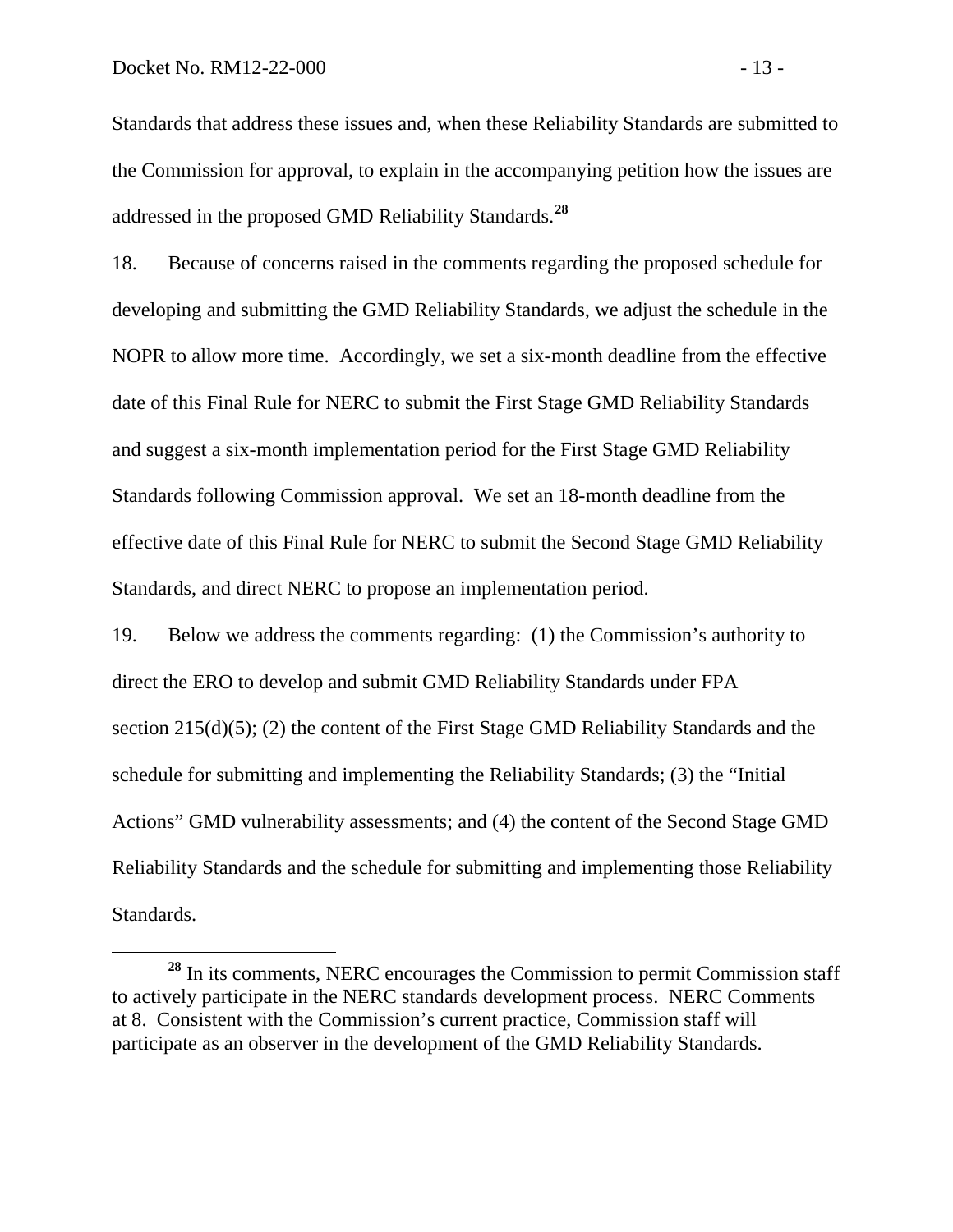### **A. Commission Authority to Direct the ERO to Develop GMD Reliability Standards under FPA Section 215(d)(5)**

# **NOPR**

20. The NOPR stated that GMD vulnerabilities are not adequately addressed in the existing Reliability Standards. **[29](#page-16-0)** The NOPR stated that this constitutes a reliability gap because GMD events can cause the Bulk-Power System to collapse suddenly and can potentially damage the Bulk-Power System.**[30](#page-16-1)** In order to carry out section 215 of the FPA, the NOPR proposed to direct NERC to develop and submit for approval Reliability Standards that address the potentially severe, wide-spread impact of GMD events on the reliable operation of the Bulk-Power System.

### **Comments**

21. NERC states that it "supports the Commission's exercise of its authority pursuant to Section 215(d)(5) in the NOPR and the due weight given to NERC's technical expertise with respect to the content of the proposed Reliability Standards. The NOPR explicitly does not propose to require NERC or owners or operators of the Bulk-Power System to adopt any particular operational procedures or a particular solution in the

<span id="page-16-1"></span><span id="page-16-0"></span>**<sup>29</sup>** NOPR, 141 FERC ¶ 61,045 at P 4 (citing NERC Reliability Standard IRO-005- 3a (Reliability Coordination — Current Day Operations), Requirement R3, as the only existing Requirement that discusses GMDs).

**<sup>30</sup>** NOPR, 141 FERC ¶ 61,045 at PP 4-5.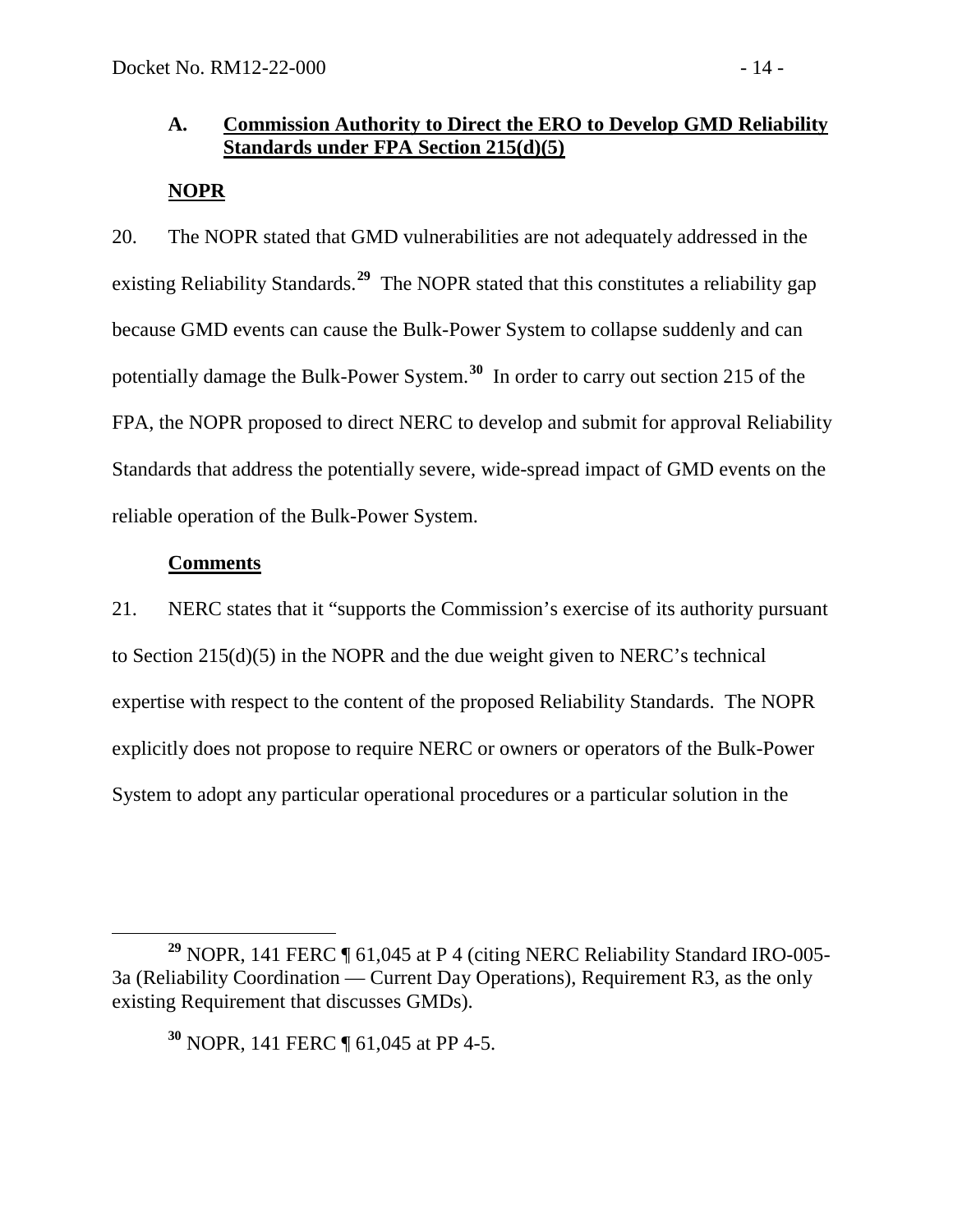second stage Reliability Standards to address GMDs. NERC submits that this approach is consistent with Section  $215(d)(2)$  of the Federal Power Act.<sup>[31](#page-17-0)</sup>

22. ELCON states that the NOPR does not establish why the GMD Reliability Standards are "appropriate to carry out [section 215]," as required under FPA section  $215(d)(5)$ .<sup>[32](#page-17-1)</sup> ELCON states that the "NOPR does not give sufficient recognition to the key unresolved technical issues, including the lack of consensus about the nature and potential impacts of GMD events and the absence of tools for modeling or addressing the effects of geomagnetic induced currents."**[33](#page-17-2)** Accordingly, ELCON states that "a final rule would not be supportable as an exercise of the Commission's authority under Section 215(d)(5)."**[34](#page-17-3)** The Trade Associations state that "[w]hile FERC has authority under Section 215(d)(5) to direct the ERO to develop a mandatory standard on a specific matter, the specific matter that is the subject of this NOPR, GIC levels caused by strong GMD events, does not have a strong scientific or technical consensus upon which to develop standards."**[35](#page-17-4)** NARUC states that the NOPR "does not provide sufficient cost

**<sup>31</sup>** NERC Comments at 7.

<span id="page-17-2"></span>**<sup>33</sup>** ELCON Comments at 4-5.

<span id="page-17-3"></span>**<sup>34</sup>** *Id.* at 5.

<span id="page-17-4"></span>**<sup>35</sup>** Trade Associations Comments at 25.

<span id="page-17-1"></span><span id="page-17-0"></span>**<sup>32</sup>** 16 U.S.C. 824o(d)(5) ("The Commission, upon its own motion or complaint may order the Electric Reliability Organization to submit to the Commission a proposed reliability standard or a modification to a reliability standard that addresses a specific matter if the Commission considers such a new or modified reliability standard appropriate to carry out this section.").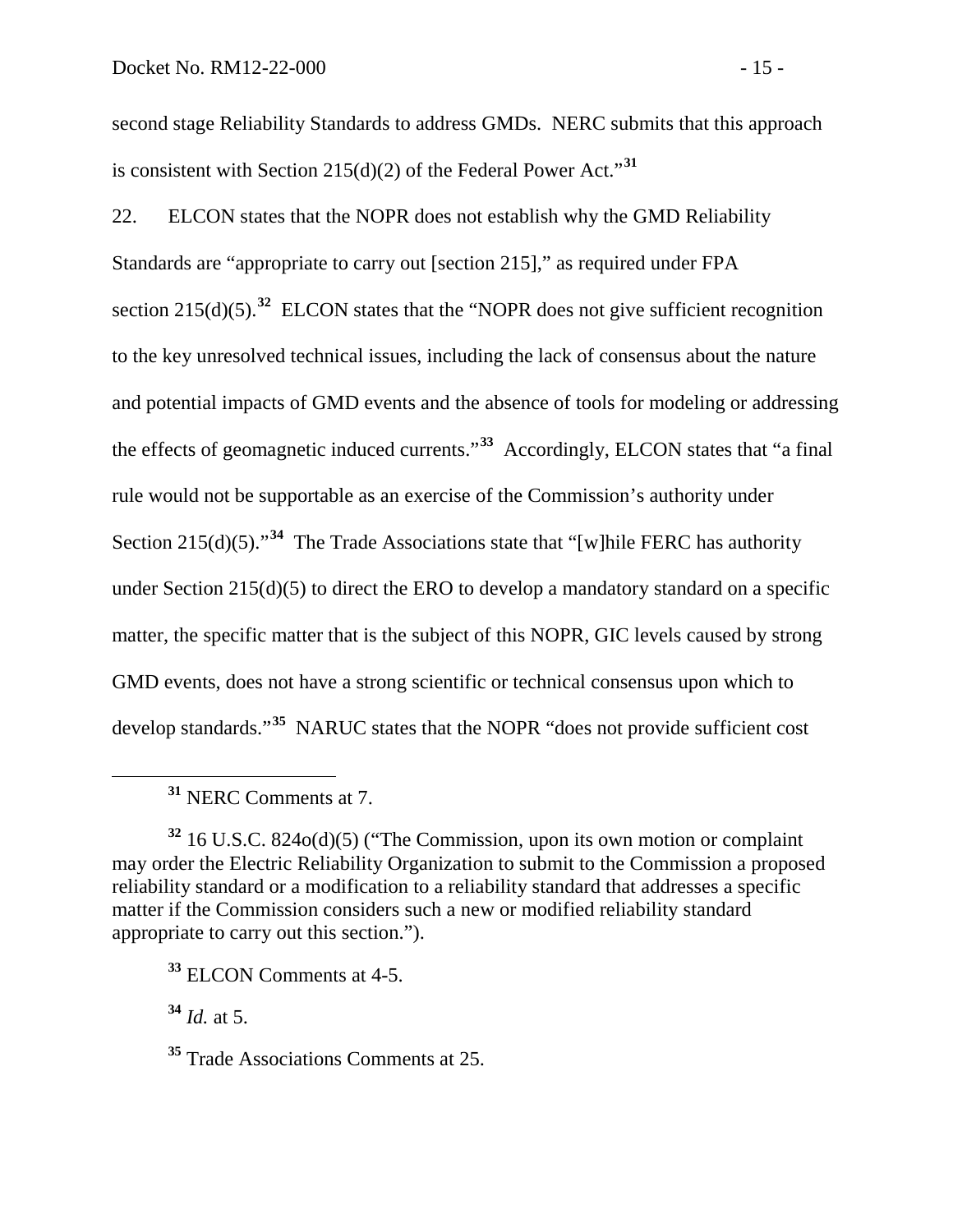benefit or technical evidence to justify a directive to NERC to set GMD Reliability Standards at this time."**[36](#page-18-0)** Other commenters, without explicitly addressing the Commission's authority to direct the ERO to develop GMD Reliability Standards, state that there is an insufficient technical basis for the NERC standards development process.**[37](#page-18-1)**

### **Commission Determination**

23. The Commission finds that the directives in this Final Rule are a valid exercise of the Commission's authority under FPA section 215(d)(5). The plain language of the statute authorizes the Commission to order the development of a Reliability Standard that "addresses a specific matter if the Commission considers such a new or modified reliability standard appropriate to carry out this section." **[38](#page-18-2)**

24. We determine that addressing the specific matter of GMDs and their impact on the reliable operation of the Bulk-Power System is appropriate to carry out FPA section 215. As the NOPR stated, while there is an ongoing debate as to how a severe GMD event will most likely impact the Bulk-Power System, there is a general consensus that GMD events

<span id="page-18-0"></span>**<sup>36</sup>** NARUC Comments at 3.

<span id="page-18-1"></span>**<sup>37</sup>** *See*, *e.g.*, Duke Comments at 2-4; CenterPoint Comments at 3.

<span id="page-18-2"></span>**<sup>38</sup>** 16 U.S.C. 824o(d)(5).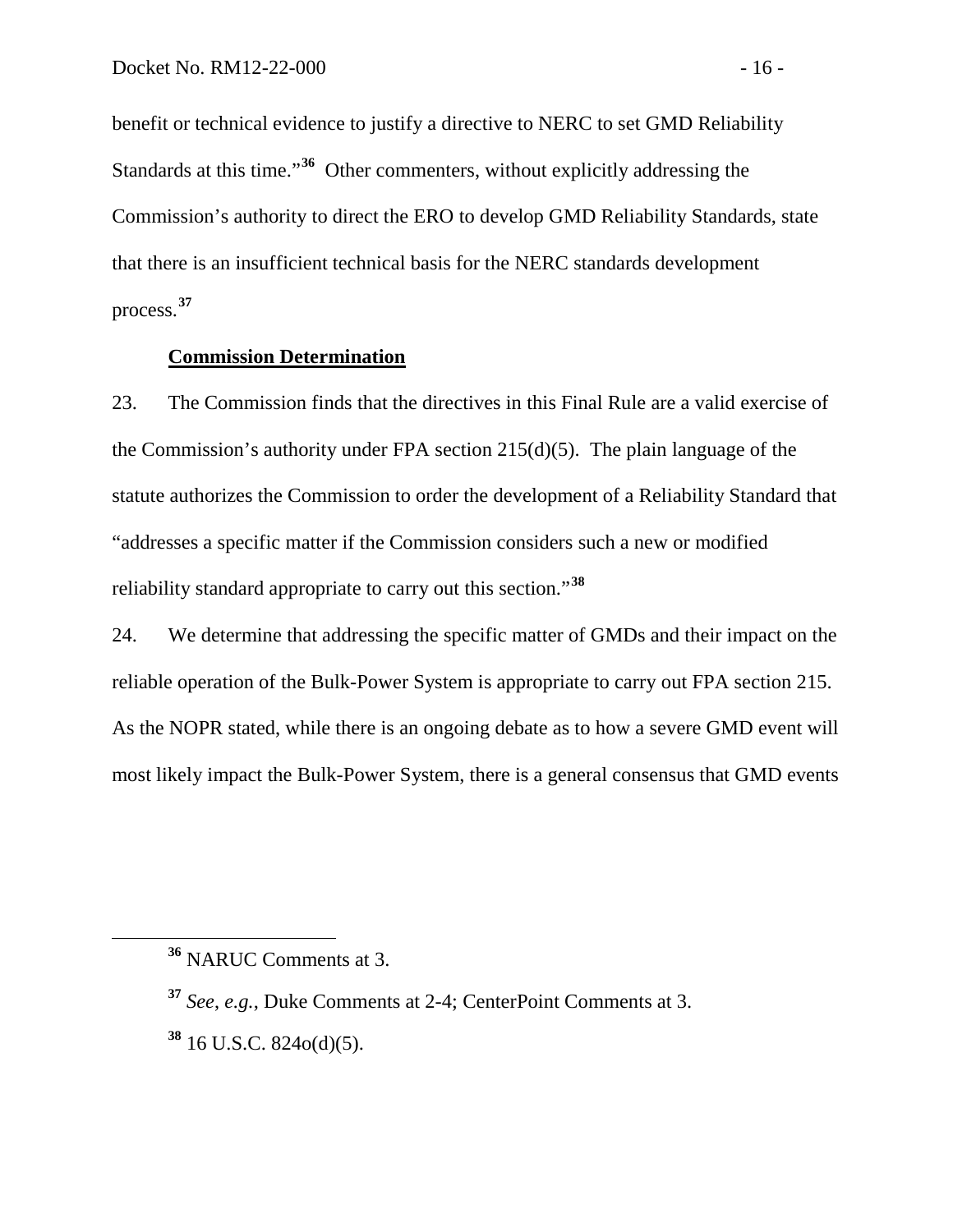can cause wide-spread blackouts due to voltage instability and subsequent voltage collapse, thus disrupting the reliable operation of the Bulk-Power System. **[39](#page-19-0)**

25. FPA section 215 defines "reliability standard" as a "requirement … to provide for reliable operation of the bulk-power system." **[40](#page-19-1)** FPA section 215 defines "reliable operation" to mean "operating the elements of the bulk-power system within equipment and electric system thermal, voltage, and stability limits so that instability, uncontrolled separation, or cascading failures of such system will not occur as a result of a sudden disturbance, including a cybersecurity incident, or unanticipated failure of system elements."**[41](#page-19-2)** Because there is a general consensus that GMD events can cause "voltage instability and subsequent voltage collapse," thus affecting the reliable operation of the Bulk-Power System, the Commission finds that GMDs are valid subject matter for Reliability Standards development. In addition, as the Trade Associations' comments

<span id="page-19-0"></span>**<sup>39</sup>** *See*, *e.g.*, Trade Associations Comments at 51 ("The 1989 Hydro Quebec Blackout, is often used in the ORNL/Metatech Report to assert that wide spread collapse and permanent equipment damage is a likely outcome of a severe GMD event. Although the Trade Associations agree that both are potential risks of a severe GMD event, the Trade Association find the conclusions of the GMD Task Force, which states that 'the most likely worst-case system impacts from a severe GMD event and corresponding GIC flow is voltage instability caused by a significant loss of reactive power support,' to be more credible and based on the scientific facts."); PJM Comments at 3 ("[T]here is no question that severe space weather has the potential to create serious problems for the Bulk-Power System."); ITC Comments at 2 ("ITC believes that the risk to the bulk power system from GMD is a significant concern that should be addressed.").

<span id="page-19-1"></span>**<sup>40</sup>** 16 U.S.C. 824o(a)(3).

<span id="page-19-2"></span> $41$  *Id.* at 824 $o(a)(4)$ .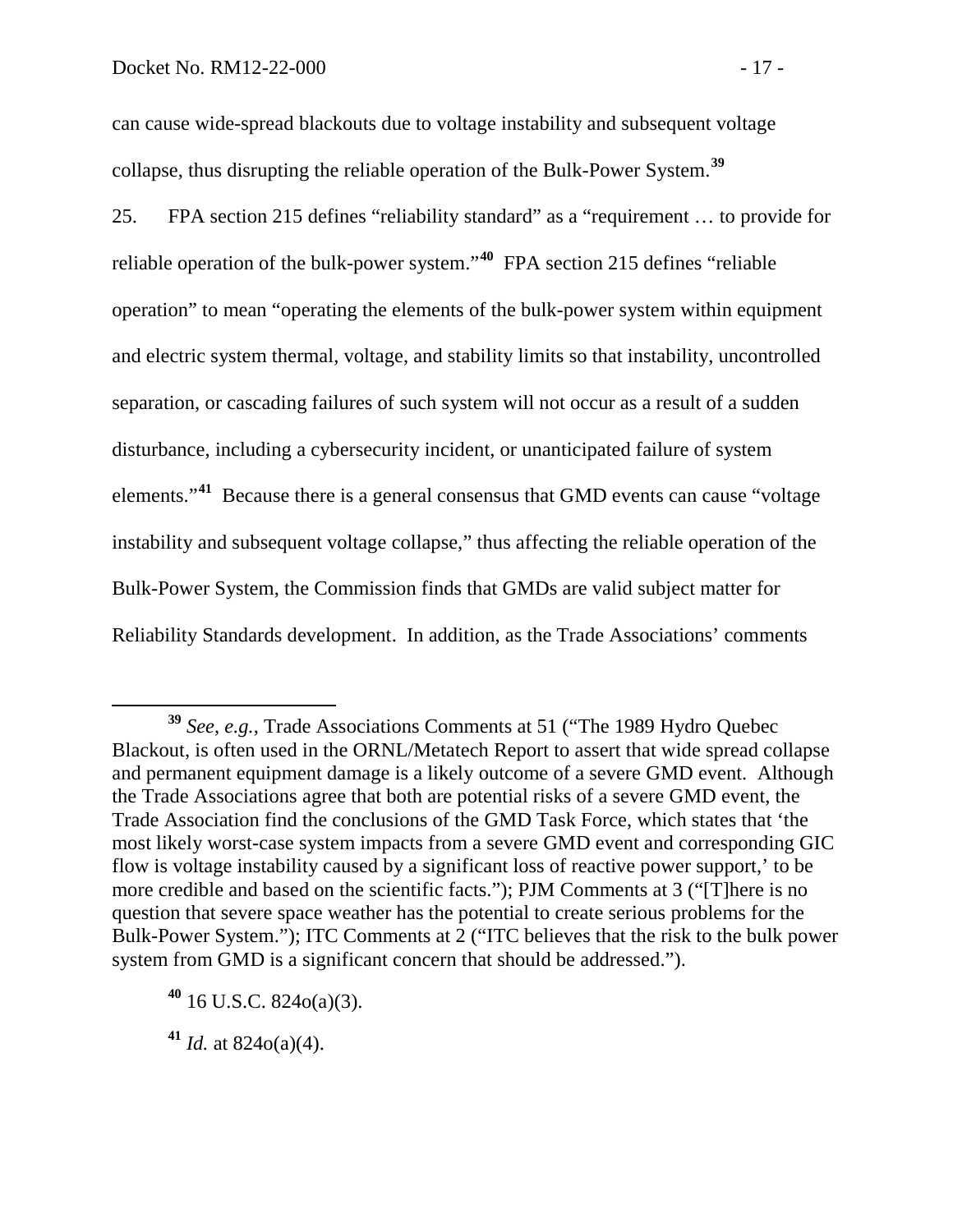acknowledge, the Reliability Standards currently do not expressly require responsible entities to mitigate the risks posed by GMDs to the Bulk-Power System.**[42](#page-20-0)** Therefore, we believe that it is appropriate to direct NERC to submit new or modified Reliability Standards that address GMDs pursuant to FPA section 215(d)(5).

26. We reject the assertion that a lack of technical or scientific consensus regarding some issues associated with GMDs deprives the Commission of the statutory authority to order the development of revised or new Reliability Standards. While the Commission must have a reasonable basis for its actions, section 215(d)(5) does not require the Commission to certify the existence of a consensus before it can require the ERO to develop a Reliability Standard. Instead, the statute specifically vests the Commission with the discretion to determine when a new Reliability Standard is necessary.<sup>[43](#page-20-1)</sup> In any event, the lack of consensus in this case pertains to the most likely impact of a severe GMD event and the appropriate measures to take in mitigation. There is general

<span id="page-20-0"></span>**<sup>42</sup>** Trade Associations Comments at 25 ("[T]he Trade Associations acknowledge that NERC Reliability Standards do not expressly require steps for mitigating the effects of GMD events.").

<span id="page-20-1"></span>**<sup>43</sup>** 16 U.S.C. 824o(d)(5); *see also Transmission Relay Loadability Reliability Standard*, 134 FERC ¶ 61,127, at P 25 (2011) (explaining that under section 215(d)(5) "the Commission, and not just the ERO, has the responsibility and authority to identify 'specific matters' that it considers appropriate to carry out section 215. Section 215 establishes a paradigm by which both the Commission and the ERO are responsible for identifying reliability gaps—the ERO through its Reliability Standards development process, where it can independently identify areas of concern and develop Standards to address them; and the Commission through its review of proposed Reliability Standards and authority to direct modifications or new Standards that address specific issues necessary to effectuate the purposes of section 215.").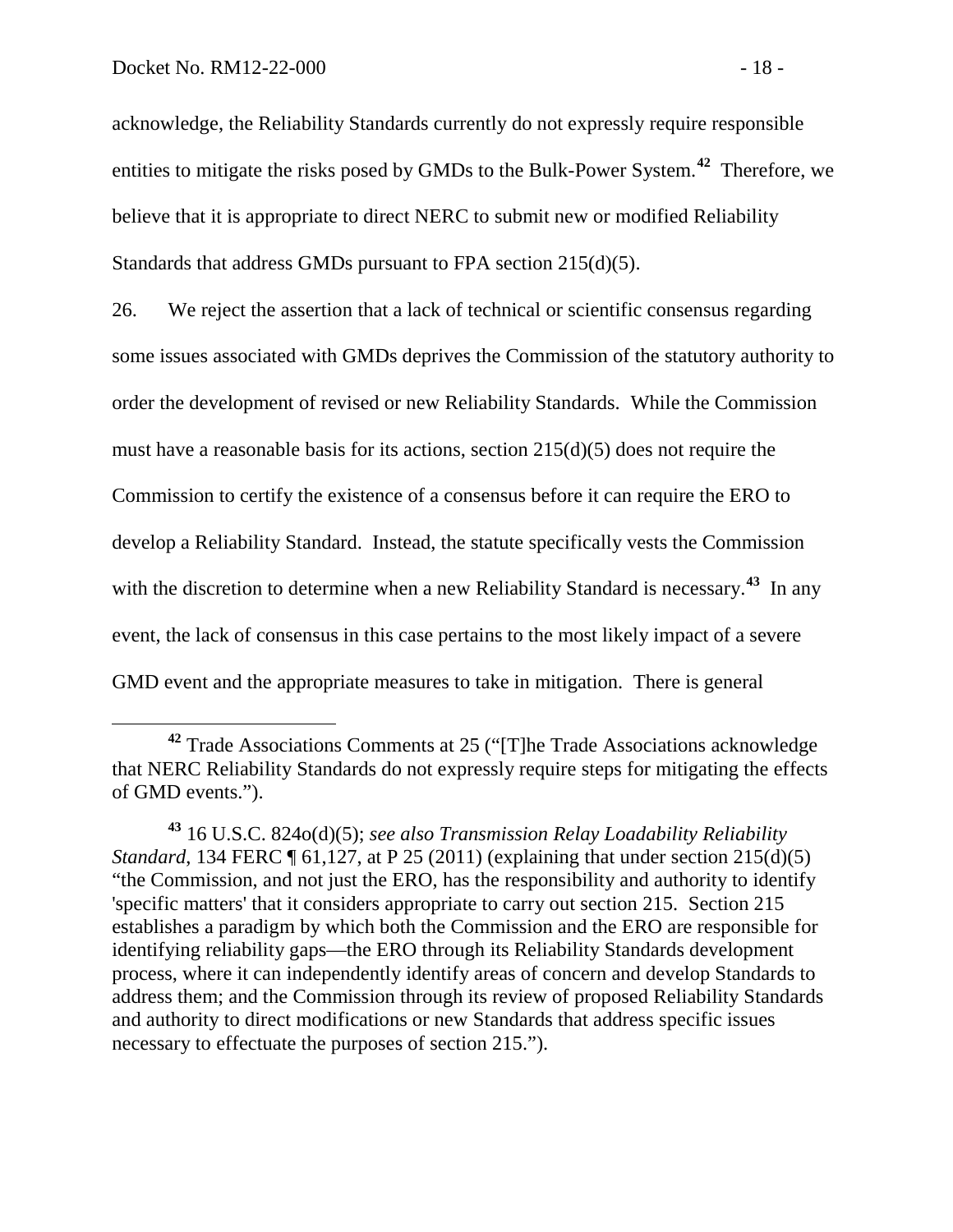agreement that GMD events can cause wide-spread blackouts due to voltage instability and subsequent voltage collapse, thus disrupting the reliable operation of the Bulk-Power System.**[44](#page-21-0)** In fact, such blackouts have occurred.**[45](#page-21-1)** Requiring Reliability Standards to protect against these risks is well within the Commission's authority. Moreover, the NERC standards development process will be the vehicle for working through the technical complexities associated with addressing the risks of GMD events on the Bulk-Power System.**[46](#page-21-2)** This is consistent with the NERC Standards Process Manual, which states that the NERC standards development process is designed to "build and document consensus for each Reliability Standard, both with regard to the need and justification for the Reliability Standard and the content of the Reliability Standard."**[47](#page-21-3)**

27. Some comments contend that the NOPR proposed to direct NERC to develop GMD Reliability Standards containing overly prescriptive Requirements in too short an

**<sup>44</sup>** *See supra* n.39.

**<sup>45</sup>** *See* NERC Interim GMD Report at i (citing 1989 Hydro-Québec blackout).

<span id="page-21-2"></span><span id="page-21-1"></span><span id="page-21-0"></span>**<sup>46</sup>** The NERC GMD Task Force has already developed operational procedure templates for certain functional entities. *See* NERC GMD Task Force Geomagnetic Disturbance Operating Procedure Template: Transmission Operator, *available at*  http://www.nerc.com/docs/pc/gmdtf/Template \_TOP.pdf; NERC GMD Task Force Geomagnetic Disturbance Operating Procedure Template: Generator Operator, *available at* http://www.nerc.com/docs/pc/gmdtf/Template\_GOP.pdf. We expect that the NERC standards development process will consider the NERC GMD Task Force's work as a resource.

<span id="page-21-3"></span>**<sup>47</sup>** NERC Rules of Procedure, Appendix 3A (Standards Process Manual) (Effective January 31, 2012) at 4.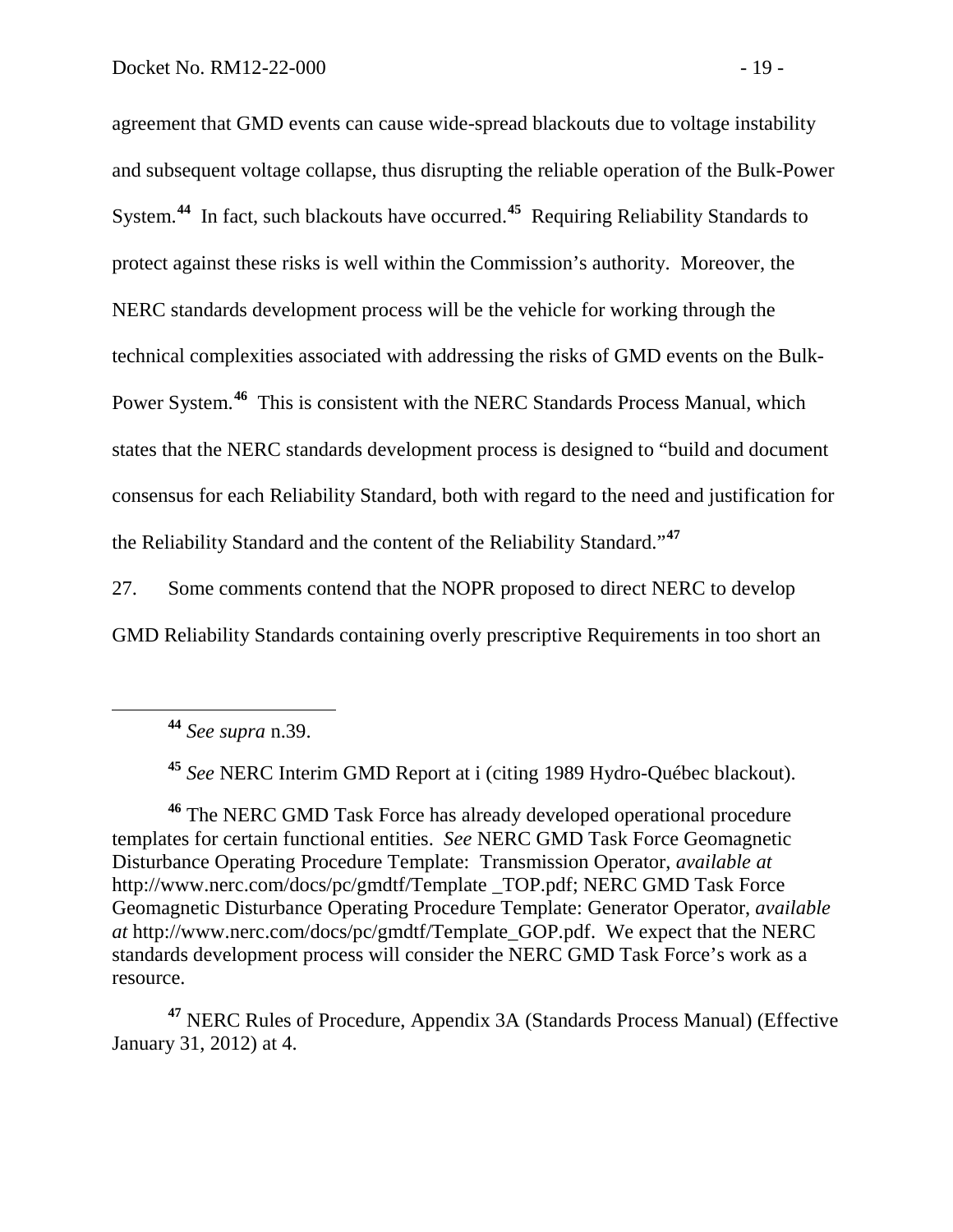amount of time.**[48](#page-22-0)** Moreover, those comments state that the NOPR relied on underlying studies that, the comments assert, are flawed or unreliable. **[49](#page-22-1)** However, as NERC recognizes in its NOPR comments, the NOPR explicitly stated that it was not directing the ERO to include any specific Requirements or otherwise pre-judging what the ERO eventually submits for approval.**[50](#page-22-2)** In this Final Rule, we direct the ERO to consider issues in the NERC standards development process, but we do not direct the content of the Reliability Standards or pre-judge what NERC ultimately proposes. As for the timing of the submission and implementation of the GMD Reliability Standards, we address that concern by modifying the schedule in the NOPR to give NERC more time to develop and submit the Reliability Standards. With respect to the commenters' criticism of the studies cited in the NOPR, we recognize the divergent views. **[51](#page-22-3)** However, as stated above, our directive to develop GMD Reliability Standards is justified even under the conclusion in

**<sup>50</sup>** NOPR, 141 FERC ¶ 61,045 at P 17.

<span id="page-22-3"></span><span id="page-22-2"></span><span id="page-22-1"></span><span id="page-22-0"></span>**<sup>51</sup>** While some commenters criticize the Oak Ridge Study's conclusions regarding the possible damaging effects of GMDs to Bulk-Power System components, the NOPR stated that the NERC-approved HILF Report also found that "[t]ransformers experience excessive levels of internal heating brought on by stray flux when GICs cause the transformer's magnetic core to saturate, forcing magnetic flux to flow outside the normal core steel magnetic circuit. Previous well documented cases have noted heating failures that caused melting and burn-through of large-amperage copper windings and leads in these transformers (Figure 9)." NOPR, 141 FERC ¶ 61,045 at 13 n.33 (citing *HILF Report* at 70).

**<sup>48</sup>** *See*, *e.g.,* ELCON Comments at 7-14; CenterPoint Comments at 2.

**<sup>49</sup>** *See*, *e.g.,* Trade Associations Comments at 19.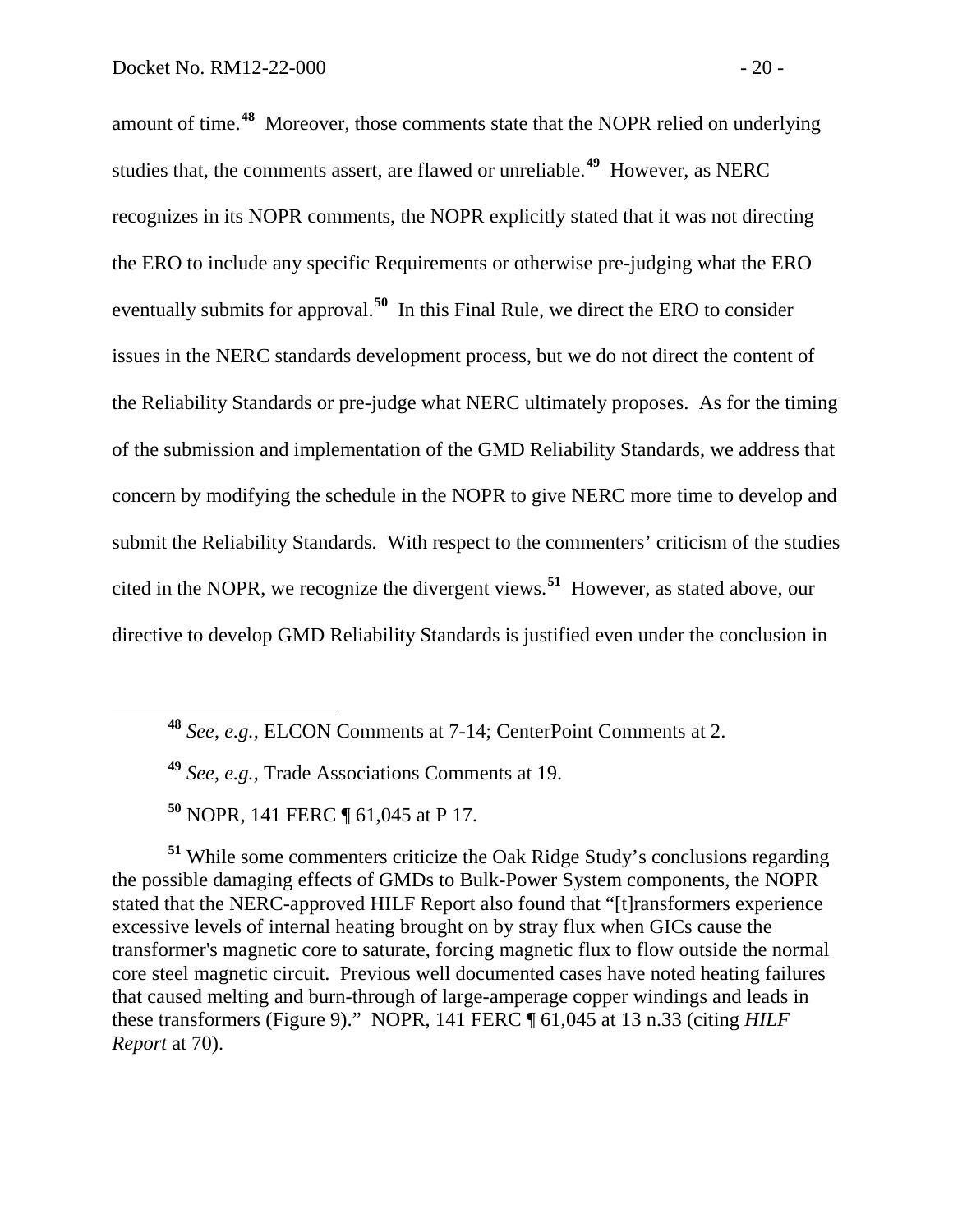the NERC GMD Interim Report, with which the Trade Associations "strongly agree," that a GMD event could result in "voltage instability and subsequent voltage collapse."**[52](#page-23-0)** 28. Finally, while we disagree that FPA section  $215(d)(5)$  (the specific subsection we rely on in this proceeding) requires a particular cost-benefit showing in order to direct the development of revised or new Reliability Standards, the Commission is cognizant of the potential costs of GMD Reliability Standards. As we explain and clarify in this final rule, the Commission is not directing the content of the GMD Reliability Standards that must be submitted, and with respect to the Second Stage GMD Reliability Standards, is not mandating the use of any particular technologies (such as automatic blocking) to address the potential impact of benchmark GMD events. We expect that NERC and industry will consider the costs and benefits of particular mitigation measures as NERC develops the technically-justified Second Stage GMD Reliability Standards.

#### **B. First Stage GMD Reliability Standards**

29. As discussed below, the Commission directs that, within six months of the effective date of this Final Rule, NERC submit for approval one or more Reliability Standards that require owners and operators of the Bulk-Power System to develop and implement operational procedures to mitigate the effects of GMDs consistent with the reliable operation of the Bulk-Power System. We address below the comments regarding

<span id="page-23-0"></span>**<sup>52</sup>** NERC Interim GMD Report at 69; Trade Associations Comments at 17-18.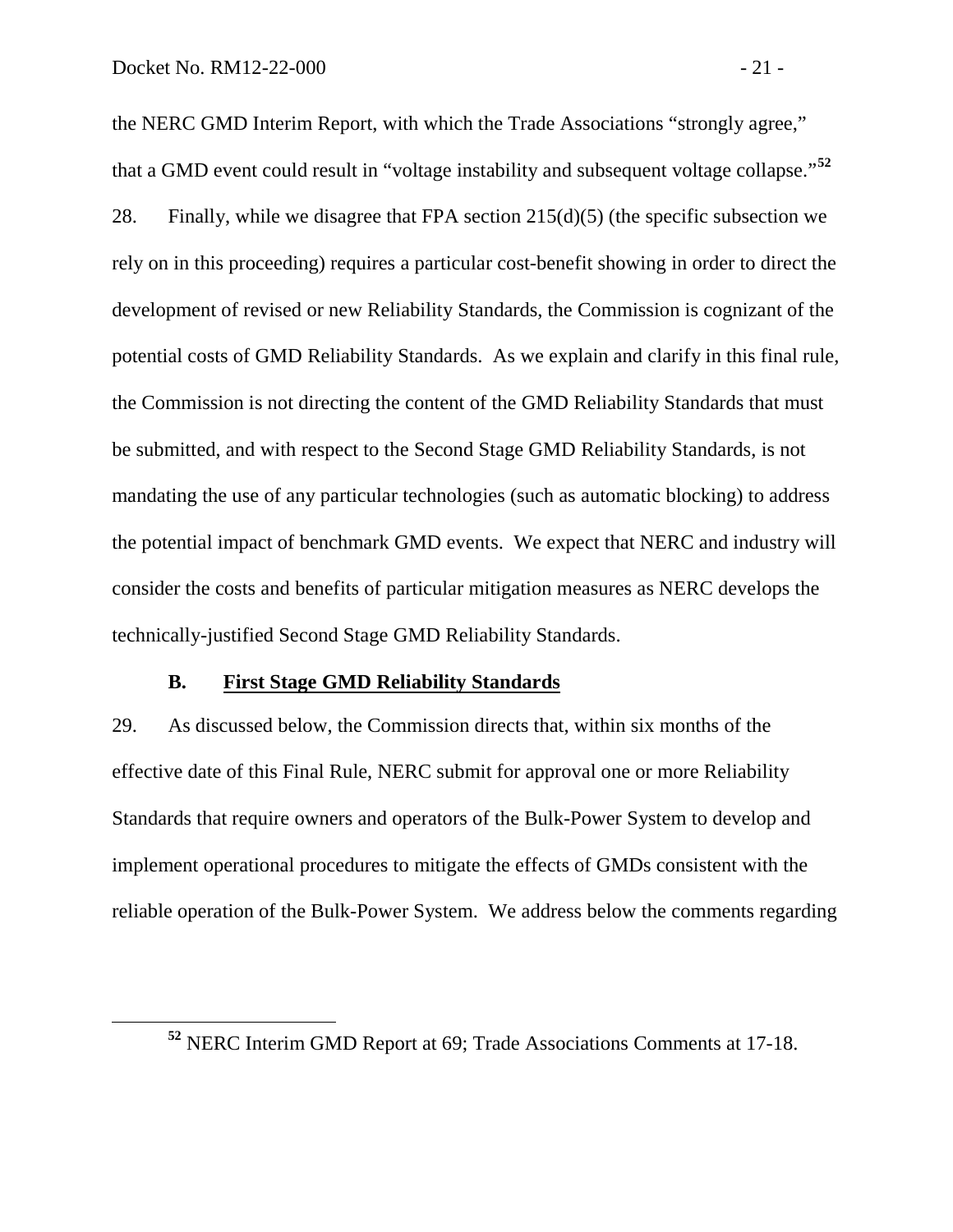the content of the First Stage GMD Reliability Standards and the schedule for submitting and implementing the First Stage GMD Reliability Standards.

#### **1. Content of First Stage GMD Reliability Standards**

#### **NOPR**

30. The NOPR proposed to direct NERC to submit one or more Reliability Standards requiring owners and operators of the Bulk-Power System to develop and implement operational procedures to mitigate the effects of GMDs consistent with the reliable operation of the Bulk-Power System. The NOPR stated that the proposed Reliability Standards should not necessarily specify what operational procedures must be adopted, but the ERO should give owners and operators of the Bulk-Power System guidance as to what procedures have been or are expected to be effective in mitigating the effects of GMDs consistent with the reliable operation of the Bulk-Power System. The NOPR also stated that the proposed Reliability Standards should address the coordination of operational procedures among responsible entities across regions. The NOPR further stated that, because there is potential for equipment damage resulting from a GMD event, the proposed Reliability Standards should also address operational procedures for restoring GMD-impacted portions of the Bulk-Power System that take into account the potential for equipment that is damaged or out-of-service for an extended period of time. The NOPR also proposed that, following implementation, NERC would provide periodic reports assessing the effectiveness of operational procedures in mitigating the effects of GMD events and periodically review the required operational procedures and recommend to owners and operators that they incorporate lessons-learned and new research findings.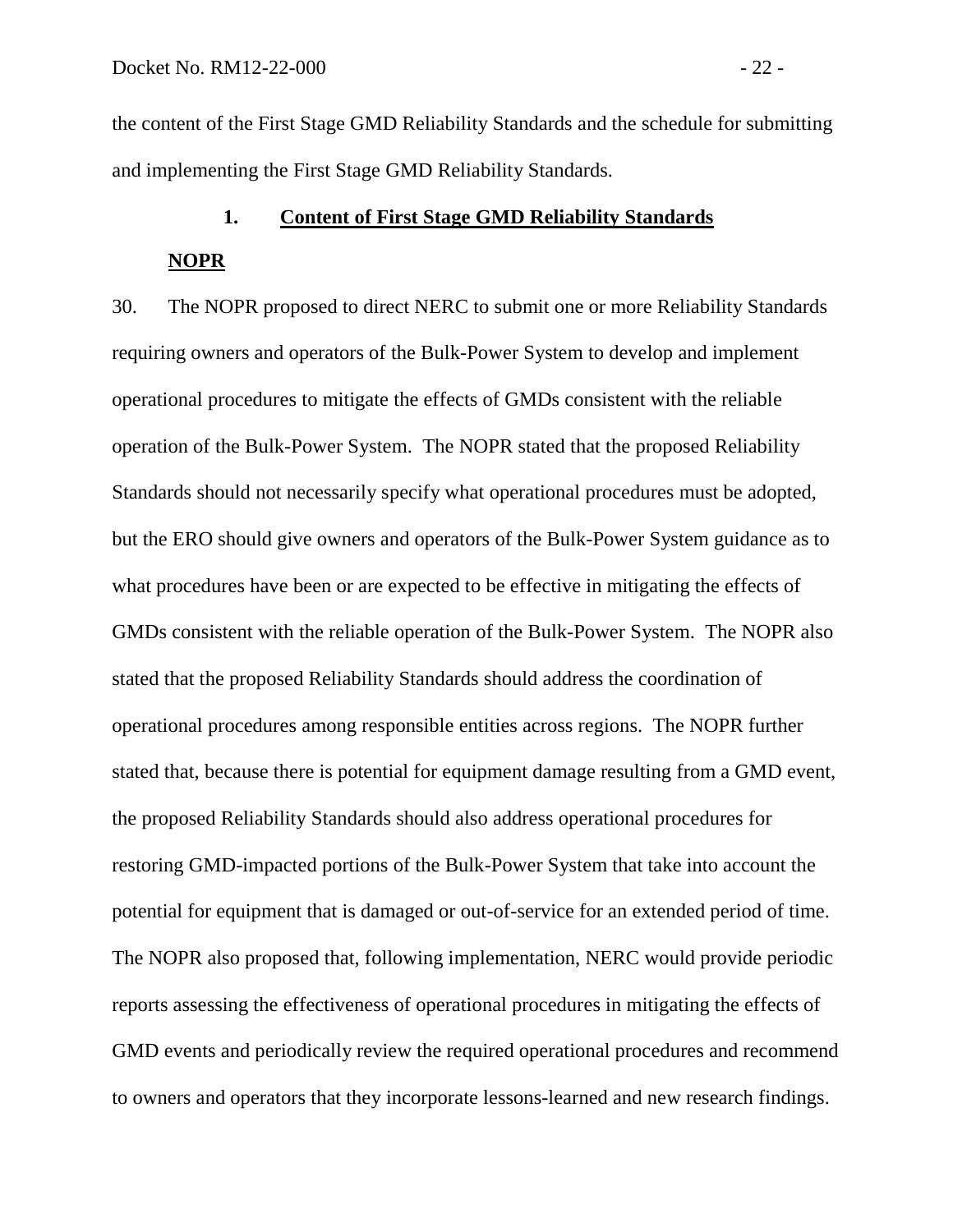#### **Comments**

31. NERC and several commenters generally support the development of Reliability Standards requiring owners and operators to develop and implement operational procedures to address GMDs. **[53](#page-25-0)** Some commenters state that certain entities have already implemented operational procedures to address GMDs, and some commenters stress the importance of combining operational procedures with monitoring and situational awareness.**[54](#page-25-1)** Other commenters express concern with relying on operational procedures alone to address GMDs.**[55](#page-25-2)**

32. NERC states that it supports the development of operational procedures because "[t]raining and education programs on the nature of the threat [of GMDs] will allow Bulk-Power System Operators to more rapidly identify areas for improvement and take actions when necessary." **[56](#page-25-3)** NERC states, however, that its ability to assess and report on the effectiveness of operational procedures is constrained because of the limitations with monitoring and forecasting GMD events. NERC states that, if the Commission requires NERC to submit periodic reports, as proposed in the NOPR, the reports should be

<span id="page-25-0"></span>**<sup>53</sup>** *See, e.g.,* NERC Comments at 9; Joint ISOs/RTOs Comments at 4; PJM Comments at 3; APS Comments at 3; Exelon Comments at 4; Bonneville Comments at 3; ITC Comments at 6; PPL Companies Comments at 2; Pa PUC Comments at 3; SCE Comments at 3-4; and IESO Comments at 6.

**<sup>54</sup>** *See*, *e.g.*, IESO Comments at 6; Exelon Comments 4-5.

<span id="page-25-3"></span><span id="page-25-2"></span><span id="page-25-1"></span>**<sup>55</sup>** *See*, *e.g.*, Comments of Congressman Franks at 1-2; IESO Comments at 8-9; and EIS Comments at 5.

**<sup>56</sup>** NERC Comments at 9.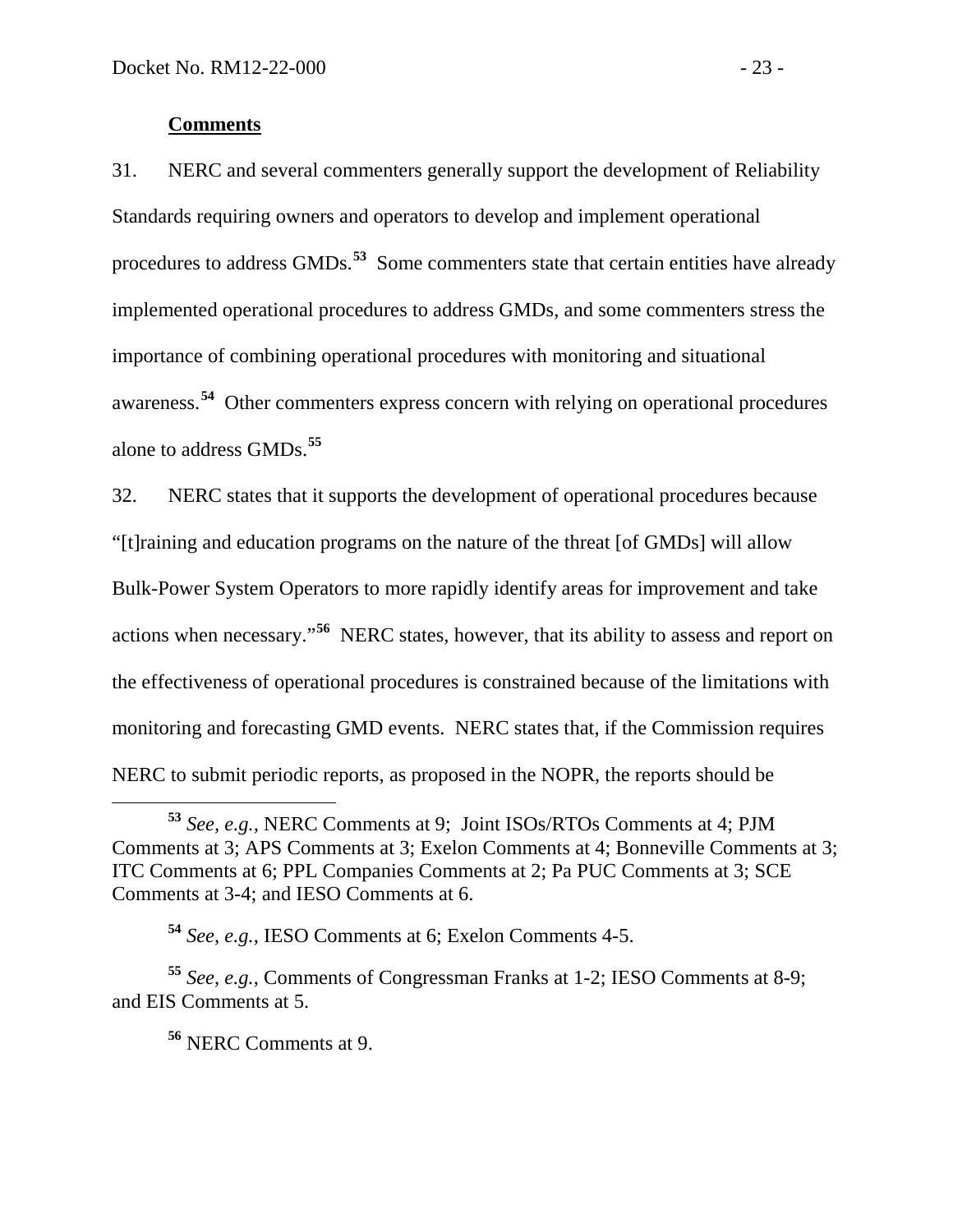submitted no more frequently than annually and, in part to conserve ERO resources, that the reporting obligation should expire upon implementation of the Second Stage GMD Reliability Standards. NERC also states that the emergence of new forecasting capabilities is vital to improving early warning and understanding of potential GMD effects and will directly impact the development of operational procedures. NERC states that relying on the "K-Index,"**[57](#page-26-0)** which NERC describes as the most familiar means of characterizing the severity of geomagnetic storms, is problematic because of the associated "uncertainties and inaccuracies." NERC states that the K-Index "cannot be used as an automatic triggering event for specific required actions because operational procedures need flexibility to account for actual operating conditions and the ability to adjust accordingly."**[58](#page-26-1)**

33. Commenters that oppose Reliability Standards requiring the development and implementation of operational procedures state that Reliability Standards are premature because the science of GMDs is not fully understood and more study is needed before Reliability Standards can be developed.**[59](#page-26-2)** Accordingly, commenters state that the NERC

<span id="page-26-0"></span>**<sup>57</sup>** "K index" is defined as "a 3-hourly quasi-logarithmic local index of geomagnetic activity relative to an assumed quiet-day curve for the recording site. Range is from 0 (quiet) to 9 (severely disturbed)." Space Weather Prediction Center, *Glossary of Solar-Terrestrial Terms*, *available at* http://www.swpc.noaa.gov/info/glossary.html#k.

**<sup>58</sup>** NERC Comments at 11.

<span id="page-26-2"></span><span id="page-26-1"></span>**<sup>59</sup>** *See*, *e.g.*, Trade Associations Comments at 4-5; NARUC Comments at 5-6; ELCON Comments at 2; SPP Parties Comments at 3; CenterPoint Comments at 5; Dominion Comments at 4; Duke Comments at 2-3; and KCP&L Comments at 2.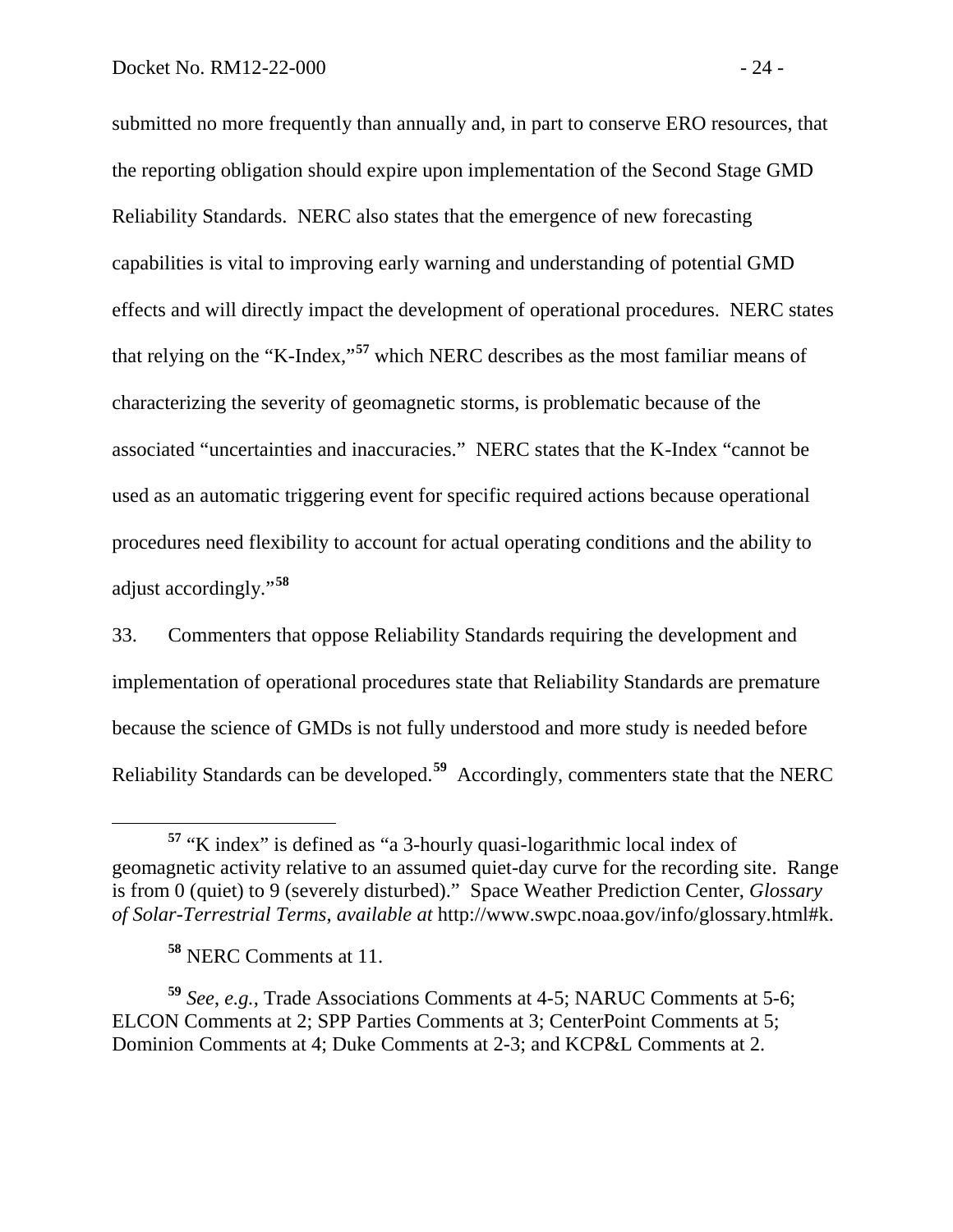GMD Task Force should be allowed to finish its work, which includes evaluating the need for GMD Reliability Standards, before the Commission directs NERC to develop Reliability Standards. Commenters also state that requiring operational procedures prematurely (e.g., before responsible entities have conducted GMD vulnerability assessments) may harm reliability because operational procedures can have unintended consequences that adversely affect the Bulk-Power System.**[60](#page-27-0)**

34. Some commenters opposed to requiring operational procedures state that they could support the use of operational procedures under certain conditions. The Trade Associations state that they could support requiring operational procedures if the Commission determines that they are necessary. **[61](#page-27-1)** Dominion states that it could support, as an interim step, having NERC gather current industry practices regarding GMD operational procedures and issue a best practices operating guideline within 90 days.**[62](#page-27-2)** SPP Parties state that the Commission should encourage NERC to issue, before the next

<span id="page-27-2"></span>**<sup>62</sup>** Dominion Comments at 4.

**<sup>60</sup>** CenterPoint Comments at 7.

<span id="page-27-1"></span><span id="page-27-0"></span>**<sup>61</sup>** Trade Associations Comments at 5-6 ("If the Commission finds it must direct NERC to develop a standard or standards to address the impact of GMDs on the [Bulk-Power System], the Trade Associations support the Commission's stage one proposal to require NERC to file one or more standards which would require grid owners and operators to develop and implement operations procedures that would mitigate GMD effects.").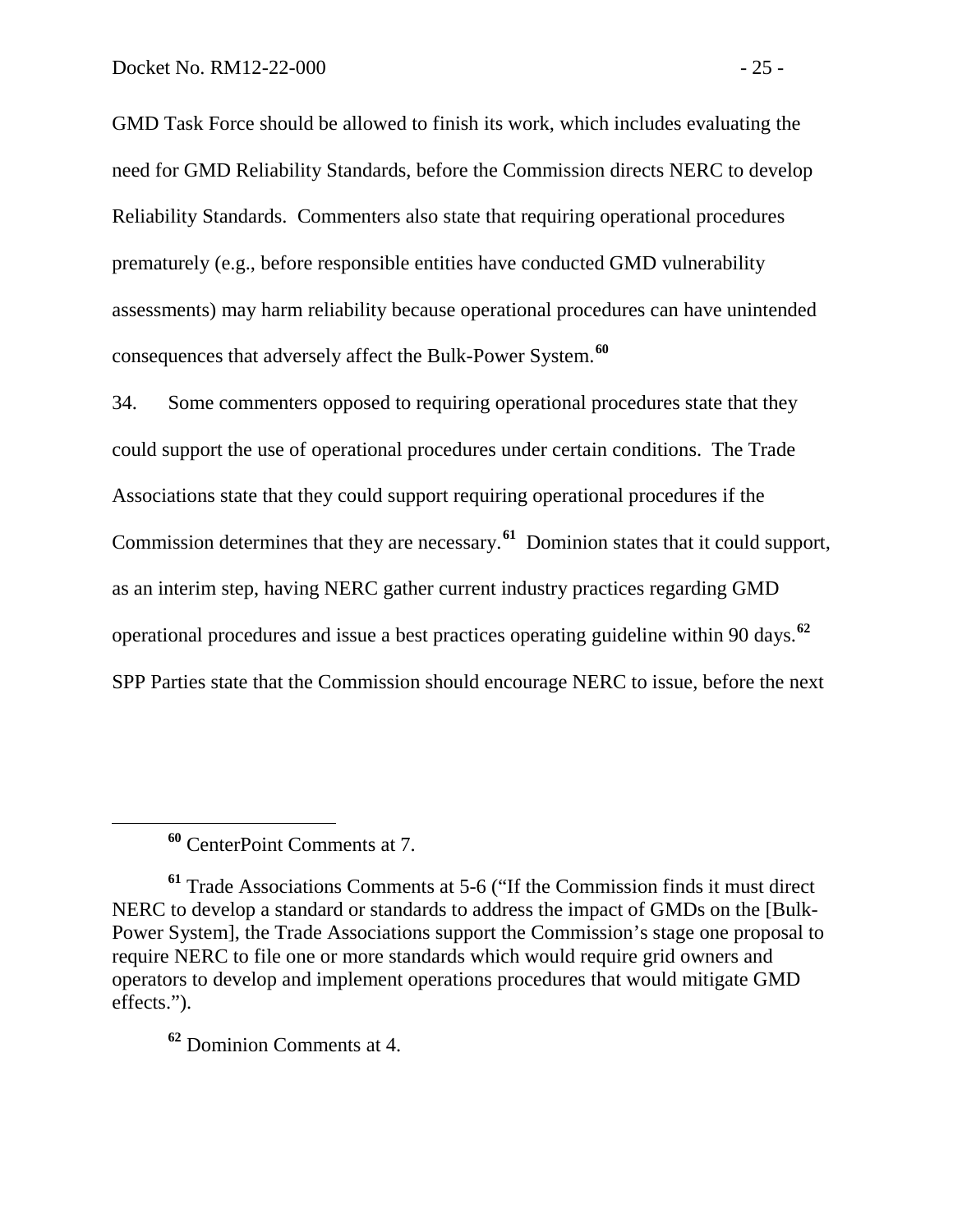solar peak in June 2013, a "reliability guideline" to assist owners and operators of Bulk-Power System facilities to address GMD threats to the Bulk-Power System.**[63](#page-28-0)**

35. Commenters generally agree that operational procedures, if required, should be developed by responsible entities and not by NERC, although some commenters state that NERC could develop best practices to assist responsible entities.**[64](#page-28-1)** Commenters state that the Reliability Standards should not have Requirements that treat responsible entities the same ("one-size-fits-all") because responsible entities, due to geography, geology or other variables, may be more or less likely to experience the effects of GMDs. Commenters state that the operational procedures should be developed by responsible entities based on factors such as the entity's geographic location and the structural makeup of the entity's Bulk-Power System components. Commenters also state that operational procedures should not have the unintended effect of adversely impacting the Bulk-Power System. Commenters further state that the Reliability Standards should be

<span id="page-28-0"></span>**<sup>63</sup>** SPP Parties Comments at 4. As discussed below, the NERC GMD Task Force provided guidance to registered entities in the NERC Interim GMD Report by identifying possible operational procedures in response to GMD events. NERC Interim GMD Report at 80-81. In addition, NERC issued an Industry Advisory Alert on May 10, 2011 entitled "Preparing for Geo-Magnetic Disturbances." NERC, Industry Advisory: Preparing for Geo-Magnetic Disturbance (May 10, 2011), *available at* http://www.nerc. com/fileUploads/File/Events%20Analysis/A-2011-05-10-01\_GMD\_FINAL.pdf.

<span id="page-28-1"></span>**<sup>64</sup>** NERC Comments at 6; AEP Comments at 4-5; ELCON Comments at 13; SPP Parties Comments at 5; IESO Comments at 11; Consumers Comments at 4; and Duke Comments at 5.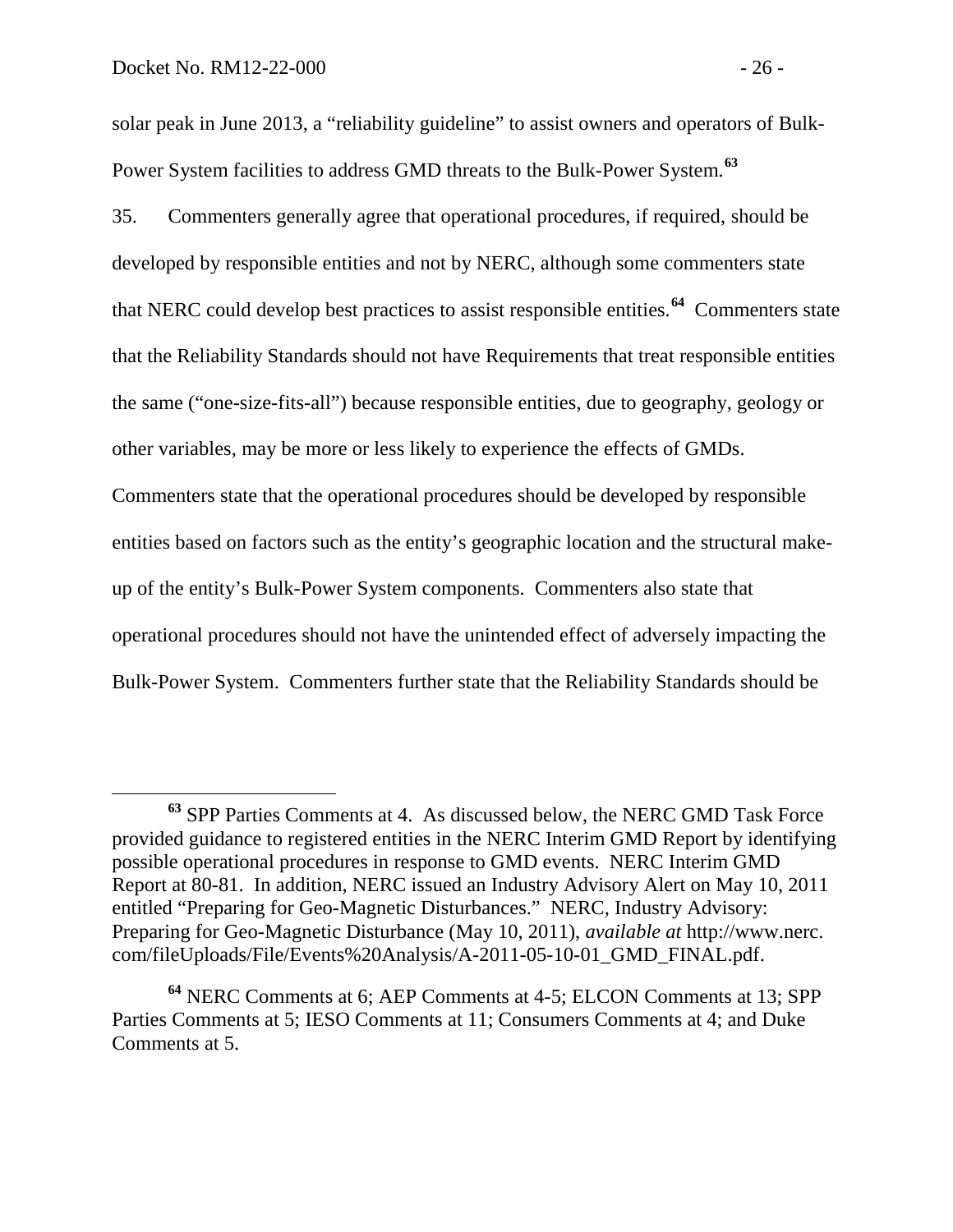clear as to which functional entities are responsible for compliance and that the assignment of responsibilities should be consistent with NERC's functional model.

## **Commission Determination**

36. The Commission directs NERC to submit, within six months of the effective date of this Final Rule, one or more Reliability Standards requiring owners and operators of the Bulk-Power System to develop and implement operational procedures to mitigate the effects of GMDs consistent with the reliable operation of the Bulk-Power System. As we stated in the NOPR, "operational procedures, while not a complete solution, constitute[] an important first step to addressing the GMD reliability gap because they can be implemented relatively quickly." **[65](#page-29-0)** Operational procedures may help alleviate abnormal system conditions due to transformer absorption of reactive power during GMD events, helping to stabilize system voltage swings, and may potentially isolate some equipment from being damaged or misoperated.

37. It is not premature for NERC to begin developing Reliability Standards requiring owners and operators of the Bulk-Power System to develop and implement operational procedures. The comments reflect that some entities have implemented operational

<span id="page-29-0"></span>**<sup>65</sup>** NOPR, 141 FERC ¶ 61,045 at P 18 n.38 (citing NERC Interim GMD Report at 79 ("Operating procedures are the quickest way to put in place actions that can mitigate the adverse effects of GIC on system reliability … Both system operating and transmission owner organizations need to have appropriate procedures and training in place.")).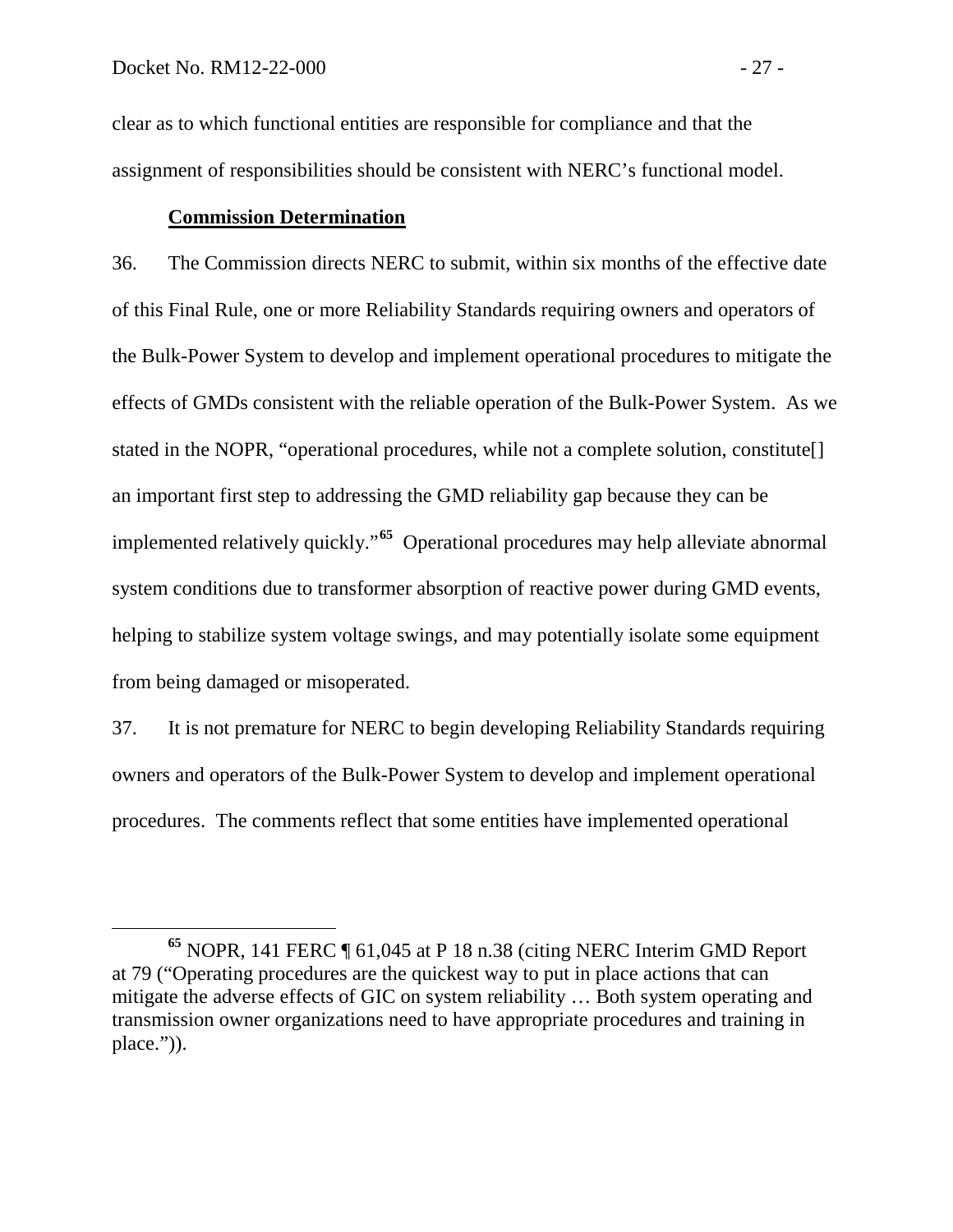procedures to mitigate the impacts of GMDs.**[66](#page-30-0)** In addition, the NERC Interim GMD Report identifies examples of operational procedures to mitigate GMD events including: reduction of equipment loading (e.g., by starting off-line generation), unloading the reactive load of operating generation, reductions of system voltage, and system and/or equipment isolation through reconfiguration of the transmission system.<sup>[67](#page-30-1)</sup> In addition, the NERC GMD Task Force has developed operational procedure templates for certain functional entities. Given the work of the NERC GMD Task Force and recognizing that some operational procedures are already in place, we conclude that it is not premature for NERC to develop Reliability Standards that require operational procedures.

38. The Commission is not directing NERC to develop Reliability Standards that include specific operational procedures. Instead, as proposed in the NOPR, the Reliability Standards should include a mechanism that requires responsible entities to develop and implement operational procedures because owners and operators of the Bulk-Power System are most familiar with their own equipment and system configurations. In addition, we do not expect that owners and operators of the Bulk-Power System will necessarily develop and implement the same operational procedures. Instead, the Reliability Standards, rather than include "one-size-fits-all" Requirements, should allow responsible entities to tailor their operational procedures based on the

<span id="page-30-1"></span><span id="page-30-0"></span>**<sup>66</sup>** *See, e.g.*, IESO Comments at 5; Exelon Comments at 5; CEA Comments at 6-7; Dominion Comments at 5; Trade Associations Comments at 26.

**<sup>67</sup>** NERC Interim GMD Report at 80-81.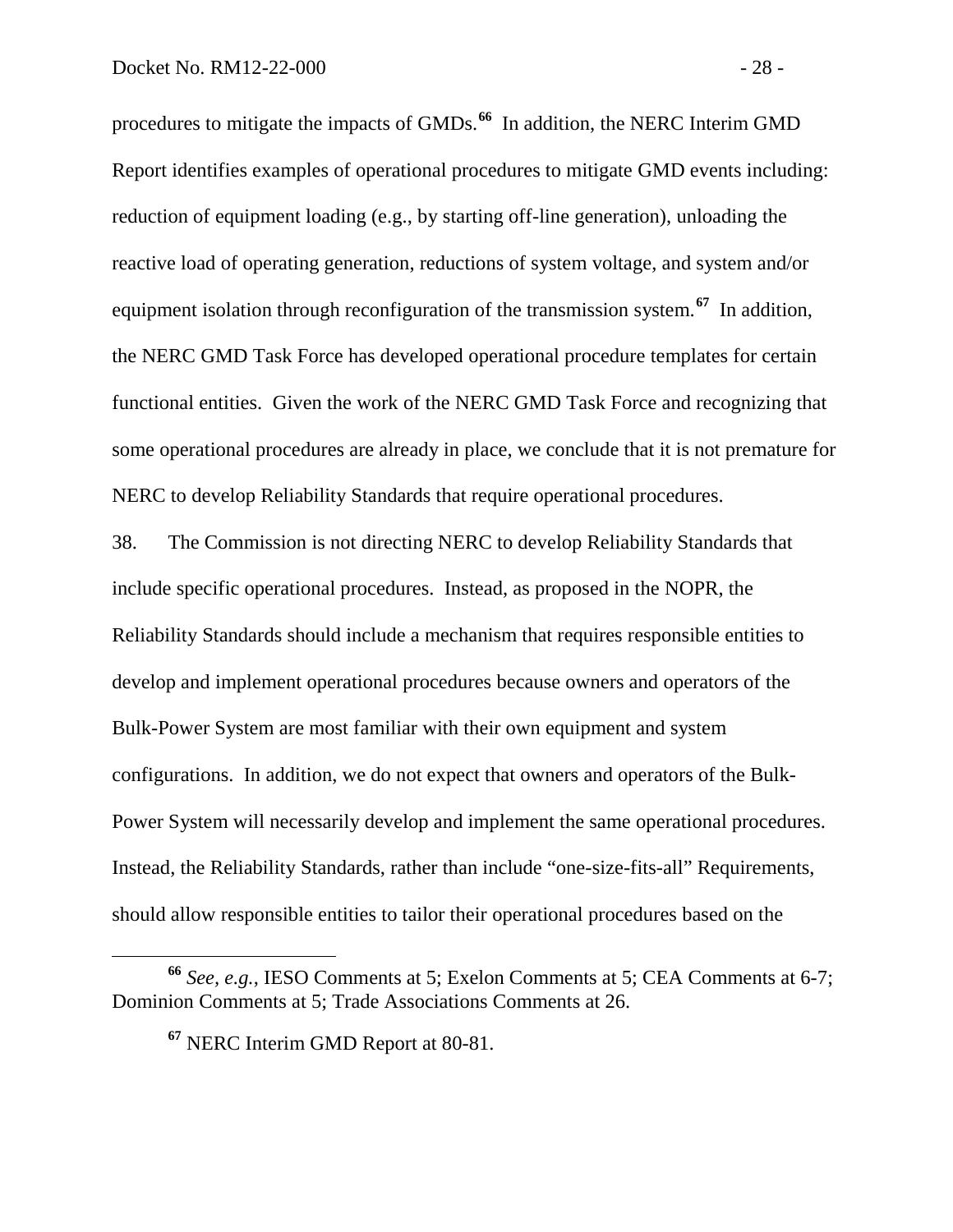responsible entity's assessment of entity-specific factors, such as geography, geology, and system topology, identified in the Reliability Standards. In addition, as we stated in the NOPR, the coordination of operational procedures across regions is an important issue that should be considered in the NERC standards development process.**[68](#page-31-0)** The coordination of operational procedures across regions and data sharing might be overseen by planning coordinators or another functional entity with a wide-area perspective.**[69](#page-31-1)** The NERC standards development process, as stated in the NOPR, should also consider operational procedures for restoring GMD-impacted portions of the Bulk-Power System that take into account the potential for damaged equipment that could be de-rated or outof-service for an extended period of time.

39. While responsible entities will develop and implement operational procedures, NERC can support their efforts, for example, by identifying and sharing operational procedures found to be the most effective. NERC should also periodically survey the responsible entities' operational procedures, offer recommendations based on lessonslearned and new research findings, and re-evaluate whether modification to the Reliability Standards is warranted. Based on these surveys, NERC should produce

<span id="page-31-0"></span>**<sup>68</sup>** NOPR, 141 FERC ¶ 61,045 at 20 (citing NERC Interim GMD Report at 79 ("The [operating] procedures of these organizations need to be coordinated with each other and with their neighboring organizations.")).

<span id="page-31-1"></span>**<sup>69</sup>** In NERC's May 21, 2012 post-Technical Conference comments, NERC stated that planning coordinators will conduct the wide-area analyses as part of the "Initial Actions" assessments, discussed below. NERC May 21, 2012 Comments at 9. LADWP proposes that reliability coordinators coordinate these efforts. LADWP Comments at 5.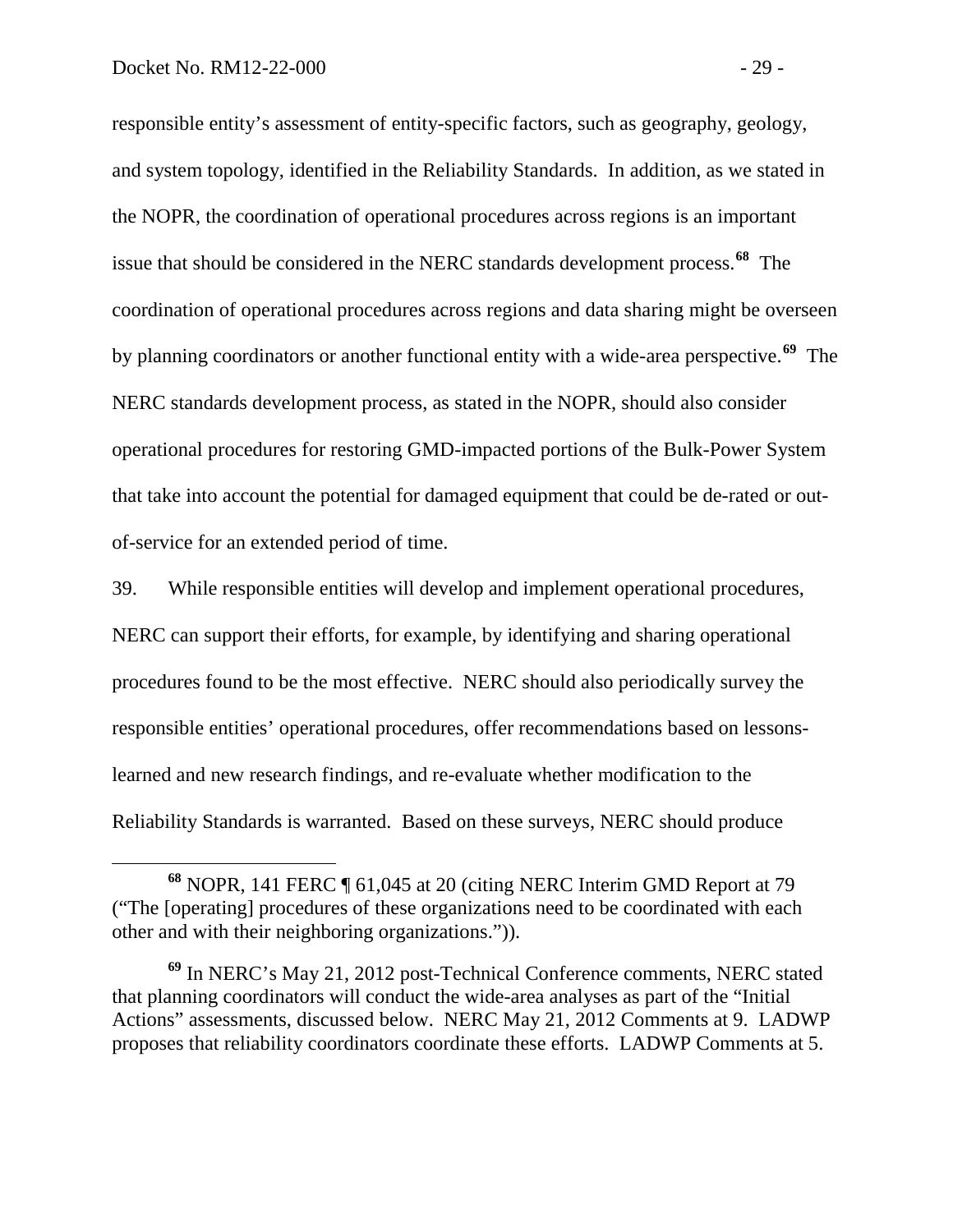periodic reports assessing the effectiveness of operational procedures. We take no position in this Final Rule on the content, frequency, or duration of such surveys, recommendations, or reports because we believe that those issues, in the first instance, should be addressed as part of the NERC standards development process.

40. We take no position in this Final Rule with respect to NERC's concerns regarding overreliance on the K-Index to trigger operational procedures. Technical issues regarding the development and implementation of operational procedures should be, in the first instance, considered in the NERC standards development process. Likewise, we take no position in this Final Rule on which functional entities should be responsible under the Reliability Standards because we believe that those issues, in the first instance, should be addressed as part of the NERC standards development process.

# **2. Schedule for Submitting and Implementing First Stage GMD Reliability Standards**

#### **NOPR**

41. The NOPR proposed that NERC submit the First Stage GMD Reliability Standards to the Commission for approval within 90 days of the effective date of a final rule in this proceeding. The NOPR also proposed a suggested 90-day implementation period following Commission approval of the First Stage GMD Reliability Standards.

#### **Comments**

42. NERC states that "[w]hile the implementation plan proposed for the completion of the first stage Reliability Standards is aggressive, NERC is committed to meeting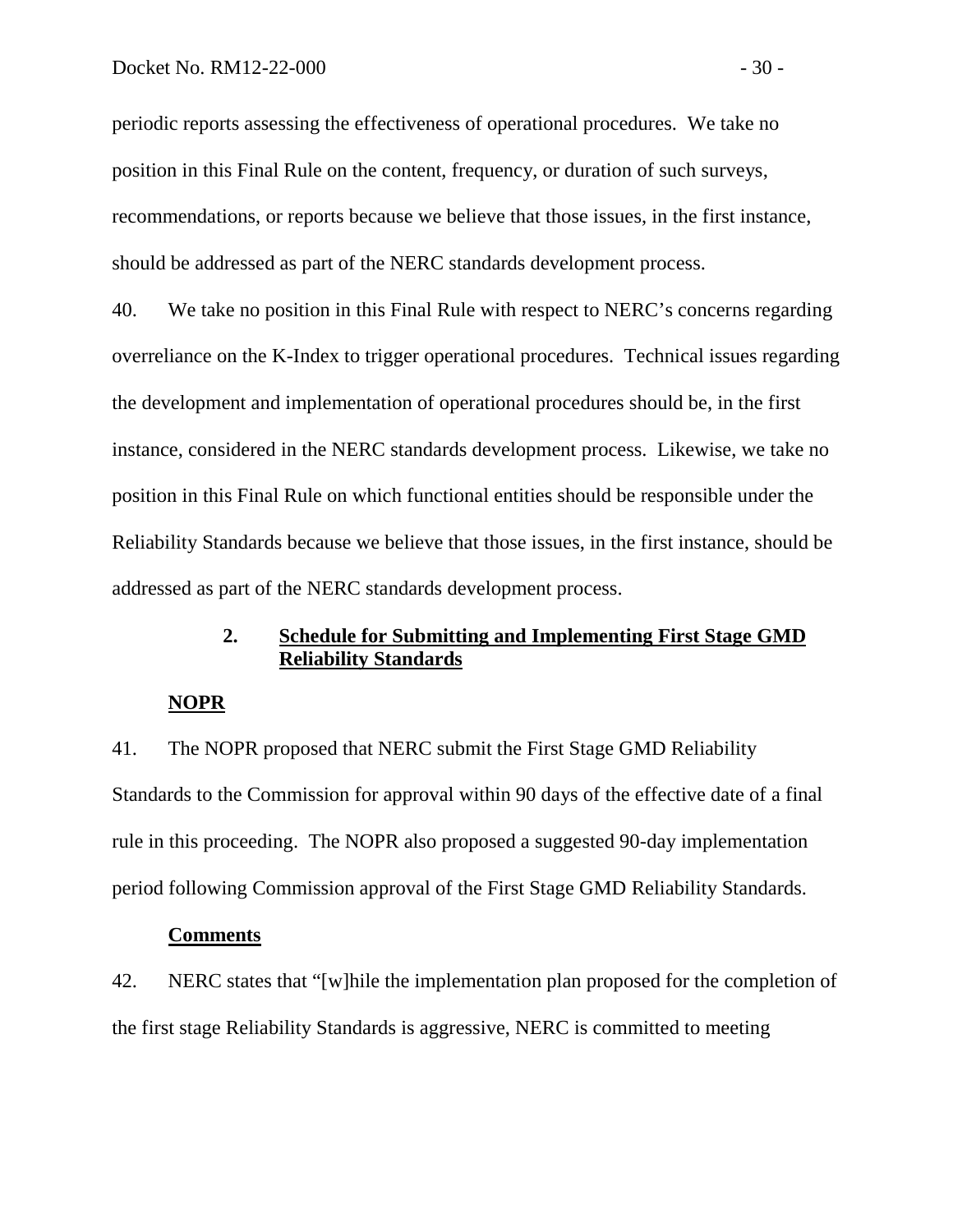whatever implementation targets are established by the Commission.<sup>"[70](#page-33-0)</sup> Other commenters support adoption of the proposed 90-day filing deadline for the First Stage GMD Reliability Standards.**[71](#page-33-1)**

43. Other commenters state that the proposed 90-day deadline for filing the First Stage GMD Reliability Standards does not allow enough time to develop a Reliability Standard using the NERC standards development process.**[72](#page-33-2)** ITC proposes a six-month deadline for developing and submitting the First Stage GMD Reliability Standards and a sixmonth implementation period following Commission approval. LADWP suggests an eight-month deadline for submitting the First Stage GMD Reliability Standards and a sixmonth implementation period. Joint ISOs/RTOs propose a one-year deadline for developing and submitting the First Stage GMD Reliability Standards, with the Commission directing NERC to develop an implementation schedule once NERC has a better idea of the degree of coordination that will be needed between the different functional entities. CenterPoint states that "two years of study and review are needed to develop GMD Reliability Standards" and proposes "a region-based phased implementation schedule."**[73](#page-33-3)** Exelon recommends having the ERO propose a filing

**<sup>71</sup>** *See*, *e.g.*, SENS Comments at 4; Foundation Comments at 19.

<span id="page-33-3"></span><span id="page-33-2"></span><span id="page-33-1"></span><span id="page-33-0"></span>**<sup>72</sup>** *See*, *e.g.*, ITC Comments at 3; LADWP Comments at 8-9; Joint ISOs/RTOs Comments at 14; Consumers Energy Comments at 2-3; AEP Comments at 4.

**<sup>73</sup>** CenterPoint Comments at 16-17.

**<sup>70</sup>** NERC Comments at 9.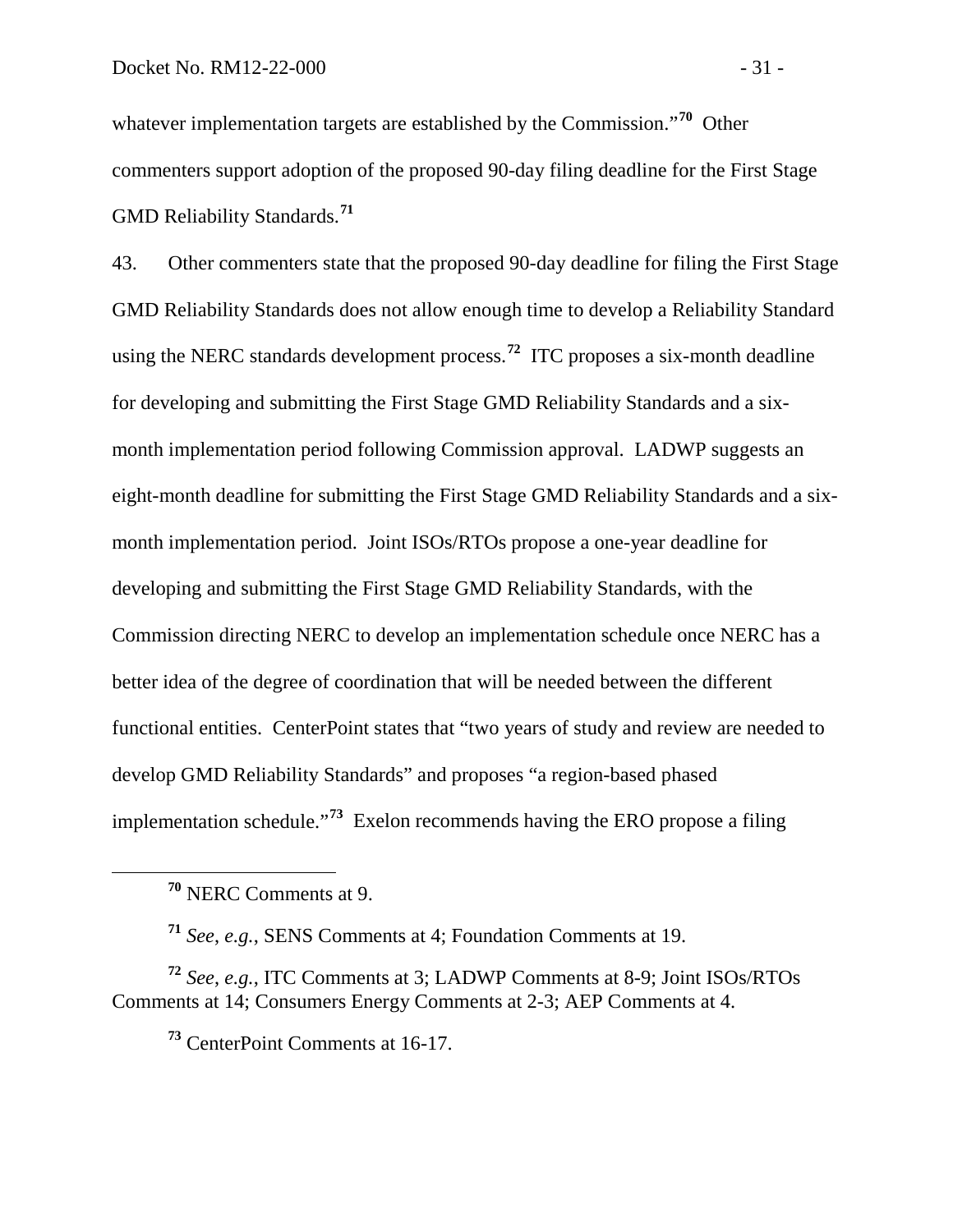deadline. **[74](#page-34-0)** The Trade Associations recommend that the Commission not suggest an implementation period, but the Trade Associations state that it is their preliminary view that operational procedures could be implemented in six months.**[75](#page-34-1)**

#### **Commission Determination**

44. We support the prompt development of mandatory and enforceable Reliability Standards that require owners and operators to implement operational procedures to afford some level of protection to the Bulk-Power System against GMD events. In its comments, NERC commits to meeting the 90-day deadline proposed in the NOPR. However, based on the concerns raised in other comments, we modify the schedule in the NOPR and direct NERC to submit proposed First Stage GMD Reliability Standards within six months of the effective date of this Final Rule.

45. While a six-month deadline may not be as long as some commenters propose, it strikes a balance by affording NERC a reasonable amount of time to develop the Reliability Standards and having Reliability Standards in place in the near term. As we stated in the NOPR, the Commission expects that NERC and owners and operators of the Bulk-Power System will draw on industry's experience with existing operational procedures to expedite the NERC standards development process. This should help

<span id="page-34-0"></span>**<sup>74</sup>** Exelon Comments at 14.

<span id="page-34-1"></span>**<sup>75</sup>** Trade Associations Comments at 22.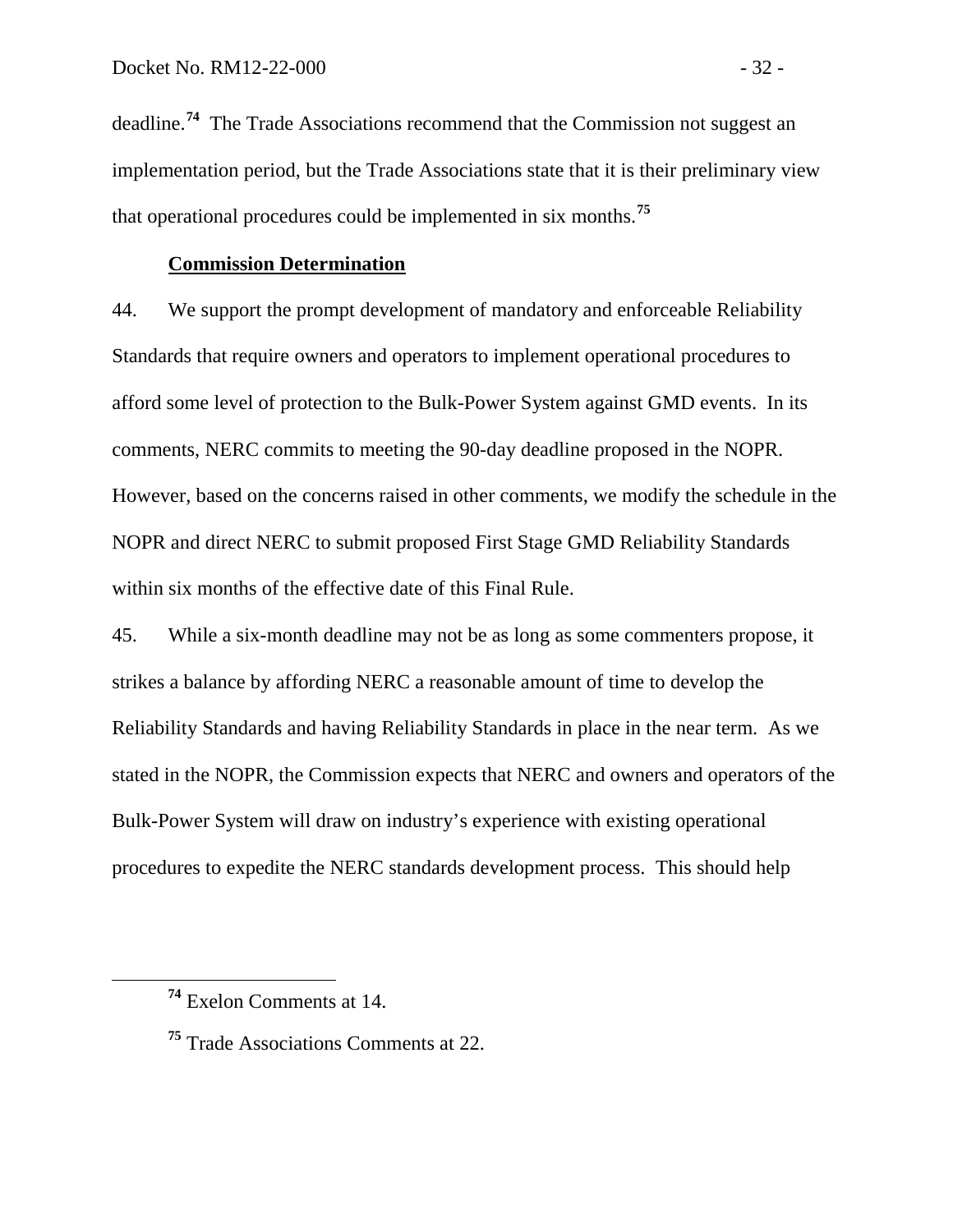establish the First Stage GMD Reliability Standards quickly to afford some level of protection to the Bulk-Power System against GMD events.

46. With respect to the suggested 90-day implementation period proposed in the NOPR, we modify the proposal and suggest a six-month implementation period. Given our expectation that the Reliability Standards proposed by NERC will require responsible entities to develop and implement operational procedures and to coordinate such efforts, it is appropriate to afford more time for implementation. We take no position in this Final R ule on the details of the implementation plan. The details of the implementation plan should be addressed, in the first instance, in the NERC standards development process.

# **C. "Initial Actions" GMD Vulnerability Assessments NOPR**

47. The NOPR proposed to accept aspects of the "Initial Actions" detailed in NERC's May 21, 2012 post-Technical Conference comments. The NOPR stated that NERC proposed to "identify facilities most at-risk from severe geomagnetic disturbance" and "conduct wide-area geomagnetic disturbance vulnerability assessment."<sup>[76](#page-35-0)</sup> The NOPR agreed with NERC that critical Bulk-Power System facilities should be evaluated for GMD vulnerability and, as part of the "Initial Actions," that special attention should be

<span id="page-35-0"></span>**<sup>76</sup>** NERC May 21, 2012 Comments at 8-9.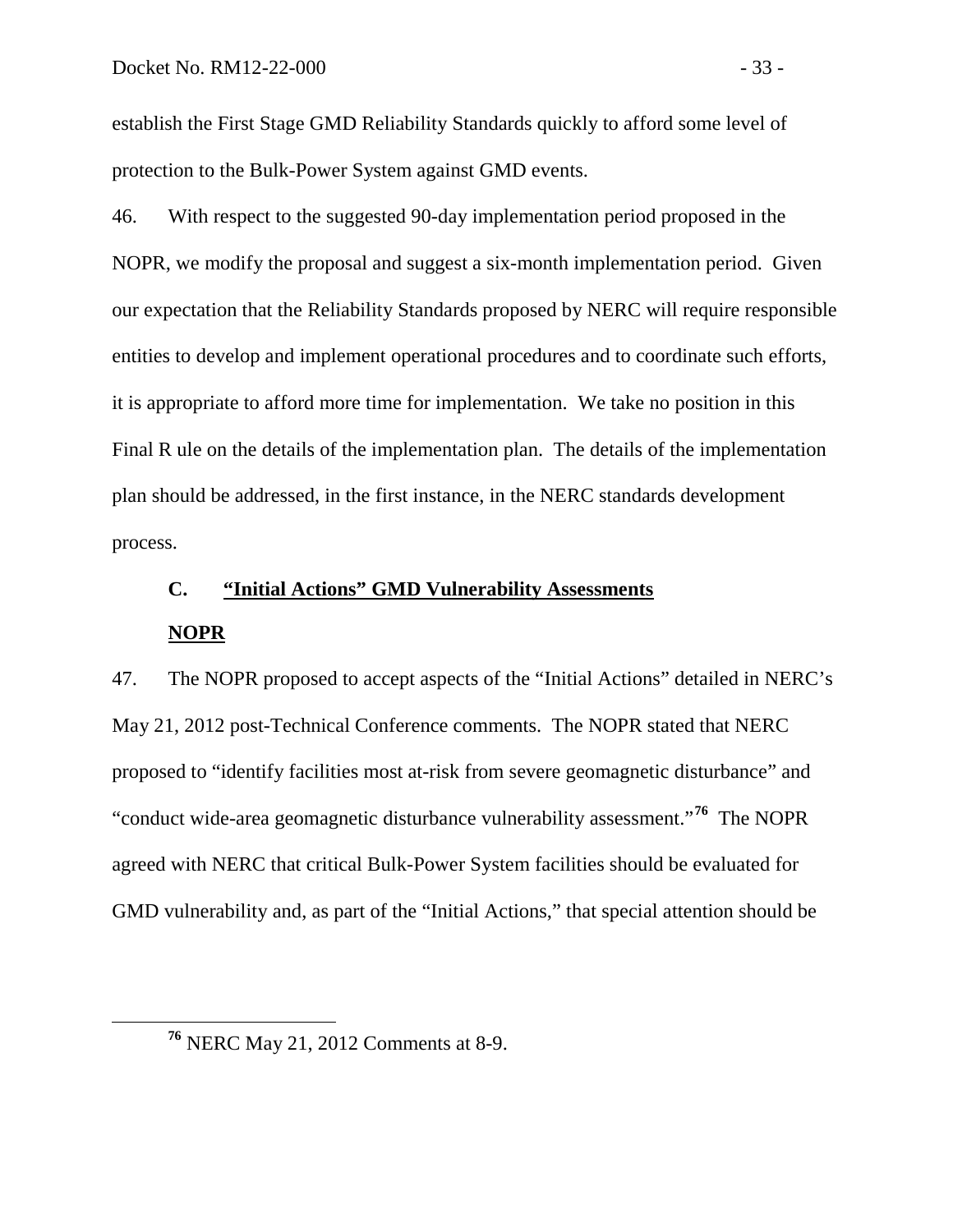given to Bulk-Power System facilities that provide service to critical and priority loads.**[77](#page-36-0)** The NOPR proposed that NERC would conduct these "Initial Actions" in parallel with the development and implementation of the First Stage GMD Reliability Standards.

## **Comments**

48. NERC states that it agrees that an assessment is necessary to identify and classify the at-risk population of transformers, and NERC clarifies that asset owners will conduct the "Initial Actions" assessments. The Trade Associations agree that owners and operators of the Bulk-Power System should perform individual assessments, while planning authorities should perform system-wide assessments.

49. The Trade Associations support identification of at-risk facilities but caution that the assessment will require new tools, including improved modeling of GICs; improvements in area and regional power flow modeling; and benchmarking of models against actual GICs. Bonneville also states that, while an assessment needs to be done, the tools and models required to perform such an assessment currently do not exist. Bonneville anticipates the availability of "adequate tools for use in developing limited assessments of risk indexed against the magnitude of GIC flow through individual

<span id="page-36-0"></span>**<sup>77</sup>** NOPR, 141 FERC ¶ 61,045 at P 22 (citing NERC, *Severe Impact Resilience: Considerations and Recommendations* at 26 (Accepted by NERC Board of Trustees on May 9, 2012), *available at*  http://www.nerc.com/docs/oc/sirtf/SIRTF\_Final\_May\_9\_2012-Board\_Accepted.pdf.).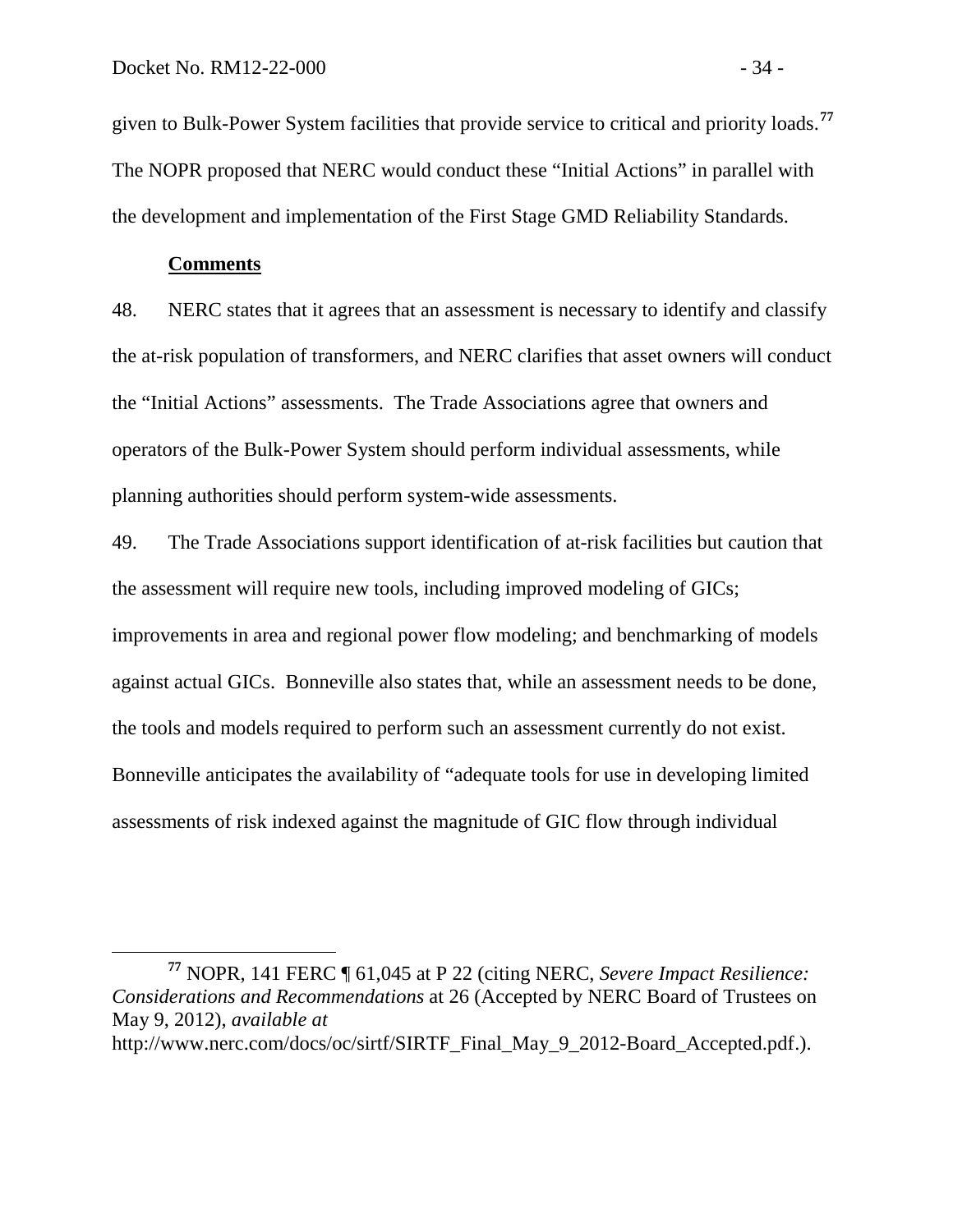transformers and possibly even reactive demand under GIC condition by the end of 2013."**[78](#page-37-0)**

50. Duke states that the "Initial Actions" assessments should identify critical Bulk-Power System facilities but that "[e]xpanding the effort to include identification and protection for all critical and priority loads is too extensive an activity to be completed simultaneously with the first stage GMD Reliability Standards."**[79](#page-37-1)** Exelon states that the NOPR defines critical facilities in a confusing manner because the NOPR references "critical and priority" loads, which Exelon states generally relate to the distribution system and not to specific Bulk-Power System facilities. Exelon states that NERC has set out a methodology for determining what equipment it considers critical and a methodology to identify "at-risk" equipment based on peer-reviewed research. Exelon recommends that NERC and responsible entities rely on their technical expertise to define what is critical equipment. Exelon also states that the time frames in the NOPR for completing the "Initial Actions" assessments is unrealistic because Exelon believes that the NOPR proposed to require completion of the assessments 90 days after the Commission approves the First Stage GMD Reliability Standards.**[80](#page-37-2)** CenterPoint states

- <span id="page-37-1"></span>**<sup>79</sup>** Duke Comments at 5-6.
- <span id="page-37-2"></span>**<sup>80</sup>** Exelon Comments at 7 n.20.

<span id="page-37-0"></span>**<sup>78</sup>** Bonneville Comments at 5.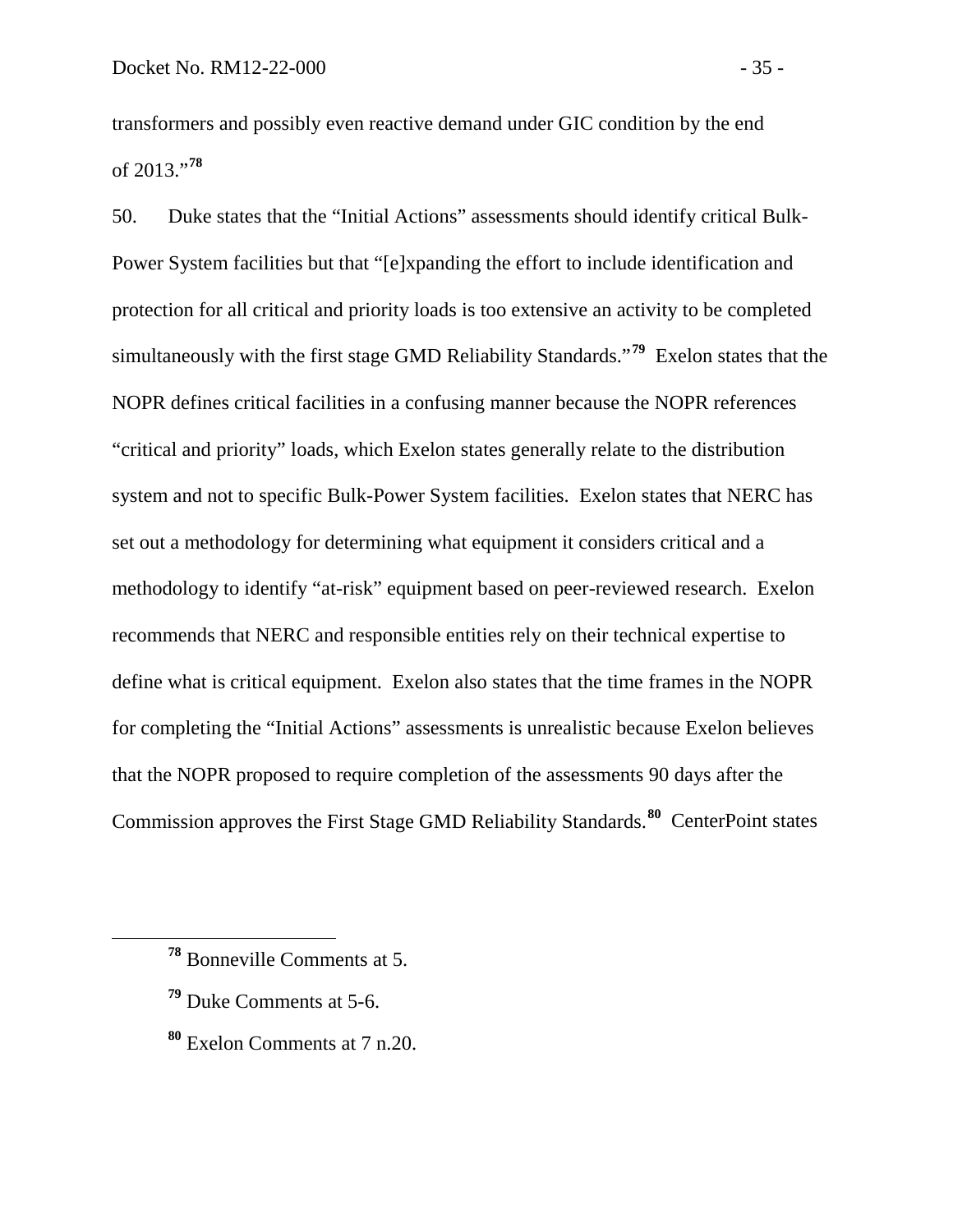that vulnerability assessments should be made on a "regional basis" with the regions most vulnerable to GMDs assessed first.

# **Commission Determination**

51. The Commission accepts the proposal in NERC's May 21, 2012 post-Technical Conference comments and directs NERC to "identify facilities most at-risk from severe geomagnetic disturbance" and "conduct wide-area geomagnetic disturbance vulnerability assessment" as well as give special attention to those Bulk-Power System facilities that provide service to critical and priority loads. **[81](#page-38-0)** As noted in NERC's comments, owners and operators of the Bulk-Power System, as opposed to NERC, will perform the assessments and special attention will be given to evaluating critical transformers (e.g., step-up transformers at large generating facilities).**[82](#page-38-1)** We agree with the Trade Associations that system-wide assessments could be conducted by planning authorities,

<span id="page-38-0"></span>**<sup>81</sup>** NERC Comments at 8-9 ("As the first step in identifying the risk of geomagnetic disturbance to the bulk power system, NERC intends to complete a systemwide vulnerability assessment ... special attention will be given to the evaluation of critical transformers, such as generator step-up units at large generating facilities … a high level review will be conducted to identify and classify the at-risk population based on existing peer-reviewed research. This assessment will be based on a high level screening approach that will include transformer design, condition, geology and geomagnetic location.").

<span id="page-38-1"></span>**<sup>82</sup>** The NERC Rules of Procedure permit NERC to seek such information from registered entities. NERC Rules of Procedures, Section 1601 (effective January 31, 2012) ("Within the United States, NERC and Regional Entities may request data or information that is necessary to meet their obligations under Section 215 of the Federal Power Act, as authorized by Section 39.2(d) of the Commission's regulations, 18 C.F.R.  $§$  39.2(d).").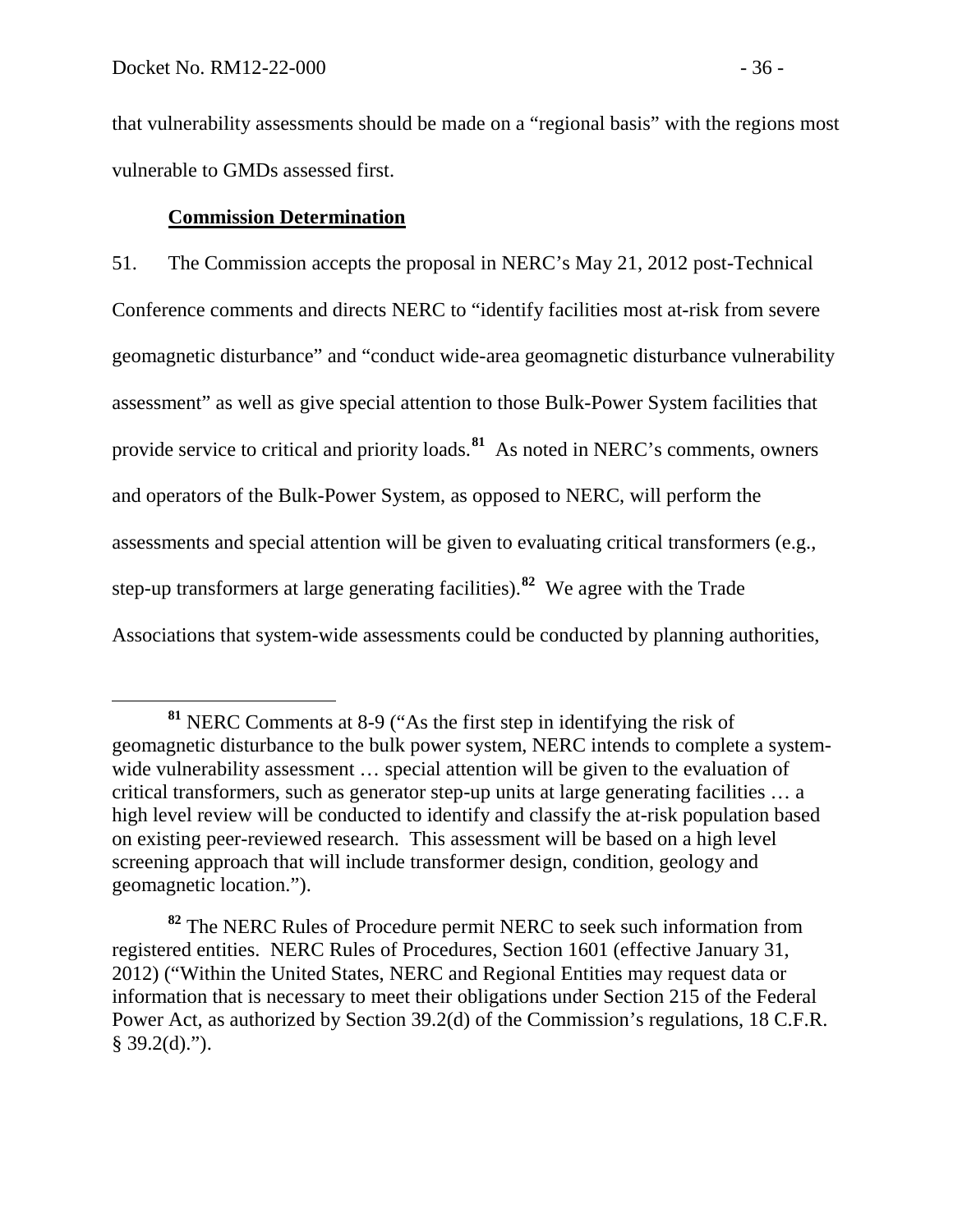or another functional entity with a wide-area perspective, in coordination with owners and operators of the Bulk-Power System. **[83](#page-39-0)** NERC should oversee these efforts and provide responsible entities with a methodology for identifying "at-risk" Bulk-Power System components and "critical and priority loads" that need to be analyzed in the "Initial Actions."

52. Some commenters state that tools do not exist for conducting the "Initial Actions" assessments. As a result, the commenters assert that the schedule for completing the "Initial Actions" assessments is unrealistic because the commenters believe that the NOPR proposed to require the completion of such assessments by the filing date or implementation date of the First Stage GMD Reliability Standards. We clarify that the "Initial Actions" assessments do no need to be completed by the filing date or implementation date of the First Stage GMD Reliability Standards. The NOPR only proposed that the "Initial Actions" assessments should *begin* immediately (i.e., simultaneous with the development of the First Stage GMD Reliability Standards). Thus, the "Initial Actions" assessments provide a head start for analyzing the most at-risk and critical facilities before the Second Stage GMD Reliability Standards become effective and could be used to assist in performing the GMD vulnerability assessments required in the Second Stage GMD Reliability Standards. Further, to the extent that owners and

<span id="page-39-0"></span>**<sup>83</sup>** The accuracy of wide-area assessments will depend on the data provided by owners and operators of the Bulk-Power System.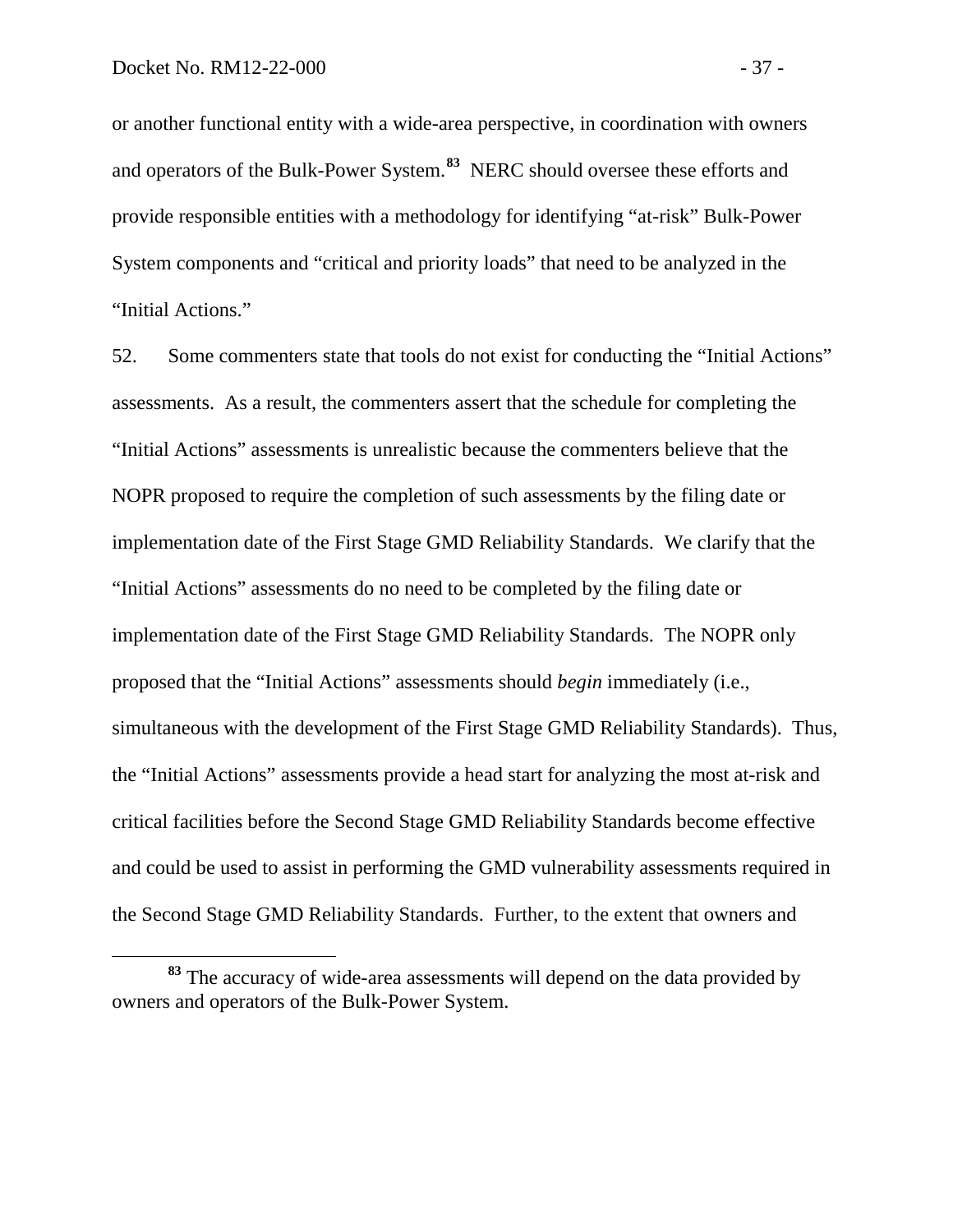operators of the Bulk-Power System have already begun to identify facilities most at-risk from severe GMD events, those assessments should help to inform the "Initial Actions" assessments required by this final rule.

53. In NERC's May 21, 2012 post Technical Conference comments, NERC stated that all of its proposed "Initial Actions" would take 18-24 months to complete.**[84](#page-40-0)** The June 2012 GMD Task Force Phase 2 Scope and Project Plan estimated that "improve[d] tools for industry planners to develop GMD mitigation strategies" would be completed within 12-36 months, depending on the task, and "improve[d] tools for system operators to manage GMD impacts" would be completed within 12-24 months.**[85](#page-40-1)** Adjusting the deadline for submission of the Second Stage GMD Reliability Standards to 18 months allows time to identify facilities most at-risk from severe geomagnetic disturbance and to conduct wide-area geomagnetic disturbance vulnerability assessment, with special attention being given to those Bulk-Power System facilities that provide service to critical and priority loads, before the effective date of the Second Stage GMD Reliability Standards.**[86](#page-40-2)**

<span id="page-40-1"></span><span id="page-40-0"></span>**<sup>85</sup>** NERC, GMD Task Force Phase 2 Scope and Project Plan (June 2012), *available at* http://www.nerc.com/docs/pc/gmdtf/GMD\_Phase\_2\_Project\_Plan\_APPROVED.pdf.

<span id="page-40-2"></span>**<sup>86</sup>** The rulemaking following submission of the Second Stage GMD Reliability Standards 18 months from the effective date of this Final Rule is likely to take several months, and a multi-phased implementation period is likely to follow the effective date of a final rule approving the Second Stage GMD Reliability Standards.

**<sup>84</sup>** NERC May 21, 2012 Comments at 8.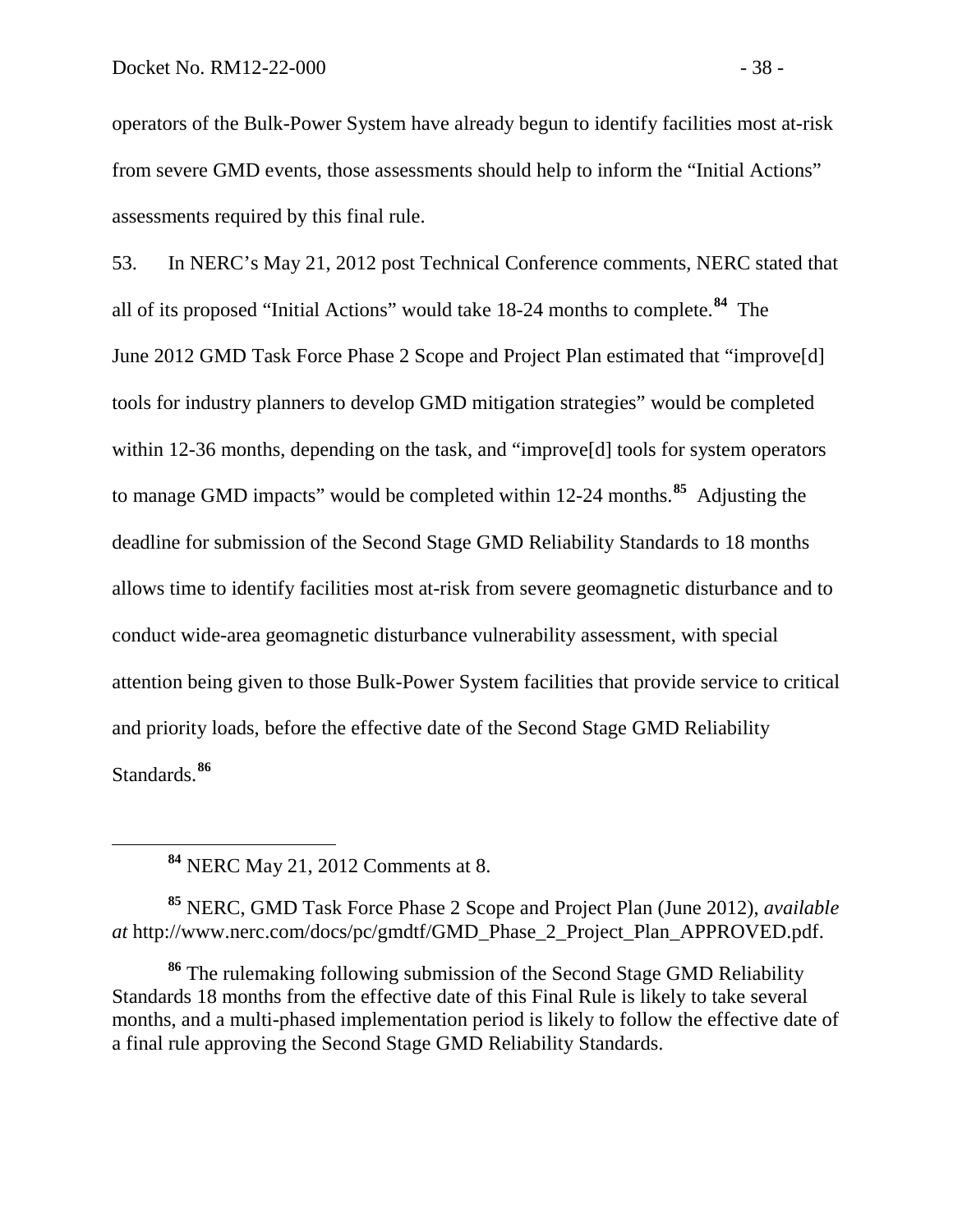#### **D. Second Stage GMD Reliability Standards**

54. As discussed below, the Commission adopts the NOPR proposal, with modifications, to direct NERC to submit Second Stage GMD Reliability Standards. We direct NERC to submit for approval, one or more Reliability Standards that require owners and operators of the Bulk-Power System to conduct initial and on-going assessments of the potential impact of benchmark GMD events on Bulk-Power System equipment and the Bulk-Power System as a whole. The Second Stage GMD Reliability Standard must identify what severity GMD events (i.e., benchmark GMD events) that responsible entities will have to assess for potential impacts on the Bulk-Power System. If the assessments identify potential impacts from benchmark GMD events, owners and operators must develop and implement a plan to protect against instability, uncontrolled separation, or cascading failures of the Bulk-Power System, caused by damage to critical or vulnerable Bulk-Power System equipment, or otherwise, as a result of a benchmark GMD event. Owners and operators of the Bulk-Power System cannot limit their plans to considering operational procedures or enhanced training alone, but must, subject to the vulnerabilities identified in the assessments, contain strategies for protecting against the potential impact of the benchmark GMD events based on factors such as the age, condition, technical specifications, system configuration, or location of specific equipment. These strategies could, for example, include automatically blocking GICs from entering the Bulk-Power System, instituting specification requirements for new equipment, inventory management, and isolating certain equipment that is not cost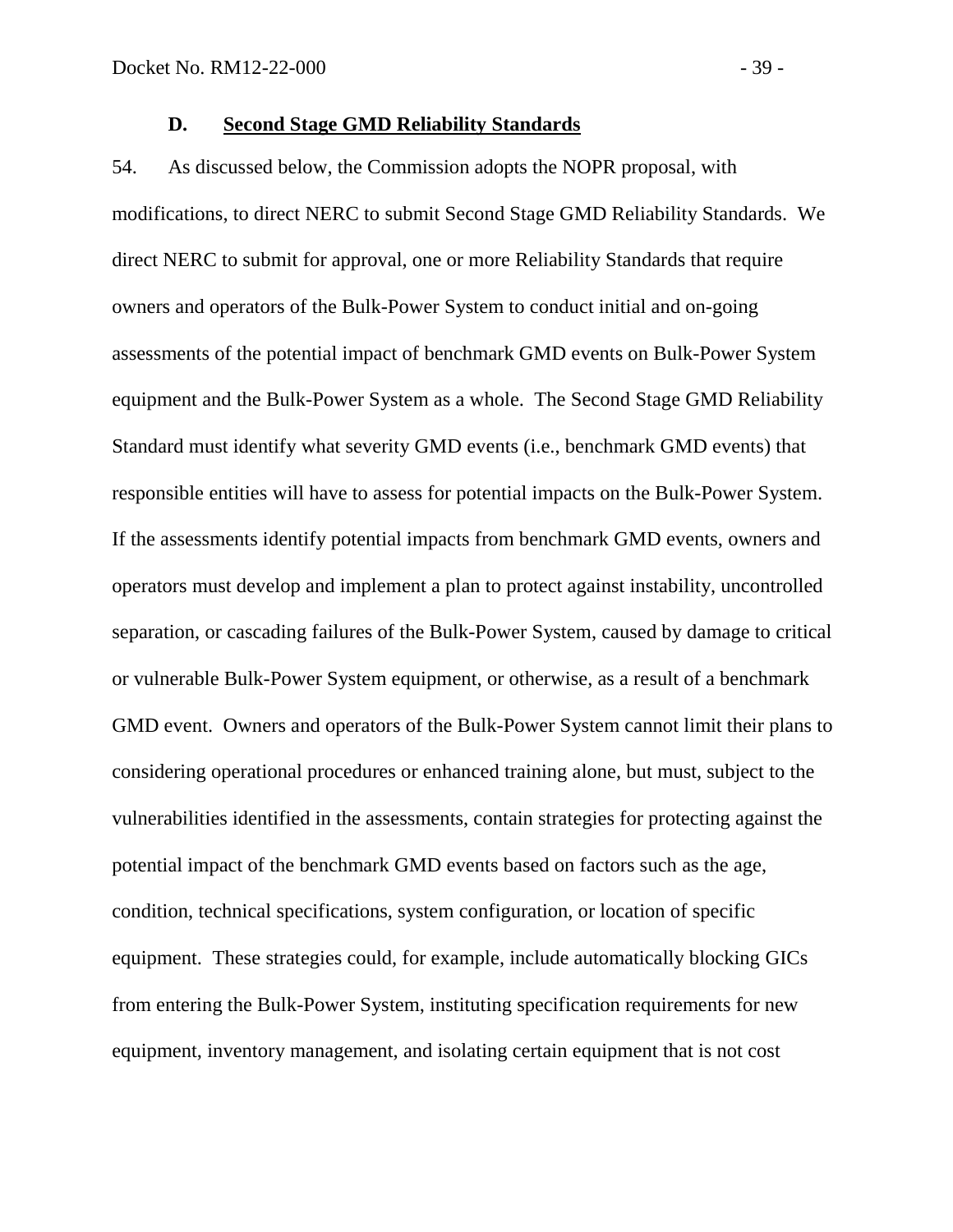effective to retrofit, or a combination thereof. These Reliability Standards should be submitted within 18 months of the effective date of this Final Rule.

55. In the discussion below, we address the comments on the GMD vulnerability assessments, the plans for addressing identified vulnerabilities, and the schedule for submitting and implementing the Second Stage GMD Reliability Standards.

# **1. GMD Vulnerability Assessments**

## **NOPR**

56. The NOPR proposed to direct NERC to file one or more Reliability Standards that require owners and operators of the Bulk-Power System to conduct initial and on-going assessments of the potential impact of GMDs on Bulk-Power System equipment and the Bulk-Power System as a whole. The NOPR stated that the Reliability Standards would require owners and operators to develop and implement plans based on the needs identified in the assessments.

57. The NOPR proposed to direct the ERO to consider the following parameters as it develops the Second Stage GMD Reliability Standards.

58. First, the Commission proposed that the Reliability Standards should contain uniform evaluation criteria for owners and operators to follow when conducting their assessments.

59. Second, the NOPR stated that the assessments should, through studies and simulations, evaluate the primary and secondary effects of GICs on Bulk-Power System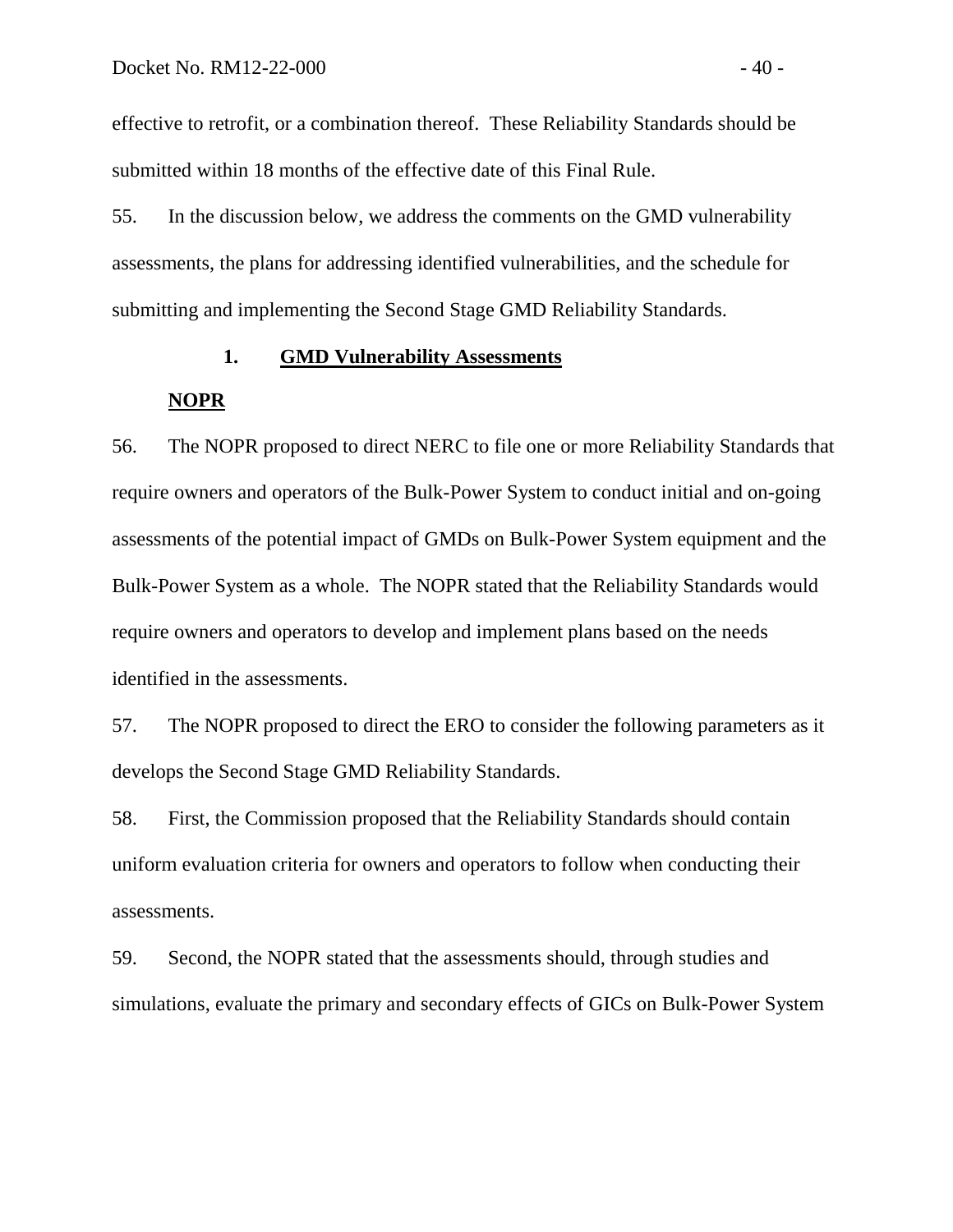transformers, including the effects of GICs originating from and passing to other regions.**[87](#page-43-0)**

60. Third, the NOPR asserted that the assessments should evaluate the effects of GICs on other Bulk-Power System equipment, system operations, and system stability, including the anticipated loss of critical or vulnerable devices or elements resulting from GIC-related issues. **[88](#page-43-1)**

61. Fourth, in conjunction with assessments by owners and operators of their own Bulk-Power System components, the Commission stated that wide-area or Regional assessments of GIC impacts should be performed. The NOPR noted that a severe GMD event can cause simultaneous stresses at multiple locations on the Bulk-Power System, potentially resulting in a multiple-outage event.**[89](#page-43-2)** In predicting GIC flows, it is necessary to take into consideration the network topology as an integrated whole (i.e., on a widearea basis).**[90](#page-43-3)**

<span id="page-43-3"></span>**<sup>90</sup>** *Id.* at page 1-17.

<span id="page-43-0"></span>**<sup>87</sup>** The NOPR described damage to Bulk-Power System components as a primary effect of GICs and production of harmonics that are not present during normal Bulk-Power System operation and increased transformer absorption of reactive power as secondary effects of GICs. NOPR, 141 FERC ¶ 61,045 at P 13.

<span id="page-43-2"></span><span id="page-43-1"></span>**<sup>88</sup>** The Oak Ridge Study assessment included GMD modeling, simulation and review of storm impacts, power grid GIC flows and reactive power demands, transformer heating and risk of potential damage to transformers. *See generally Oak Ridge Study 319 Report*.

**<sup>89</sup>** *Oak Ridge Study 319 Report* at pages A1-1, A1-2.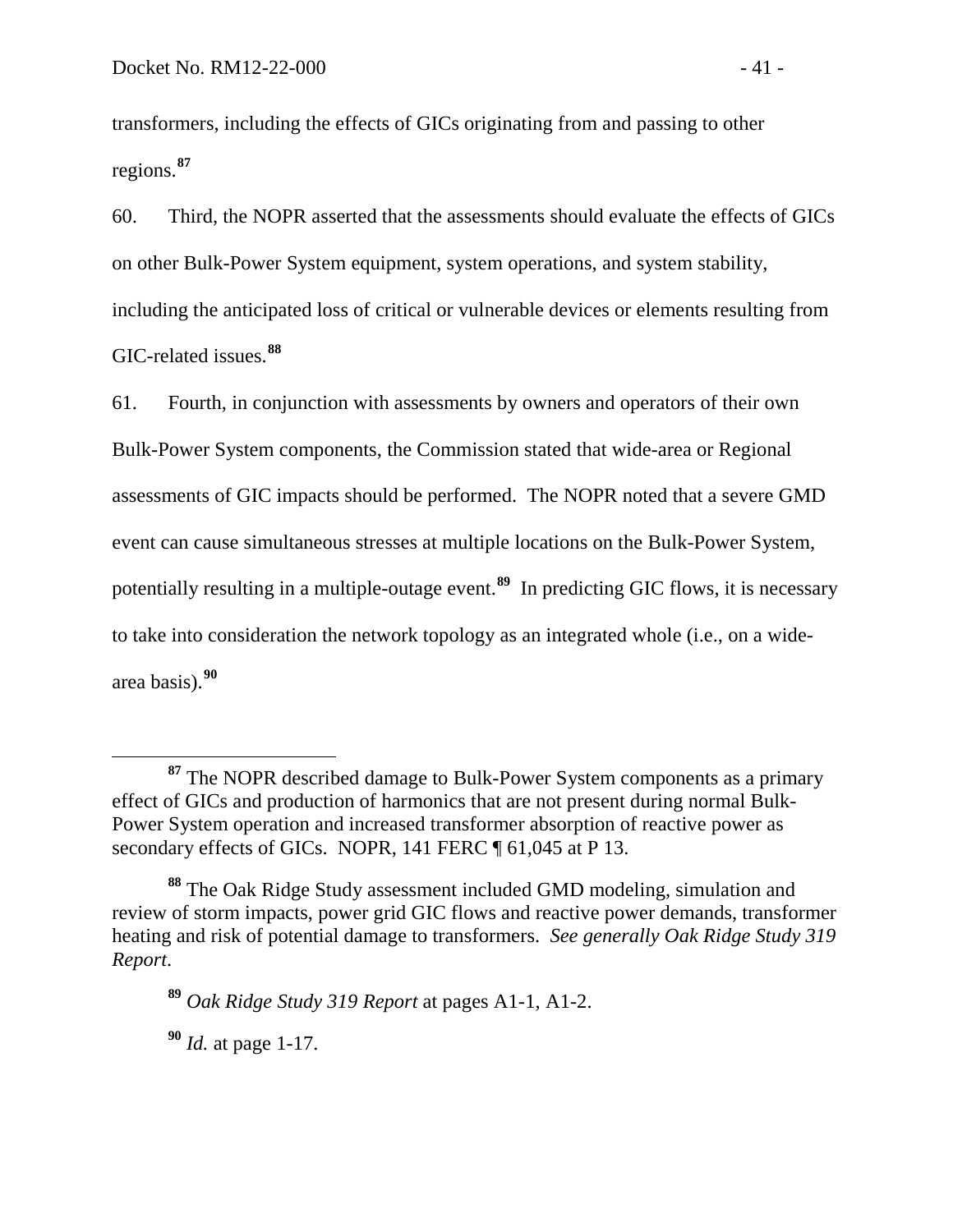62. Fifth, the NOPR proposed that the assessments should be periodically updated, taking into account new facilities, modifications to existing facilities, and new information, including new research on GMDs, to determine whether there are resulting changes in GMD impacts that require modifications to Bulk-Power System mitigation schemes.

## **Comments**

63. NERC and several commenters generally support requiring GMD vulnerability assessments.<sup>[91](#page-44-0)</sup> NERC states that it supports the NOPR's approach of requiring owners and operators of the Bulk-Power System to conduct vulnerability assessments to determine how critical or vulnerable Bulk-Power System components react to simulated GICs of varying intensities. NERC also states that it appreciates the NOPR's recognition of the need to incorporate new information and research given that the science of GMDs is still evolving.

64. Many commenters that oppose the Second Stage GMD Reliability Standards at this time state that available methods of performing vulnerability assessments are crude and unrefined.<sup>[92](#page-44-1)</sup> For example, the Trade Associations state that using existing tools "would be asking industry to make assessments … and apply solutions at a point when these tools are incapable of doing so without creating risks to reliability that could be

<span id="page-44-1"></span><span id="page-44-0"></span>**<sup>91</sup>** *See*, *e.g.*, NERC Comments at 14 Joint ISOs/RTOs Comments at 19; PJM Comments at 3; Pa PUC Comments at 3-4; AEP Comments at 2.

**<sup>92</sup>** *See*, *e.g.*, Trade Associations Comments at 30; Exelon Comments at 8.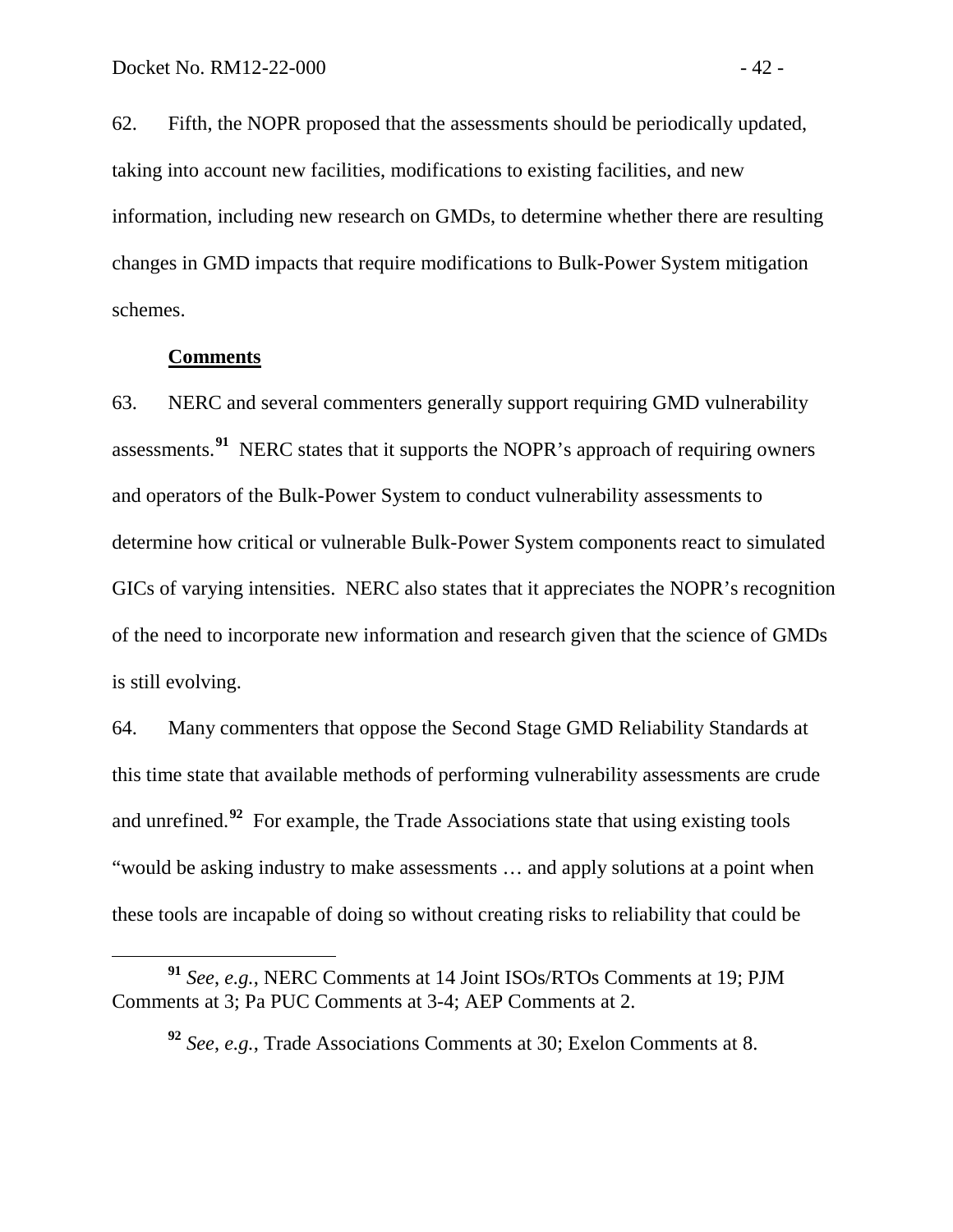greater than any known risk resulting from a severe GMD event."**[93](#page-45-0)** Commenters state that assessments should only be required after the necessary tools and methodologies have been developed and validated and the NERC GMD Task Force has completed its work.

65. Some commenters state that requiring all owners and operators to base their vulnerability assessments on uniform evaluation criteria would not be realistic due to the widely varying geology and geomagnetic latitudes within which the Bulk-Power System is planned and operated.

66. Some commenters state that the Commission should specify the severity of the GMD to assess and plan, although the commenters do not agree on a specific severity. **[94](#page-45-1)** ITC states that it "believes that there should be a clear engineering benchmark for transmission owner and operators to plan for GMD in a prudent fashion (e.g., a 1 in 100 year GMD event)."**[95](#page-45-2)** EIS states that, because the science of GMDs is inexact, an event twice as large as the largest expected GMD should be used as a safety margin.**[96](#page-45-3)** Other commenters state that establishing a benchmark GMD event is problematic because there is no consensus storm scenario.

<span id="page-45-0"></span>**<sup>93</sup>** Trade Associations Comments at 4.

<span id="page-45-1"></span>**<sup>94</sup>** *See*, *e.g.*, CEA Comments at 4-5; ITC Comments at 4.

<span id="page-45-2"></span>**<sup>95</sup>** ITC Comments at 4.

<span id="page-45-3"></span>**<sup>96</sup>** EIS Comments at 4.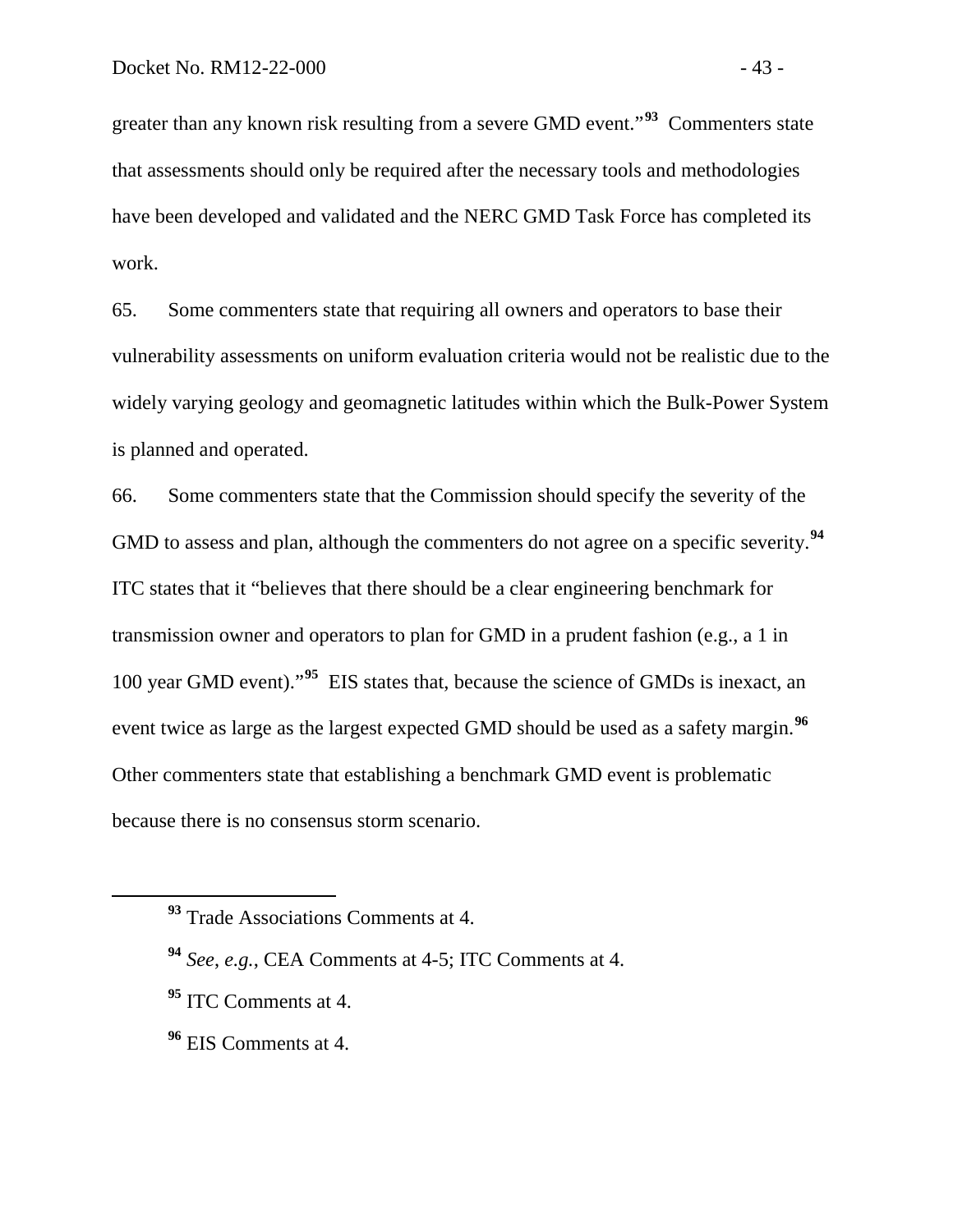### **Commission Determination**

67. We direct NERC, within 18 months of the effective date of this final rule, to submit for approval one or more Reliability Standards that require owners and operators of the Bulk-Power System to conduct initial and on-going vulnerability assessments of the potential impact of benchmark GMD events on Bulk-Power System equipment and the Bulk-Power System as a whole. We agree with commenters that the Second Stage GMD Reliability Standards should specify what severity GMD events (i.e., benchmark GMD events) responsible entities must assess for potential impacts on the Bulk-Power System. However, the Commission declines to specify the severity of the storm or otherwise define the characteristics of these benchmark GMD events in this Final Rule. Rather, NERC, through its standards development process, should identify the benchmark GMD events that responsible entities would have to assess. **[97](#page-46-0)** Each responsible entity under the Second Stage GMD Reliability Standards would then be required to assess its vulnerability to the benchmark GMD events consistent with the five assessment parameters identified in the NOPR and adopted in this Final Rule. **[98](#page-46-1)** The NERC standards development process should consider tasking planning coordinators, or

<span id="page-46-1"></span>**<sup>98</sup>** NOPR, 141 FERC ¶ 61,045 at PP 28-32.

<span id="page-46-0"></span><sup>&</sup>lt;sup>97</sup> Similar work is already being done in Phase 2 of the NERC GMD Task Force Plan. The GMD Task Force Phase 2 Scope and Project Plan states that the NERC GMD Task Force will "refine and improve a set of defined reference storms (most severe occurrence in a 100-year time horizon) and support ongoing research to identify the maximum theoretical GMD." GMD Task Force Phase 2 Scope and Project Plan at 5.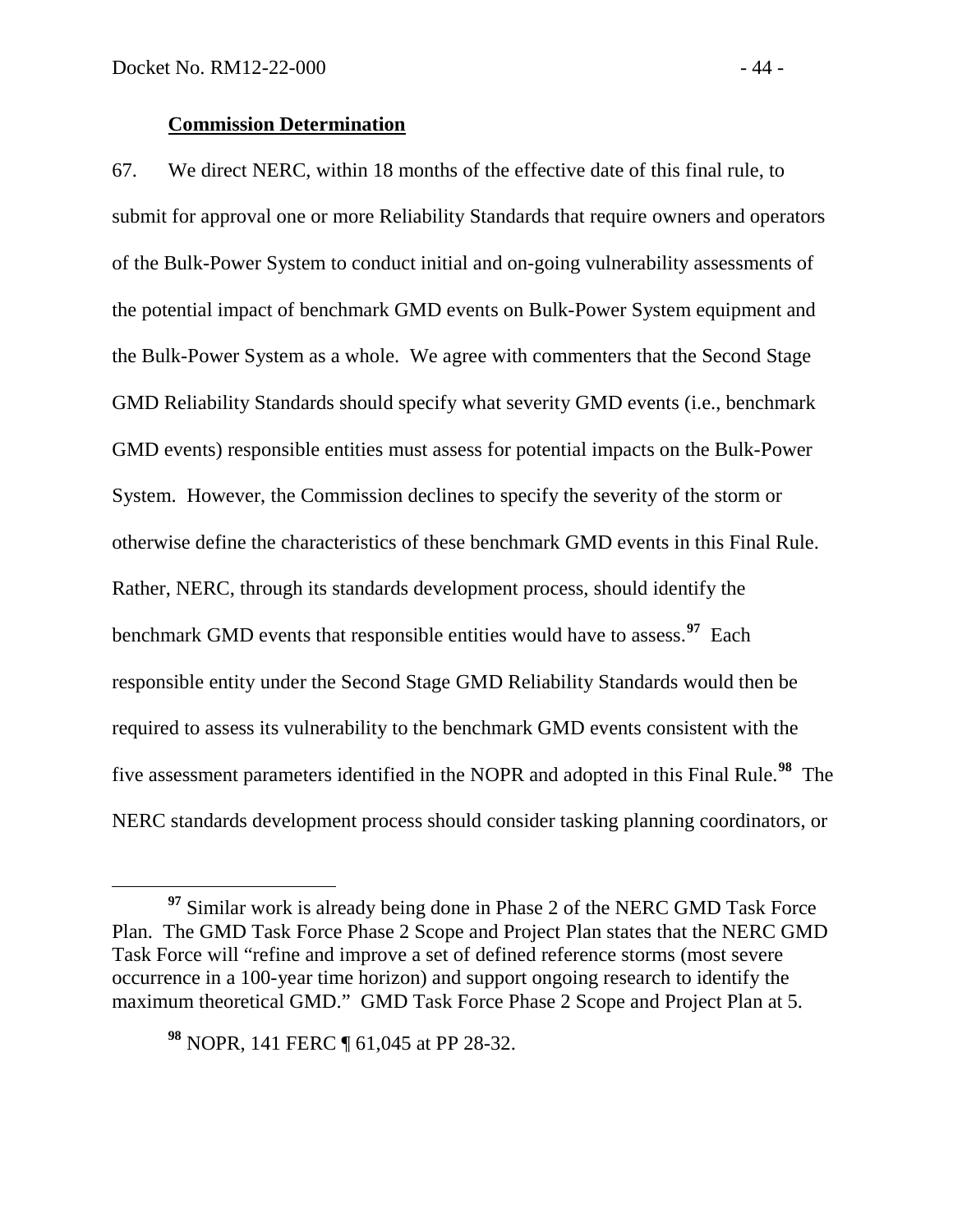another functional entity with a wide-area perspective, to coordinate assessments across Regions under the Second Stage GMD Reliability Standards to ensure consistency and regional effectiveness.

68. The comments that oppose requiring assessments stress that there is a substantial amount of work being done by the NERC GMD Task Force and industry to develop and validate tools, models, and data to perform the vulnerability assessments. We recognize that the tools for assessing GMD vulnerabilities are not fully mature. To address this concern, NERC should consider developing Reliability Standards that can incorporate improvements in the scientific understanding of GMDs. When developing the Second Stage GMD Reliability Standards implementation schedule, NERC should consider the availability of validated tools, models, and data necessary to comply with the Requirements.

69. Some tools currently exist and others are expected to be available when the Second Stage GMD Reliability Standards become effective. For example, NERC states in its comments that, while only one component of developing a comprehensive understanding of the effects of GMDs on the Bulk-Power System, NERC and the Electric Power Research Institute have developed a vulnerability assessment tool that calculates expected GIC levels and has released the tool in an open-source code.**[99](#page-47-0)** In addition,

<span id="page-47-0"></span>**<sup>99</sup>** NERC Comments at 13. As noted at the April 30, 2012 Technical Conference, John Kappenman stated that his investigations are based on mathematical models regarding the impacts of GMDs on the Bulk-Power System. *See*, *e.g.*, April 30, 2012 Prepared Testimony of John G. Kappenman at 1.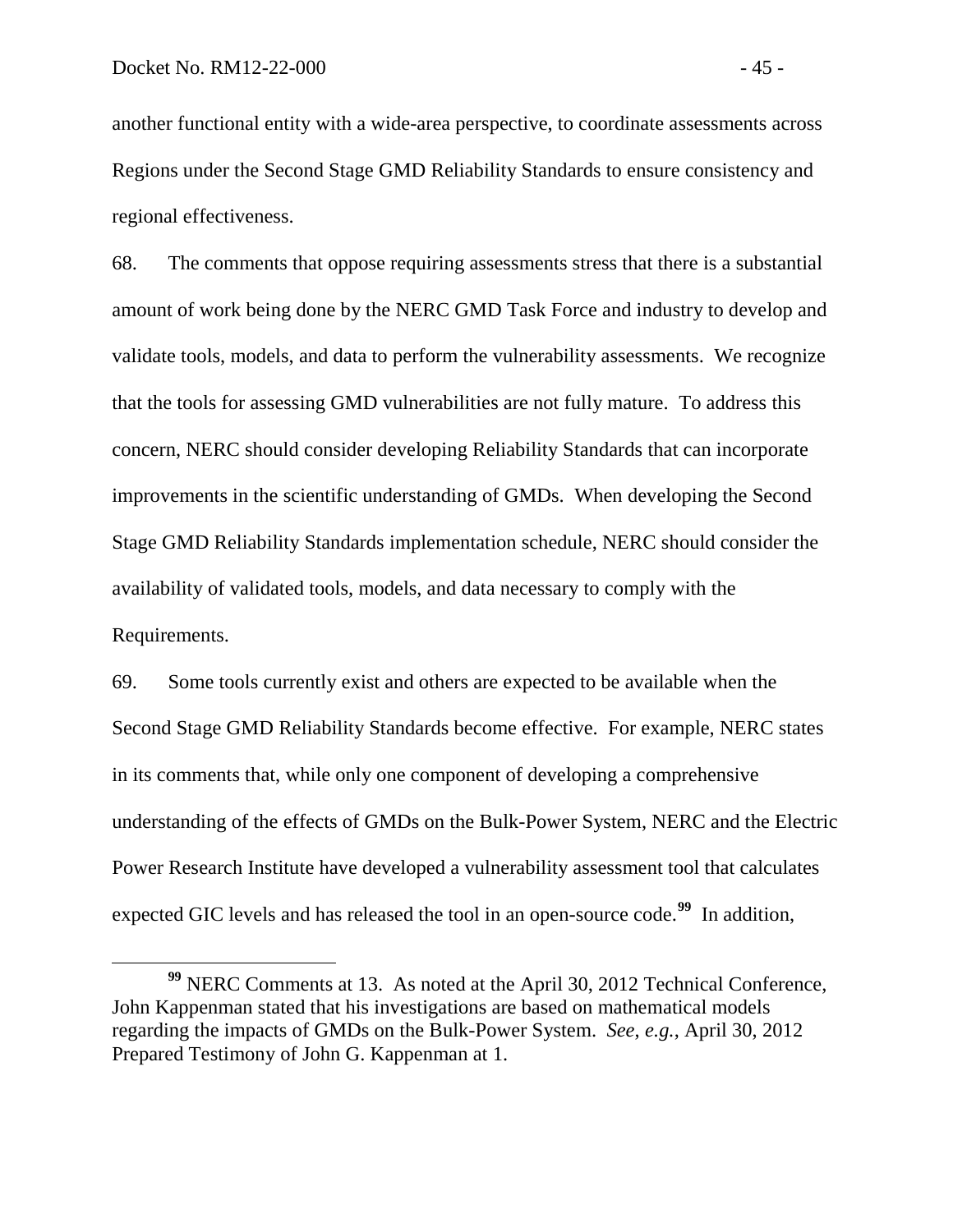NERC stated in its May 12, 2012 post-Technical Conference comments that NERC expects to complete several "Mid-Term Actions" within 12 to 36 months relating to the development of GMD assessment tools. These "Mid-Term Actions" include: (1) refining probabilistic geomagnetic disturbance storm scenarios; (2) performing comprehensive tests of transformers to GIC; (3) increasing GIC monitoring locations across North America; and (4) developing analytical tools for system planners and operators to reliably manage geomagnetic disturbance impacts.**[100](#page-48-0)** The 18-month deadline to submit the Second Stage GMD Reliability Standards (i.e., early-2015) falls within NERC's 12 to 36 month window for completion of the "Mid-Term Actions." Moreover, it is likely that the implementation date of the Second Stage GMD Reliability Standards will be after the completion of the "Mid-Term Actions." As a result, responsible entities will likely have additional tools available to conduct GMD vulnerability assessments once the Second Stage GMD Reliability Standards become effective. In any event, as we explain above, NERC should consider the availability of validated tools, models, and data as it develops an implementation schedule for the Second Stage GMD Reliability Standards.

70. In response to commenters who note that entities may have different vulnerabilities to GMD events based on their geographic location and geology, we emphasize that the vulnerability assessments in the Second Stage GMD Reliability

<span id="page-48-0"></span>**<sup>100</sup>** NERC May 12, 2012 Comments at 10-12.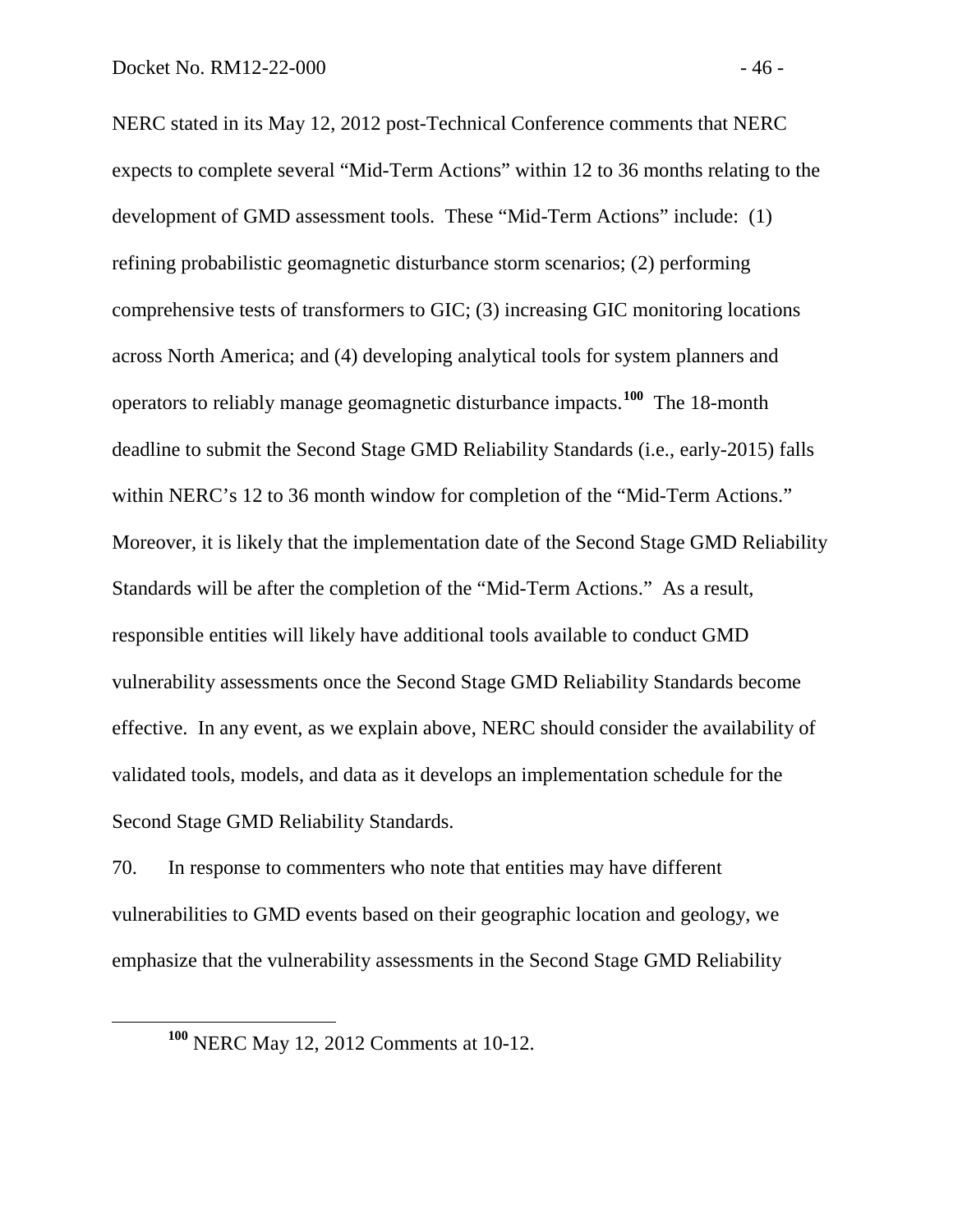Standards should not assume that all owners and operators of the Bulk-Power System are the same. However, we disagree with commenters that it is not realistic to base vulnerability assessments on uniform evaluation criteria.**[101](#page-49-0)** We clarify that the NOPR did not intend to require responsible entities to use uniform values when assessing their GMD vulnerabilities. Instead, the vulnerability assessments would be based on uniform criteria (e.g., geographic location and geology) but the values for such criteria would be entity-specific.

71. In drafting the Second Stage GMD Reliability Standards, NERC should identify what severity GMD events (i.e., benchmark GMD events) responsible entities will have to assess, and NERC should technically support its choice. The benchmark GMD events should be based on factors that may include, but are not limited to, varying severity of the GMD (i.e., the rate of change in the GMDs magnetic fields), duration, geographic footprint of the GMD, how the GMD's intensity varies with latitude, system configuration, and the orientation of the magnetic fields produced by the GMD. **[102](#page-49-1)** We recognize that there is currently no consensus on benchmark GMD events, and the Commission does not identify specific benchmark GMD events for NERC to adopt.

**<sup>101</sup>** NOPR, 141 FERC ¶ 61,045 at P 27.

<span id="page-49-1"></span><span id="page-49-0"></span>**<sup>102</sup>** NERC Interim GMD Report at 82 ("The first step is to develop a handful of scenarios and the associated probability of each (e.g., severe storm – once in 100 years; serious storm once in 10 years)."). The Commission recognizes that this is not an exhaustive list and additional factors may be added as new information becomes available.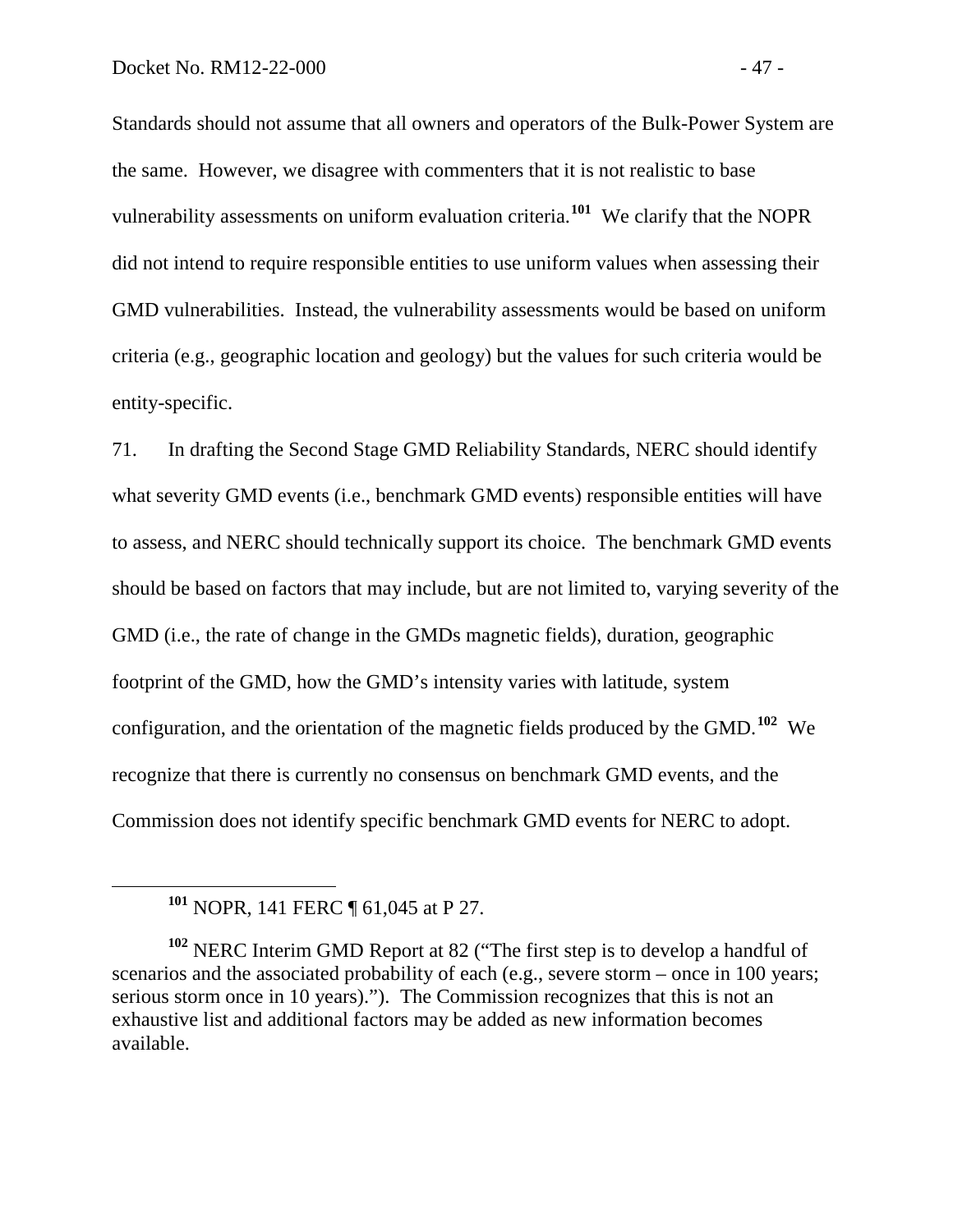Instead, this issue should be considered in the NERC standards development process so that any benchmark GMD events proposed by NERC have a strong technical basis.

# **2. Plans to Address Identified GMD Vulnerabilities**

# **NOPR**

72. The NOPR proposed to direct the ERO to develop Reliability Standards that require owners and operators of the Bulk-Power System to develop and implement a plan, based on the results of the GMD vulnerability assessments, so that instability, uncontrolled separation, or cascading failures of the Bulk-Power System, caused by damage to critical or vulnerable Bulk-Power System equipment, or otherwise, will not occur as a result of a GMD. The NOPR did not propose to require a particular solution in the Second Stage GMD Reliability Standards to address identified vulnerabilities. However, the NOPR stated that it expected that some assessments will demonstrate that automatic blocking is necessary in some instances.

73. The NOPR stated that automatic blocking measures address the two major concerns with relying exclusively on operational procedures to mitigate GMDs (i.e., the short period of time to react to a GMD event and operational procedures may not prevent damage to Bulk-Power System equipment). The NOPR stated that automatic blocking can prevent the flow of GICs through power transformers and the Bulk-Power System.**[103](#page-50-0)** The NOPR further stated that eliminating GICs in transformers prevents transformer core

<span id="page-50-0"></span>**<sup>103</sup>** NOPR, 141 FERC ¶ 61,045 at P 34 (citing NERC Interim GMD Report at 73).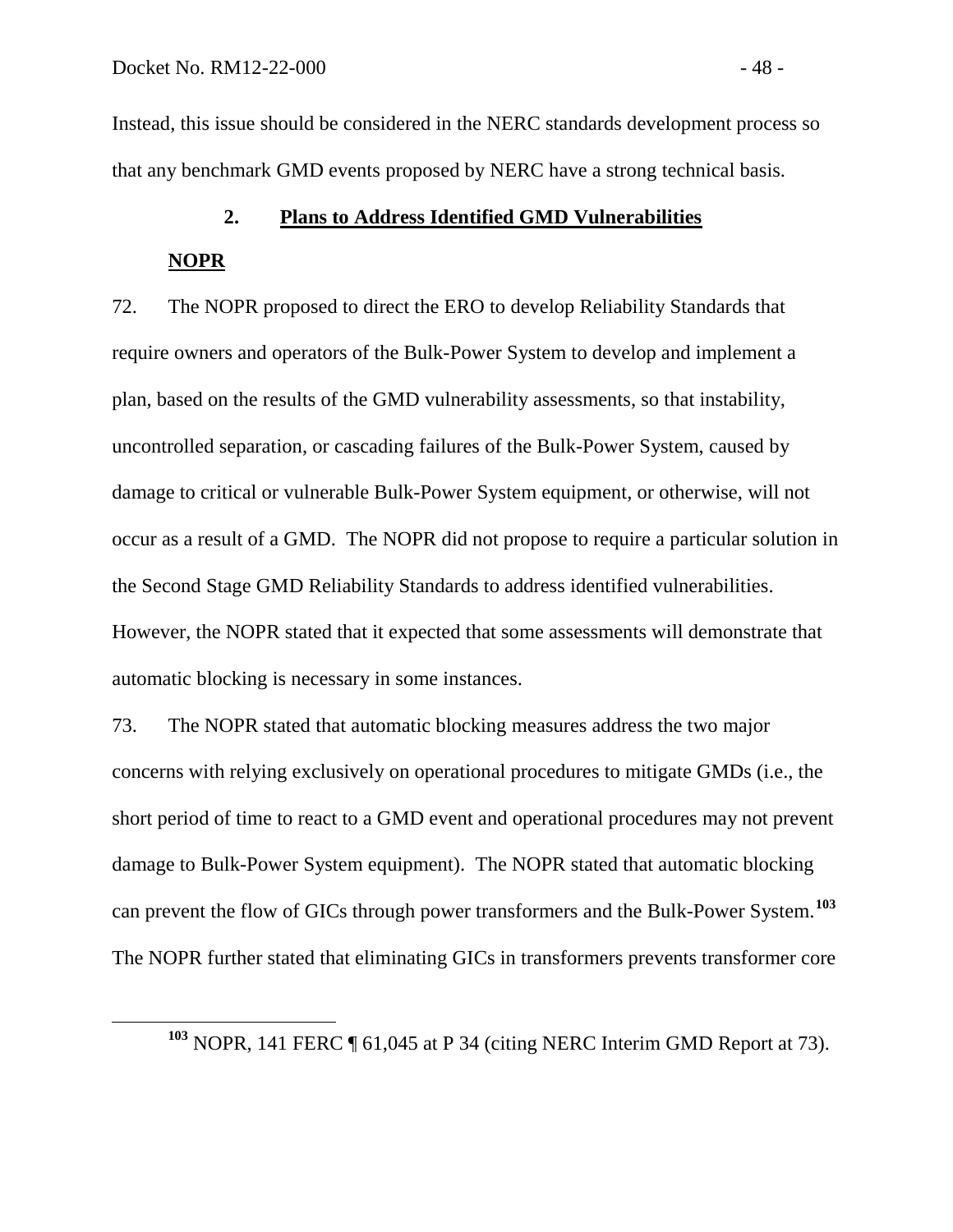saturation and, thus, mitigates or prevents the effects of GMDs on the Bulk-Power System (i.e., transformer overheating, reactive power absorption, and harmonic generation). The NOPR did not propose to direct the ERO to require a particular automatic blocking technology, where blocking is deemed necessary. Instead, the Commission proposed to direct the ERO to identify in the Reliability Standards what would constitute appropriate automatic blocking measures. In defining what is an appropriate blocking measure, the NOPR stated that the ERO should address: (1) its feasibility and effectiveness; and (2) its ability to operate without adversely impacting the reliable operation of the Bulk-Power System. The NOPR also proposed that the Reliability Standards should include a means by which the ERO can verify that selected blocking measures are appropriate.

74. The NOPR stated that, while not a means for blocking GICs, another possible option is to improve the "withstand" capability of Bulk-Power System components, which refers to a component's ability to withstand stresses imposed by GICs before suffering damage.<sup>[104](#page-51-0)</sup> The NOPR stated that the ERO should consider whether the reliability goals of the proposed Reliability Standards can be achieved by a combination of automatic protection measures, including, for example, some combination of automatic blocking and improved "withstand" capability.

<span id="page-51-0"></span>**<sup>104</sup>** NOPR, 141 FERC ¶ 61,045 at P 36 (citing NERC Interim GMD Report at 67).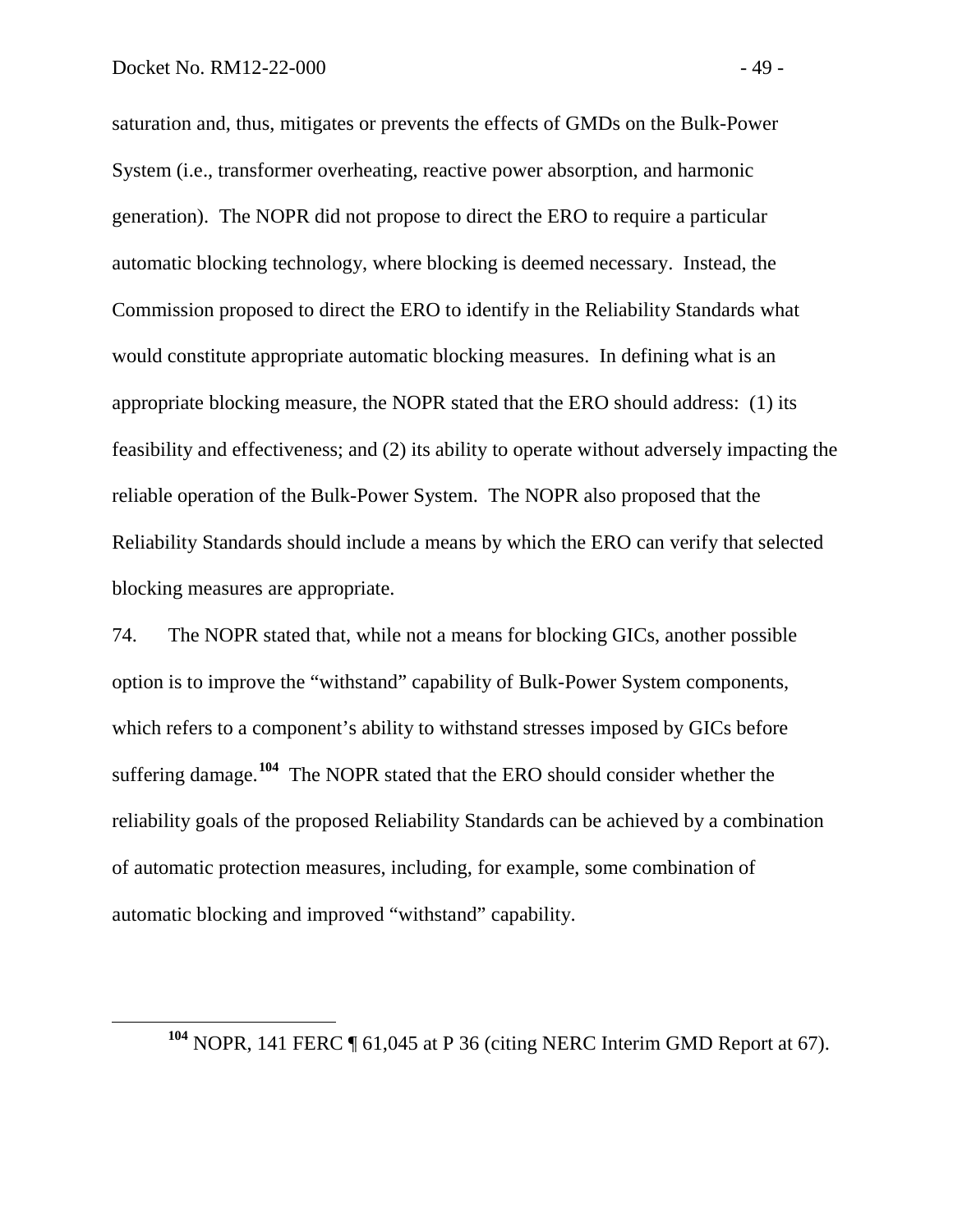### **Comments**

75. NERC states that the Second Stage GMD Reliability Standards should be technology-neutral and should not require dedicated blocking devices or other specific equipment. NERC further states that it is currently unable to verify whether a specific blocking device is appropriate.

76. A majority of commenters state that blocking devices need further study and that the Commission should clarify that the Second Stage GMD Reliability Standards will not require responsible entities to install blocking devices or require installation of any particular type of mitigation.**[105](#page-52-0)** Bonneville, for example, states that the "capability to perform studies that include transformer thermal models needed for developing appropriate mitigation plans and blocking strategies will likely not be available for use until the end of the 2014 at the earliest."**[106](#page-52-1)** Commenters also express concern with the statement in the NOPR that plans for addressing GMD vulnerabilities cannot be limited to operational procedures or enhanced training alone because the commenters understand this language to require the installation of automatic blocking devices. PJM requests that the Reliability Standards explicitly state that equipment owners, not system operators, are the responsible entities.**[107](#page-52-2)**

<span id="page-52-2"></span><span id="page-52-1"></span><span id="page-52-0"></span>**<sup>105</sup>** *See*, *e.g.*, Trade Associations Comments at 32; Joint ISOs/RTOs Comments at 18; Bonneville Comments at 7; Exelon Comments at 11-12.

**<sup>106</sup>** Bonneville Comments at 6.

**<sup>107</sup>** PJM Comments at 4-5.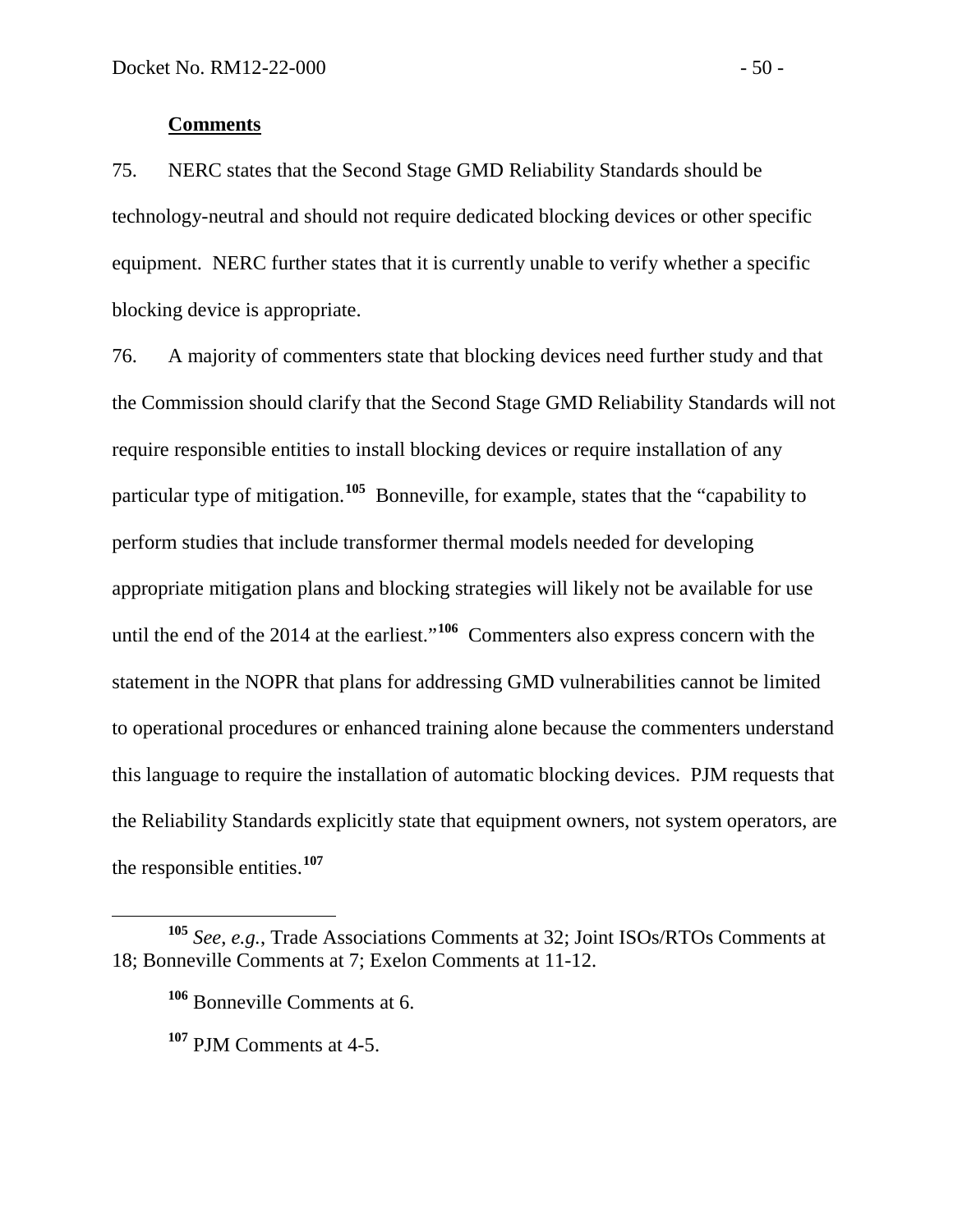77. Some commenters state that the Second Stage GMD Reliability Standard should not require responsible entities to implement a plan that prevents cascading failures but instead support a Reliability Standard that allows NERC to determine the appropriate mix between prevention and timely restoration of the Bulk-Power System. Commenters also express concern with the language in the NOPR that, under the Second Stage GMD Reliability Standards, responsible entities would be required to "develop and implement a plan so that instability, uncontrolled separation, or cascading failures of the Bulk-Power System, caused by damage to critical or vulnerable Bulk-Power System equipment, or otherwise, will not occur as a result of a GMD." Commenters state that such a standard imposes strict liability on responsible entities and is inconsistent with the unpredictable and uncontrolled nature of GMD events.

78. Other commenters express support for hardening elements of the Bulk-Power System as an option to protect against GMD events.<sup>[108](#page-53-0)</sup> Some of these commenters state that operational procedures alone do not prevent the flow of GICs through Bulk-Power System elements; instead, operational procedures are intended to prevent the Bulk-Power System from collapsing, which exposes equipment to GICs for longer periods. EIS states that a combination of operational procedures and hardware is needed to protect the Bulk-Power System. Foundation states that relying on operational procedures alone, based on warnings from space weather observations, renders the Advanced Composition Explorer

<span id="page-53-0"></span>**<sup>108</sup>** *See*, *e.g.*, Pa PUC Comments at 4; Bonneville Comments at 7.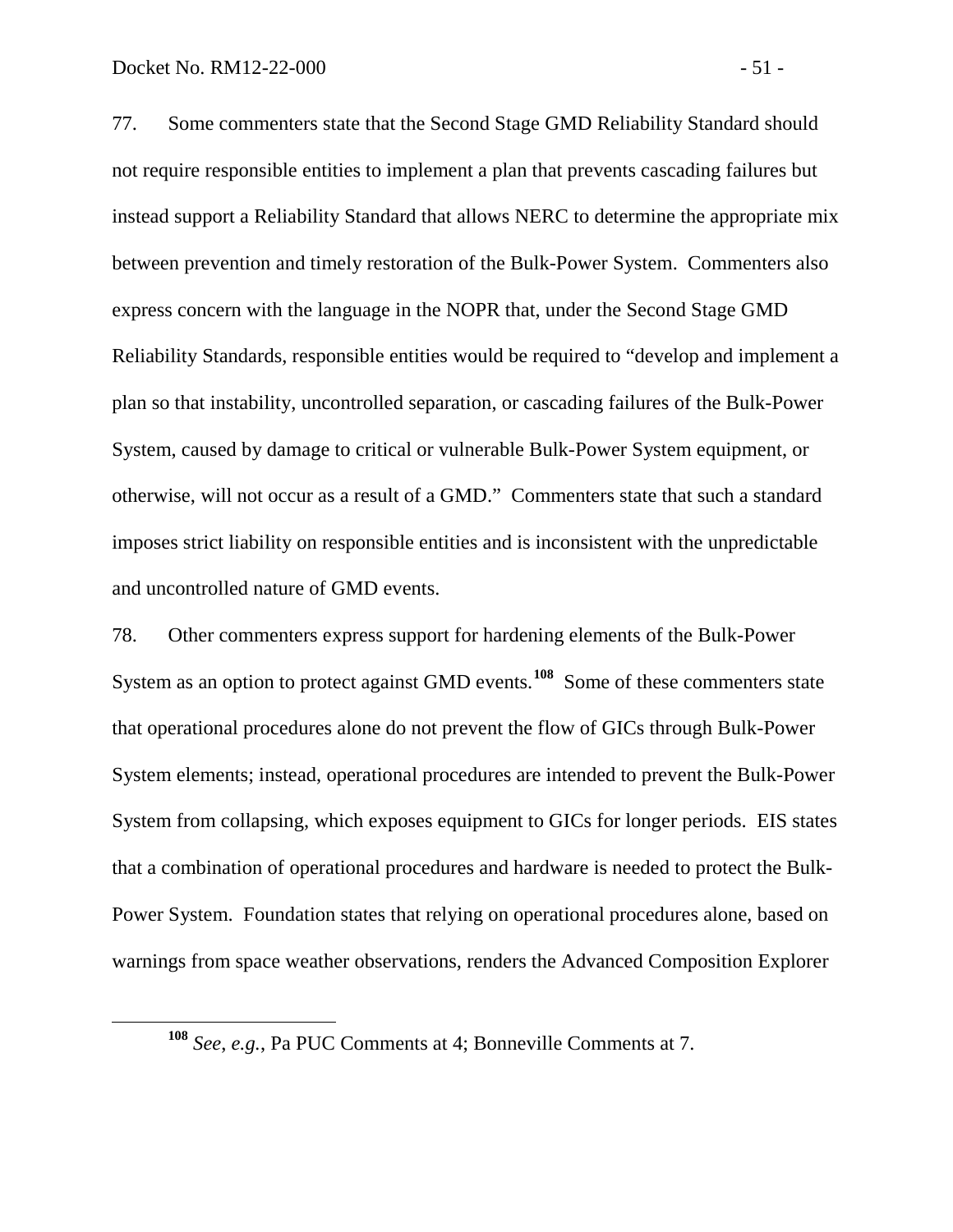satellite, which gives details about an approaching GMD, a single point of failure in protecting the Bulk-Power System. Commenters also state that the benefits afforded by operational procedures are unpredictable because the state of the Bulk-Power System (e.g., load, available generation, unplanned equipment outages) at the time of a GMD event cannot be known in advance.

# **Commission Determination**

79. We direct NERC, within 18 months of the effective date of this Final Rule, to submit for approval one or more Reliability Standards that, assuming the assessments identify potential impacts from a benchmark GMD event, require owners and operators of the Bulk-Power System to develop and implement a plan to protect against instability, uncontrolled separation, or cascading failures of the Bulk-Power System, caused by damage to critical or vulnerable Bulk-Power System equipment, or otherwise, as a result of a benchmark GMD event. Owners and operators of the Bulk-Power System cannot limit their plans to considering operational procedures or enhanced training, but must, subject to the vulnerabilities identified in the assessments, contain strategies for protecting against the potential impact of any benchmark GMD event based on factors such as the age, condition, technical specifications, system configuration, or location of specific equipment. These strategies could, for example, include automatically blocking GICs from entering the Bulk-Power System, instituting specification requirements for new equipment, inventory management, and isolating certain equipment that is not cost effective to retrofit, or a combination thereof.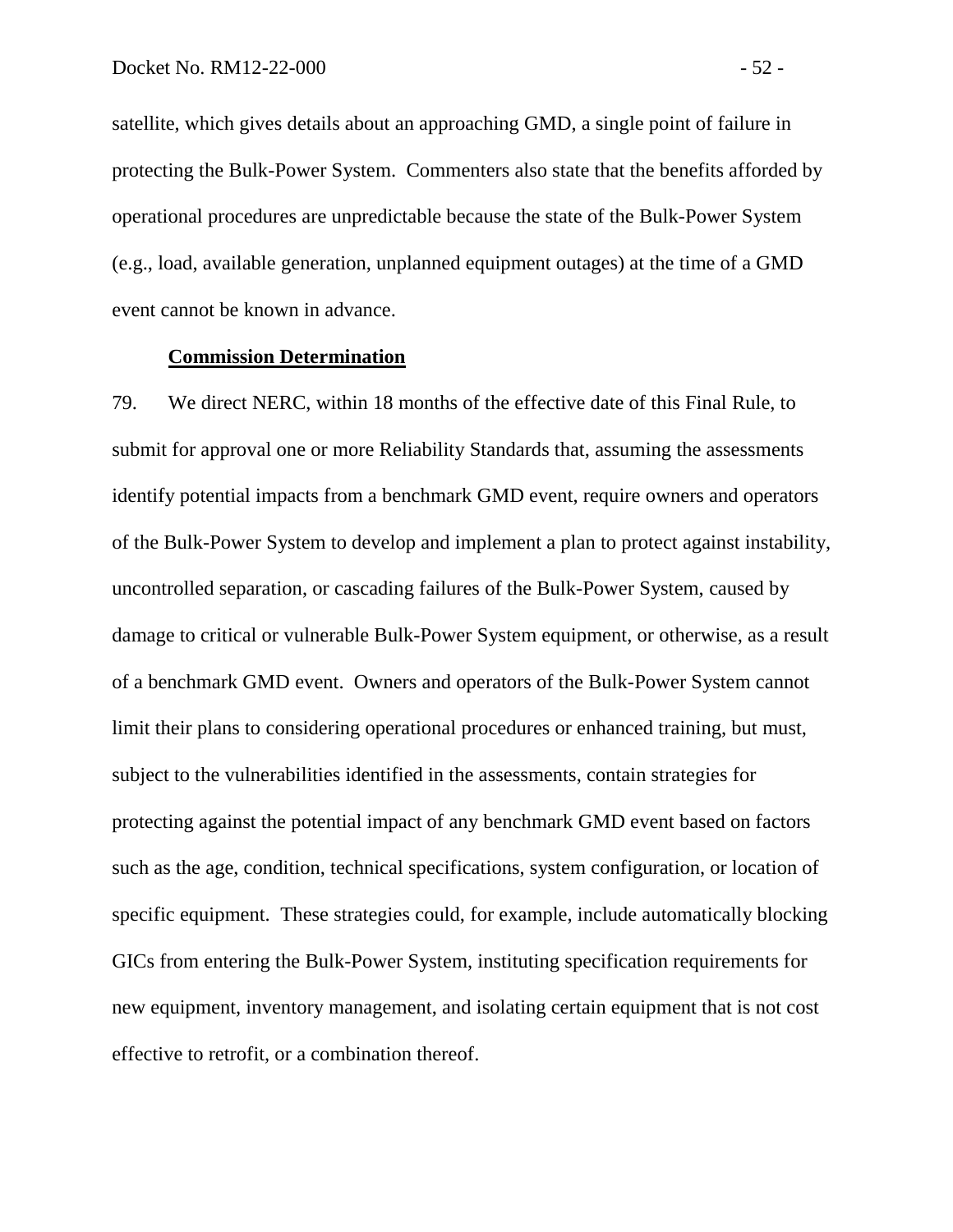80. A major concern raised in the comments is that the NOPR proposed to require responsible entities to utilize automatic blocking devices. However, the NOPR explicitly stated that it did not propose to require a particular solution in the Second Stage GMD Reliability Standards to address GMD vulnerabilities. The NOPR only stated that it expected that some assessments will demonstrate that automatic blocking is necessary in some instances. While the NOPR proposed to provide guidance with respect to the use and evaluation of automatic blocking devices, the NOPR did not propose to require the use of automatic blocking devices.

81. In this Final Rule, we do not direct the ERO to develop Reliability Standards that require the use of automatic blocking devices or any specific technology. We agree with NERC that the Reliability Standards should be technology-neutral.**[109](#page-55-0)** Instead, the Second Stage GMD Reliability Standards should require owners and operators of the Bulk-Power System to develop and implement a plan to protect against instability, uncontrolled separation, or cascading failures of the Bulk-Power System, caused by damage to critical or vulnerable Bulk-Power System equipment, or otherwise, as a result of a benchmark GMD event. In the NOPR, we identified a non-exhaustive list of possible automatic measures for doing so, including automatically blocking GICs from entering the Bulk-Power System, instituting specification requirements for new

<span id="page-55-0"></span>**<sup>109</sup>** NERC Comments at 4.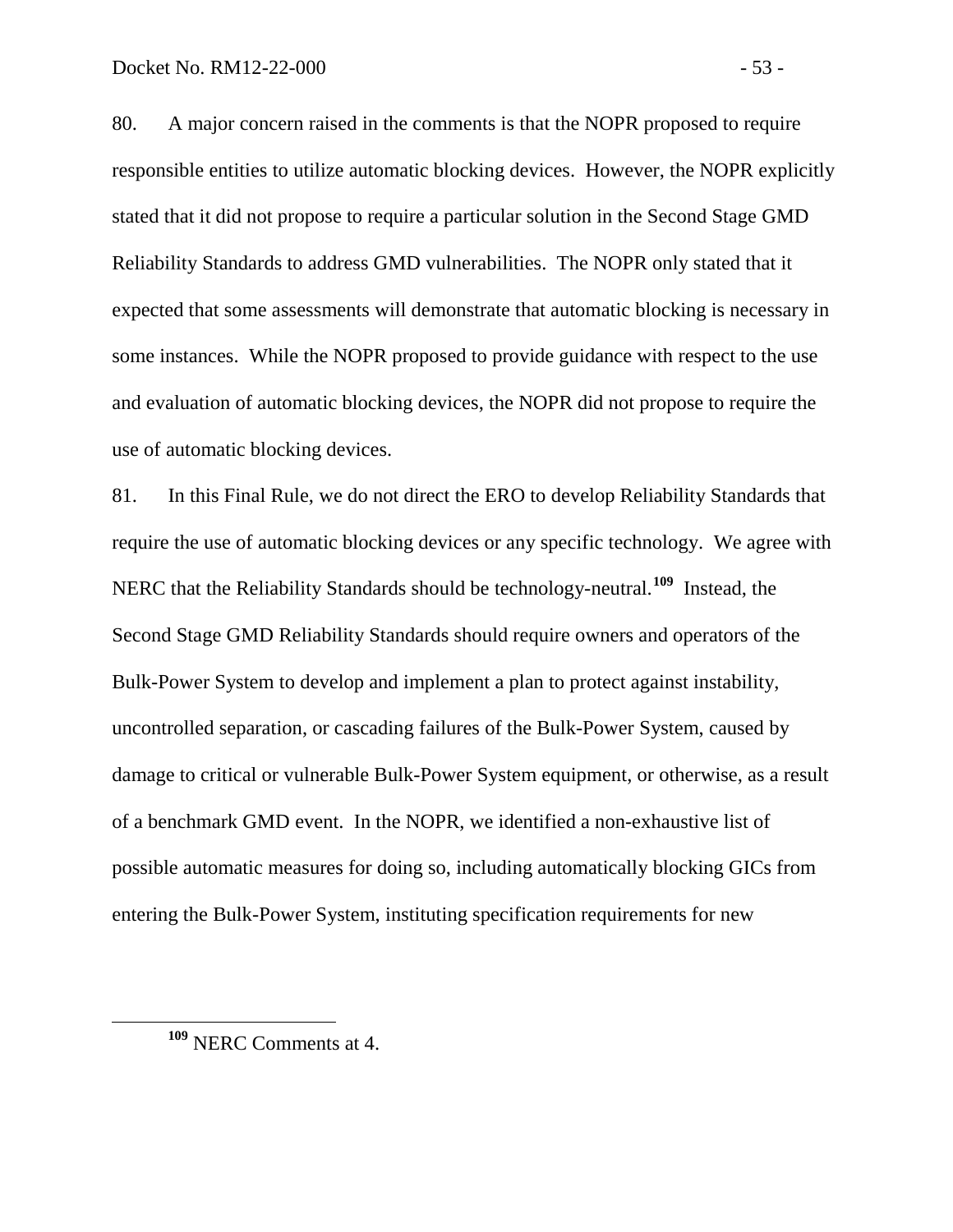equipment, inventory management, and isolating certain equipment that is not cost effective to retrofit.

82. As with the First Stage GMD Reliability Standards, the responsible entities should perform vulnerability assessments of their own systems and develop the plans for mitigating any identified vulnerabilities. We take no position in this Final Rule on which functional entities should be responsible for compliance under the Second Stage GMD Reliability Standards. However, the NERC standards development process should consider tasking planning coordinators, or another functional entity with a wide-area perspective, to coordinate mitigation plans across Regions under the Second Stage GMD Reliability Standards to ensure consistency and regional effectiveness. We clarify that if a responsible entity performs the required GMD vulnerability assessments and finds no potential GMD impacts, no plan is required under the Second Stage GMD Reliability Standards.**[110](#page-56-0)**

83. The NOPR stated that if a responsible entity identifies GMD vulnerabilities, then the plan cannot be limited to operational procedures or enhanced training alone. Some commenters interpreted this to mean that a responsible entity could never rely on operational procedures alone. We clarify that if the GMD vulnerability assessments in the Second Stage GMD Reliability Standards identify potential GMD impacts, while the development of the required mitigation plan cannot be limited to considering operational

<span id="page-56-0"></span>**<sup>110</sup>** NOPR, 141 FERC ¶ 61,045 at P 16 n.37.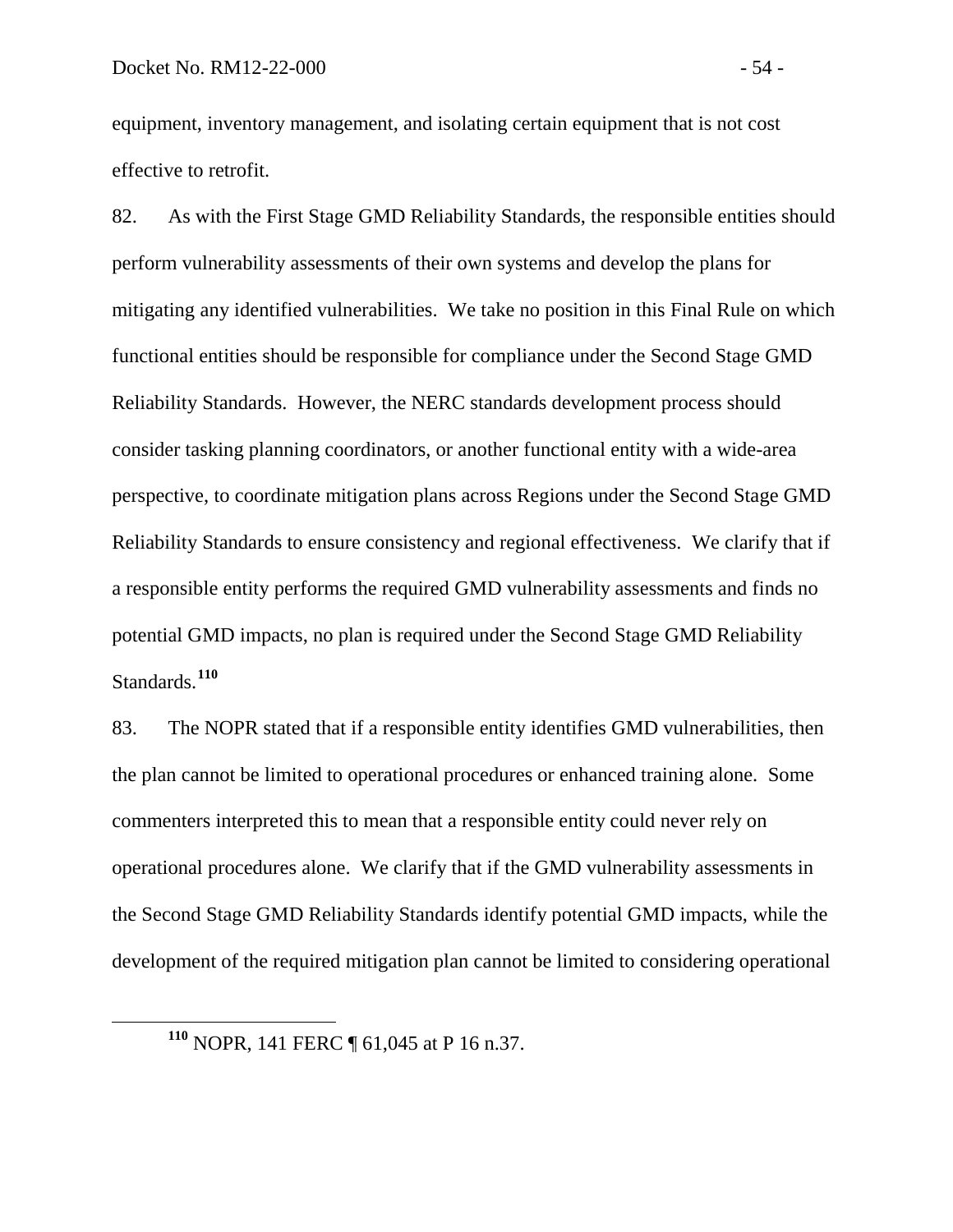procedures or enhanced training alone, operational procedures and enhanced training may be sufficient if that is verified by the vulnerability assessments.

84. The Second Stage GMD Reliability Standards should not impose "strict liability" on responsible entities for failure to ensure the reliable operation of the Bulk-Power System in the face of a GMD event of unforeseen severity, as some commenters fear. The NOPR proposed to require owners and operators to develop and implement a plan so that instability, uncontrolled separation, or cascading failures of the Bulk-Power System, caused by damage to critical or vulnerable Bulk-Power System equipment, or otherwise, will not occur as a result of a GMD.<sup>[111](#page-57-0)</sup> While this language is taken directly from the definition of "reliable operation" in FPA section 215(a)(4), and similar language is found in the Requirements of other Reliability Standards, we clarify that owners and operators should be required to develop and implement a plan to protect against instability, uncontrolled separation, or cascading failures of the Bulk-Power System, caused by damage to critical or vulnerable Bulk-Power System equipment, or otherwise, as a result of a benchmark GMD event. The goal of the NERC standards development process should be to propose Reliability Standards that ensure the reliable operation of the Bulk-

<span id="page-57-0"></span>**<sup>111</sup>** 16 U.S.C. 824o(a)(4) ("The term 'reliable operation' means operating the elements of the bulk-power system within equipment and electric system thermal, voltage, and stability limits so that instability, uncontrolled separation, or cascading failures of such system will not occur as a result of a sudden disturbance, including a cybersecurity incident, or unanticipated failure of system elements.").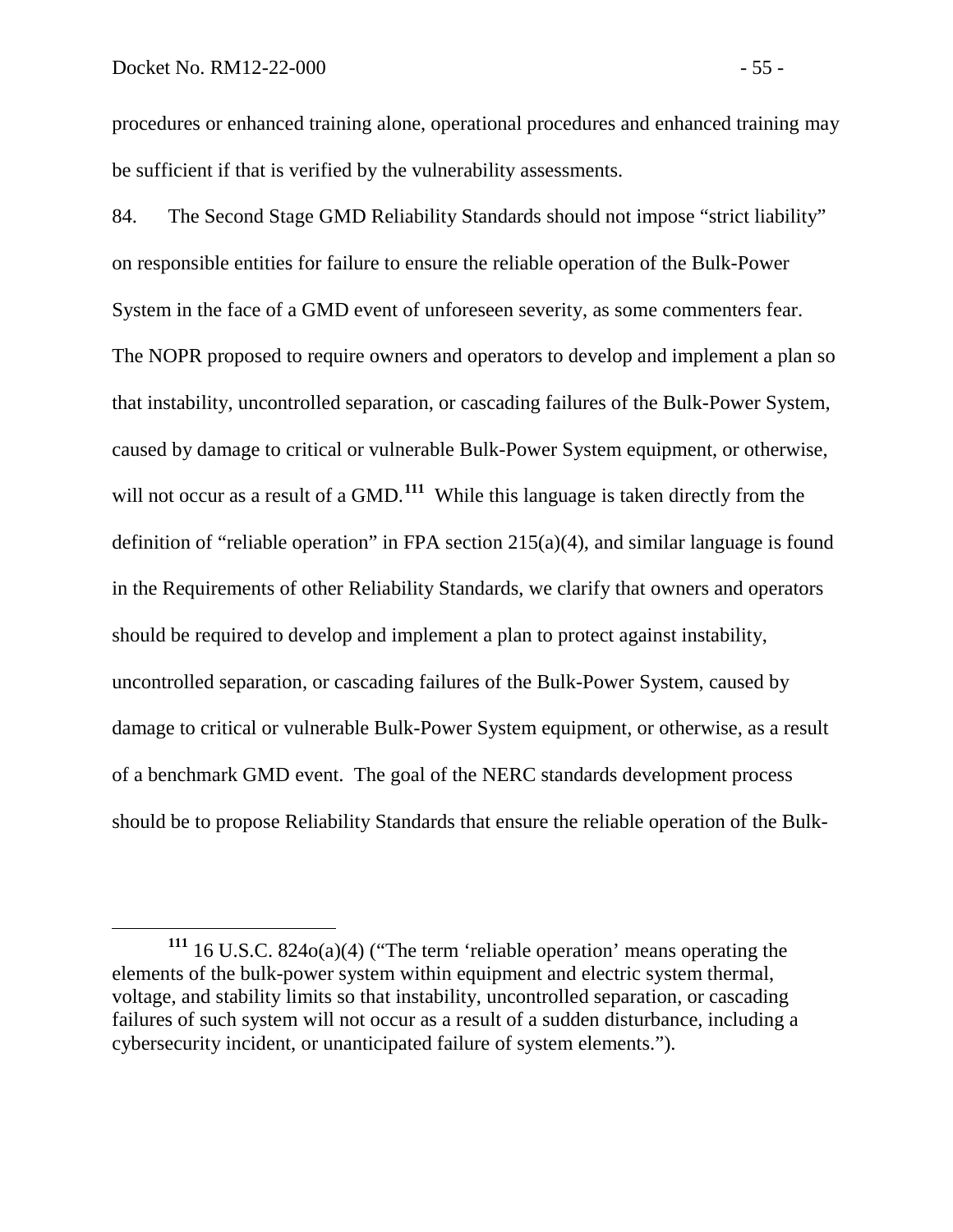Power System in response to identified benchmark GMD events.<sup>[112](#page-58-0)</sup> Identifying robust and technically justified benchmark GMD events in the Reliability Standards, that the Bulk-Power System is required to withstand (i.e., continue "reliable operation"), addresses the concern that responsible entities might otherwise be required to prevent instability, uncontrolled separation, or cascading failures of the Bulk-Power System when confronted with GMD events of unforeseen severity. In addition, the Reliability Standards should include Requirements whose goal is to prevent instability, uncontrolled separation, or cascading failures of the Bulk-Power System when confronted with a benchmark GMD event. Given that the scientific understanding of GMDs is still evolving, we recognize that Reliability Standards cannot be expected to protect against all GMD-induced outages.

85. In the NOPR, we proposed to direct the ERO to identify what would constitute appropriate automatic blocking measures. The NOPR stated that, in defining what is an appropriate blocking measure, the ERO should address: (1) feasibility and effectiveness; and (2) ability to operate without adversely impacting the reliable operation of the Bulk-Power System. The comments reflect that certain entities have implemented automatic blocking measures, but the comments also reflect concerns with the unintended effects of automatic blocking measures and the uncertainties surrounding automatic blocking

<span id="page-58-0"></span>**<sup>112</sup>** *See*, *e.g.*, Reliability Standard TOP-004-2, Requirement R2 ("Each Transmission Operator shall operate so that instability, uncontrolled separation, or cascading outages will not occur as a result of the most severe single contingency.").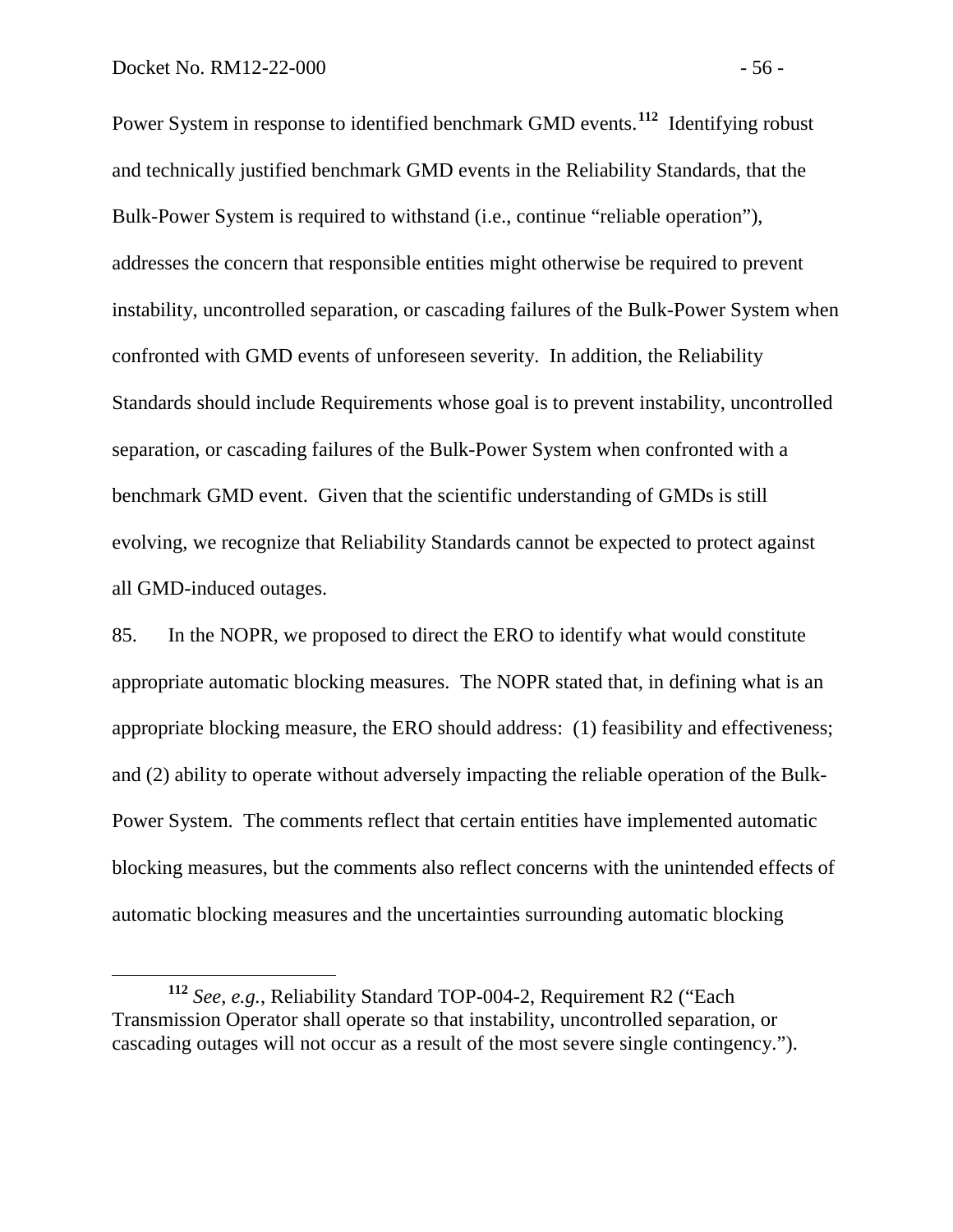measures.<sup>[113](#page-59-0)</sup> We do not require the use of automatic blocking measures in the Second Stage GMD Reliability Standards. However, given that some responsible entities have or may choose automatic blocking measures, the NERC standards development process should consider how to verify that selected blocking measures are effective and consistent with the reliable operation of the Bulk-Power System.

86. The NOPR stated that another possible mitigation option is to improve the "withstand" capability of Bulk-Power System components. The NOPR stated that the "withstand" capability refers to a component's ability to withstand stresses imposed by GICs before suffering damage. While responsible entities will decide how to mitigate GMD vulnerabilities on their systems, the NERC standards development process should consider how the reliability goals of the proposed Reliability Standards can be achieved by a combination of automatic measures including, for example, some combination of blocking, improved "withstand" capability, instituting specification requirements for new equipment, inventory management, and isolating certain equipment that is not cost effective to retrofit. As with the First Stage GMD Reliability Standards, NERC can identify and disseminate to responsible entities the measures or the combination of measures adequate to maintain the reliable operation of the Bulk-Power System against the potential GMD impacts identified in the assessments.

<span id="page-59-0"></span>**<sup>113</sup>** CEA Comments at 10; Bonneville Comments at 7; Dominion Comments at 7; CenterPoint Comments at 12-13; Exelon Comments at 11-12.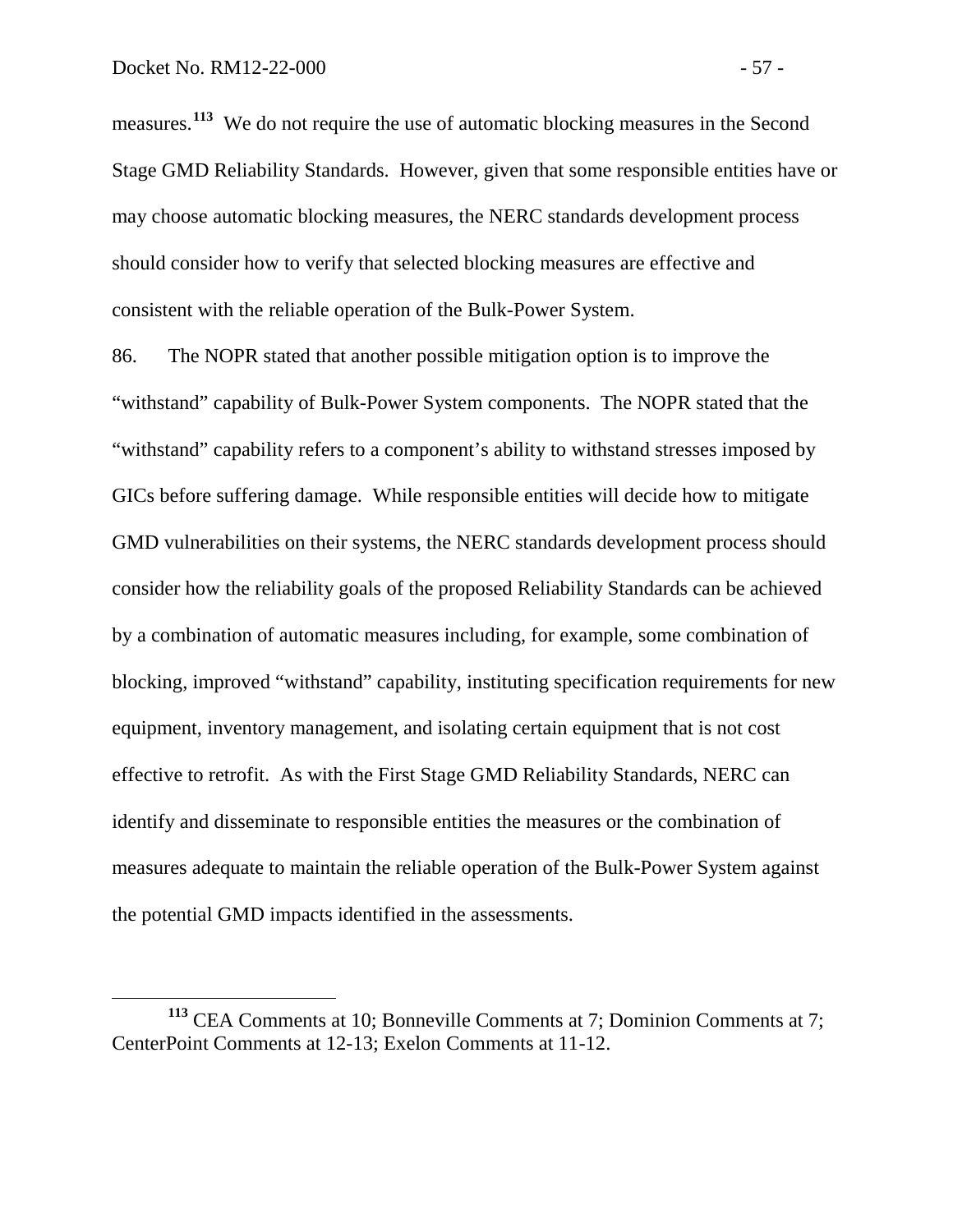# **3. Schedule for Submitting and Implementing Second Stage GMD Reliability Standards**

# **NOPR**

87. The NOPR proposed a six-month deadline to submit the Second Stage GMD Reliability Standards to the Commission. However, the NOPR did not propose to direct or suggest an implementation schedule for the Second Stage GMD Reliability Standards. Instead, the NOPR stated that the Reliability Standards would likely require an extended, multi-phase implementation period given the time needed to conduct the required assessments and the time and cost of installing any required automatic protection measures. The NOPR stated that it would be appropriate for the Second Stage GMD Reliability Standards to include an implementation schedule that requires owners and operators of the Bulk-Power System to prioritize implementation so that components considered vital to the reliable operation of the Bulk-Power System are protected in the earliest phase of the implementation plan.

# **Comments**

88. NERC states that "[w]hile the implementation proposed for the completion of the second stage Reliability Standards is aggressive, NERC is committed to meeting whatever implementation targets are established by the Commission in the final rule."<sup>[114](#page-60-0)</sup>

<span id="page-60-0"></span>**<sup>114</sup>** NERC Comments at 13.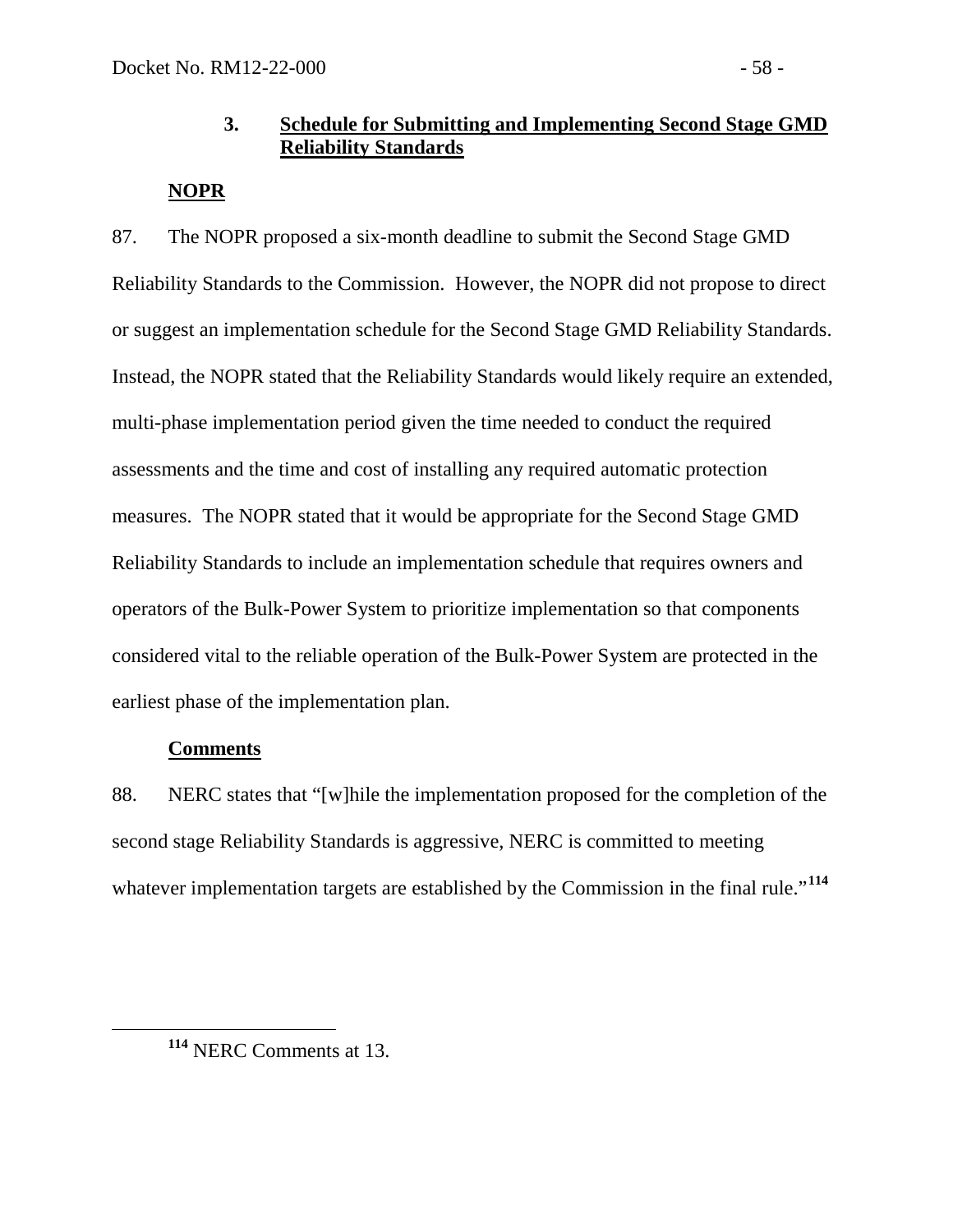Other commenters support adoption of the proposed six-month filing deadline for the Second Stage GMD Reliability Standards.**[115](#page-61-0)**

89. Some commenters, including those supporting the Second Stage GMD Reliability Standards, express concern with the six-month deadline proposed in the NOPR because six months does not allow enough time to address the complex issues raised by the proposed Reliability Standards.**[116](#page-61-1)** Joint ISOs/RTOs propose a one-year development and filing deadline.**[117](#page-61-2)** Idaho Power proposes an 18-month deadline for submitting the Reliability Standards and a three-year, multi-phased implementation period. **[118](#page-61-3)** Exelon recommends that NERC should propose a filing deadline.**[119](#page-61-4)**

90. Commenters opposing the Second Stage GMD Reliability Standards state that the development of Second Stage GMD Reliability Standards should be delayed given the need for further research into GMDs and the continuing work of the NERC GMD Task Force.

# **Commission Determination**

<span id="page-61-0"></span>91. In its comments, NERC commits to meeting the six-month submission deadline proposed in the NOPR. However, based on the concerns raised in the comments, we

**<sup>115</sup>** *See*, *e.g.*, Foundation Comments at 19.

<span id="page-61-1"></span>**<sup>116</sup>** *See*, *e.g.*, LADWP Comments at 5; Joint ISOs/RTOs Comments 24-25.

<span id="page-61-2"></span>**<sup>117</sup>** Joint ISOs/RTOs Comments at 24.

<span id="page-61-3"></span>**<sup>118</sup>** Idaho Power Comments at 2.

<span id="page-61-4"></span>**<sup>119</sup>** Exelon Comments at 14.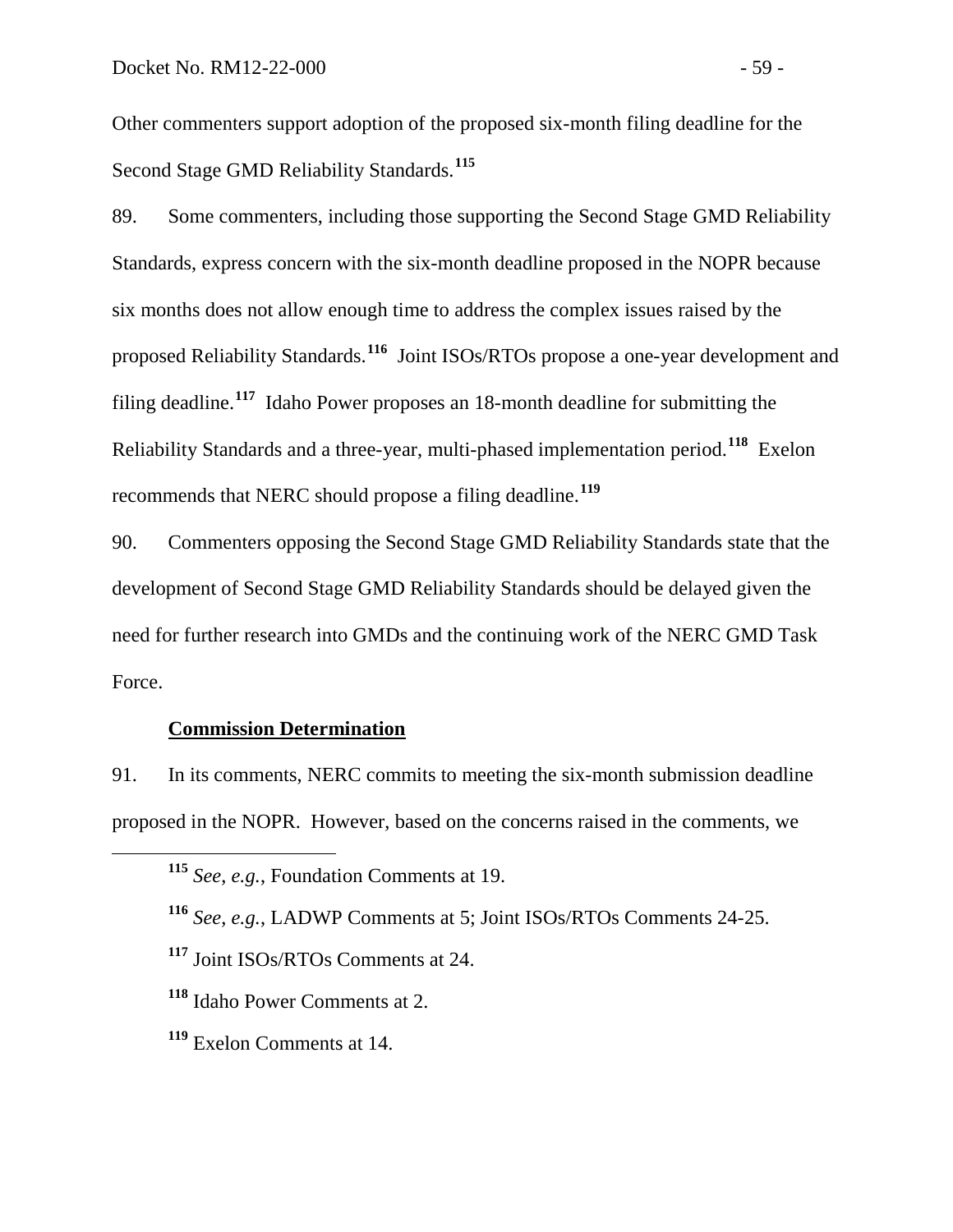modify the schedule in the NOPR and direct NERC to submit the proposed Second Stage GMD Reliability Standards within 18 months of the effective date of this Final Rule. While NERC should propose an implementation plan, we do not direct or suggest a specific implementation plan. As stated in the NOPR, in a proposed implementation plan, we expect that NERC will consider a multi-phased approach that requires owners and operators of the Bulk-Power System to prioritize implementation so that components considered vital to the reliable operation of the Bulk-Power System are protected first. We also expect, as discussed above, that the implementation plan will take into account the availability of validated tools, models, and data that are necessary for responsible entities to perform the required GMD vulnerability assessments.

#### **III. Information Collection Statement**

92. The Office of Management and Budget (OMB) regulations require approval of certain information collection requirements imposed by agency rules. Upon approval of a collection(s) of information, OMB will assign an OMB control number and an expiration date. Respondents subject to the filing requirements of an agency rule will not be penalized for failing to respond to these collections of information unless the collections of information display a valid OMB control number. The Paperwork Reduction Act (PRA) requires each federal agency to seek and obtain OMB approval before undertaking a collection of information directed to ten or more persons, or contained in a rule of general applicability.

93. The Commission is submitting these reporting requirements to OMB for its review and approval under section 3507(d) of the PRA. The Commission solicited comments on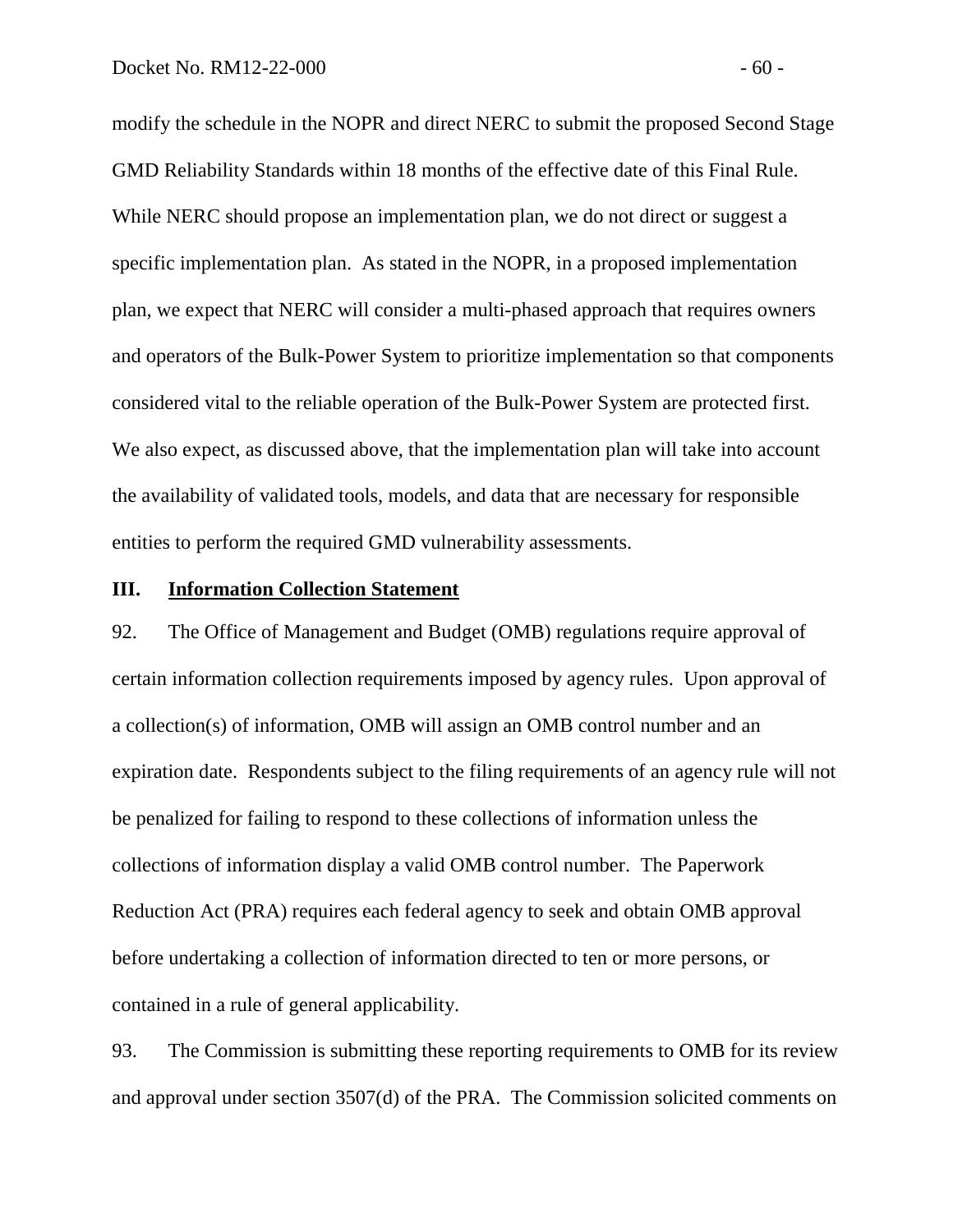the Commission's need for this information, whether the information will have practical utility, ways to enhance the quality, utility, and clarity of the information to be collected, and any suggested methods for minimizing the respondent's burden, including the use of automated information techniques. The Commission received no comments on the burden and cost information contained in the NOPR.

94. The Public Reporting Burden and cost related to the proposed rule in Docket RM12-22-000 are covered by, and already included in, the existing FERC-725, Certification of Electric Reliability Organization; Procedures for Electric Reliability (OMB Control No. 1902-0225). FERC-725 includes the ERO's overall responsibility for developing Reliability Standards, such as the Reliability Standards for Geomagnetic Disturbances.

95. Internal review: The Commission has reviewed the proposed changes and has determined that the changes are necessary to ensure the reliability and integrity of the Nation's Bulk-Power System.

96. Interested persons may obtain information on the reporting requirements by contacting: Federal Energy Regulatory Commission, 888 First Street, NE, Washington, DC 20426 [Attention: Ellen Brown, Office of the Executive Director, e-mail: DataClearance@ferc.gov, Phone: (202) 502-8663, fax: (202) 273-0873]. Comments on the requirements of this rule may also be sent to the Office of Information and Regulatory Affairs, Office of Management and Budget, Washington, DC 20503 [Attention: Desk Officer for the Federal Energy Regulatory Commission]. For security reasons, comments should be sent by e-mail to OMB at oira\_submission@omb.eop.gov. Please reference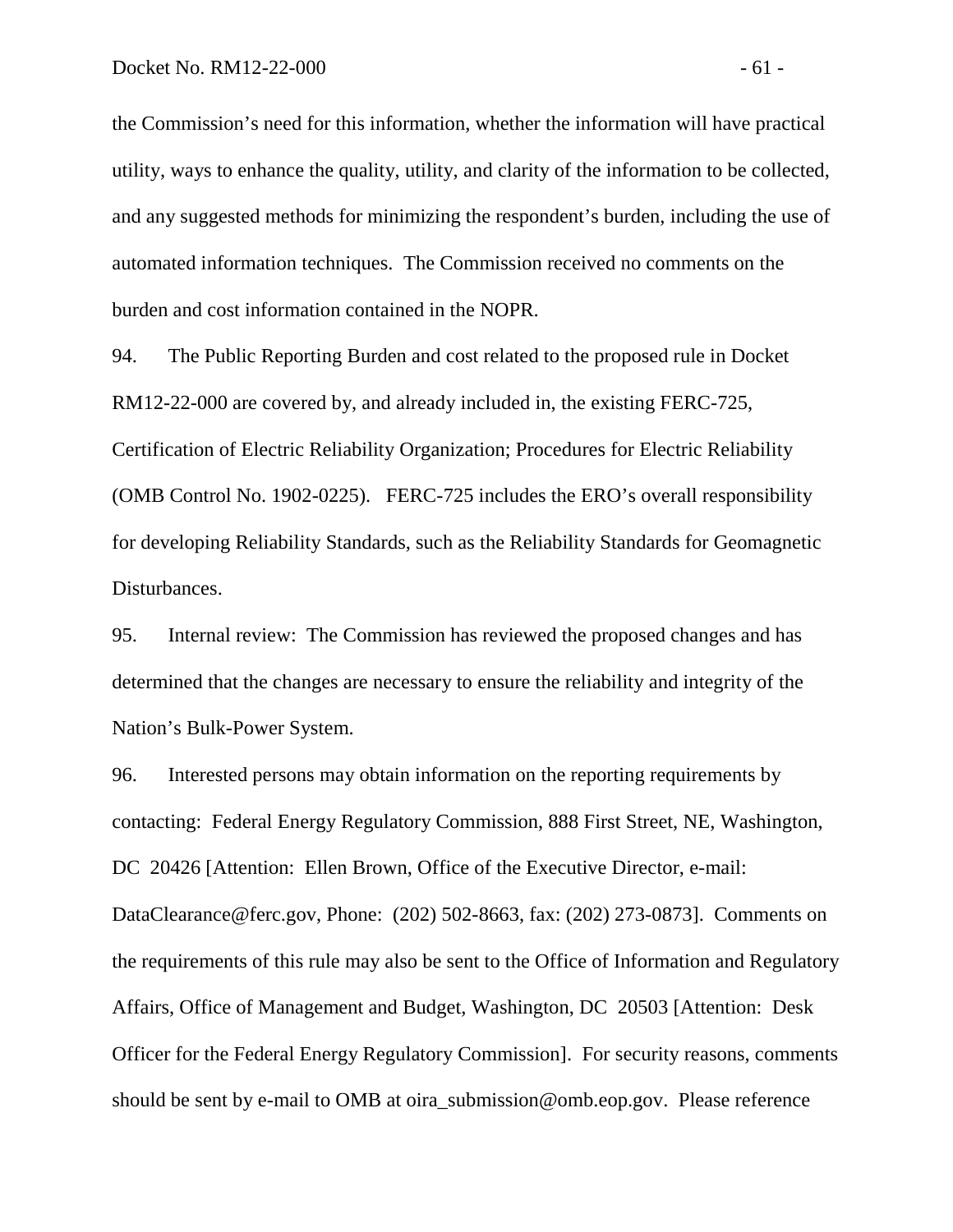OMB Control No. 1902-0225, FERC-725 and the docket number of this proposed rulemaking in your submission.

#### **IV. Environmental Analysis**

97. The Commission is required to prepare an Environmental Assessment or an Environmental Impact Statement for any action that may have a significant adverse effect on the human environment. **[120](#page-64-0)** The Commission has categorically excluded certain actions from this requirement as not having a significant effect on the human environment. Included in the exclusion are rules that are clarifying, corrective, or procedural or that do not substantially change the effect of the regulations being amended.**[121](#page-64-1)** The actions proposed here fall within this categorical exclusion in the Commission's regulations.**[122](#page-64-2)**

**<sup>121</sup>** 18 CFR 380.4(a)(2)(ii).

<span id="page-64-2"></span><span id="page-64-1"></span>**<sup>122</sup>** Only one commenter, SENS, addressed the NOPR's Environmental Analysis proposal. SENS requested that the Commission "include an environmental impact assessment of GMD-induced power outage on the approximately 104 nuclear power plants in the United States if the proposed rules are *not* enacted." SENS Comments at 5 (emphasis in original). The request in this comment is moot in light of the Commission's directive in this Final Rule that the ERO develop and submit for approval proposed GMD Reliability Standards.

<span id="page-64-0"></span>**<sup>120</sup>** *Regulations Implementing the National Environmental Policy Act of 1969*, Order No 486, 52 FR 47897 (Dec. 17, 1987), FERC Stats. & Regs. Preambles 1986-1990 ¶ 30,783 (1987).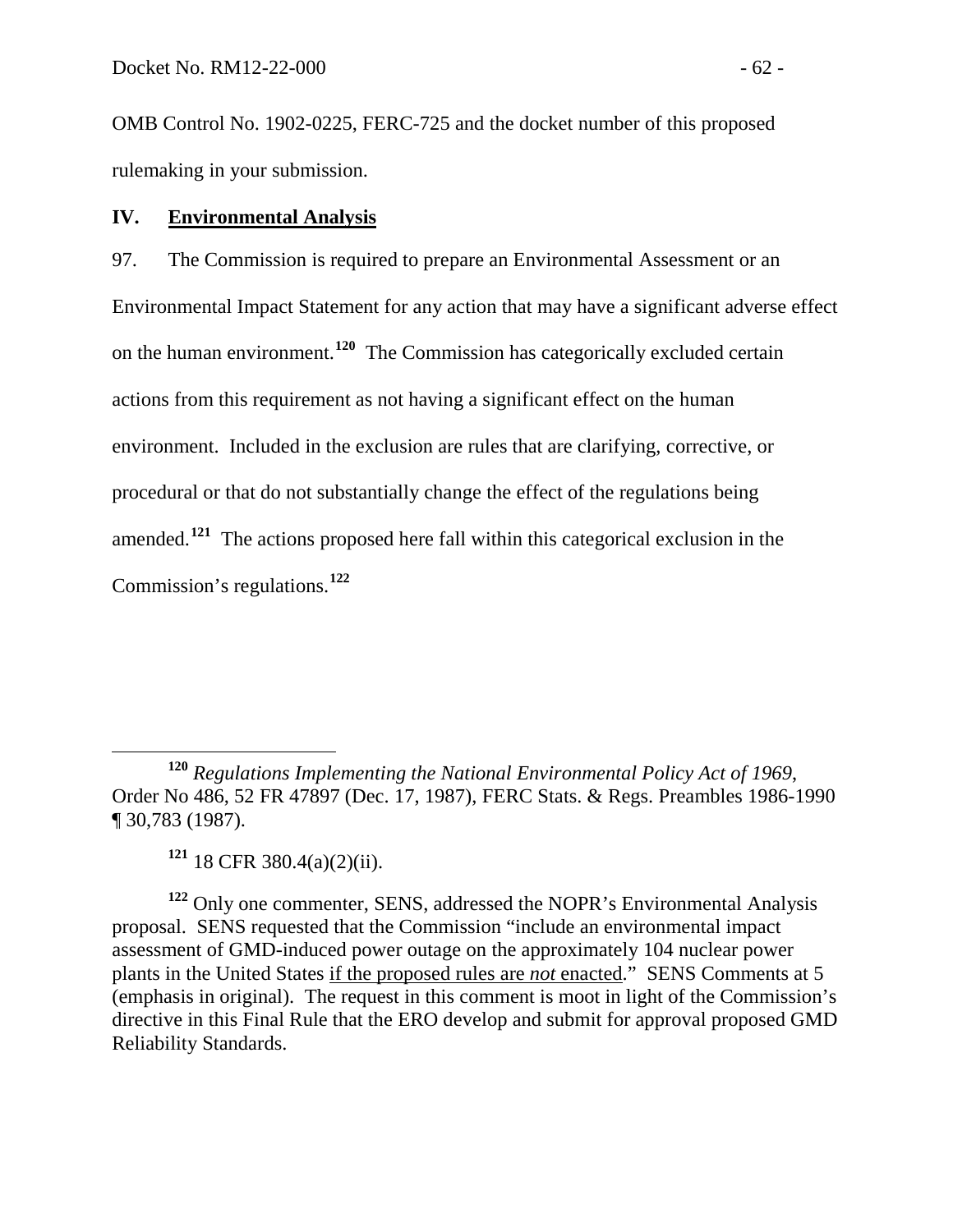### **V. Regulatory Flexibility Act**

98. The Regulatory Flexibility Act of 1980 (RFA)<sup>[123](#page-65-0)</sup> generally requires a description accomplish the stated objectives of a proposed rule and that minimize any significant and analysis of proposed rules that will have significant economic impact on a substantial number of small entities. The RFA mandates consideration of regulatory alternatives that economic impact on a substantial number of small entities. The Small Business Administration's (SBA) Office of Size Standards develops the numerical definition of a small business.<sup>[124](#page-65-1)</sup> The SBA has established a size standard for electric utilities, stating that a firm is small if, including its affiliates, it is primarily engaged in the transmission, generation and/or distribution of electric energy for sale and its total electric output for the preceding twelve months did not exceed four million megawatt hours.**[125](#page-65-2)**

99. The NOPR stated that, by proposing only to direct NERC, the Commissioncertified ERO, to develop GMD Reliability Standards, the proposal would not have a significant or substantial impact on entities other than NERC. The NOPR stated that the ERO develops and files with the Commission for approval Reliability Standards affecting the Bulk-Power System, which represents: (a) a total electricity demand of 830 gigawatts (830,000 megawatts) and (b) more than \$1 trillion worth of assets. Therefore, the NOPR certified that the proposal will not have a significant economic impact on a substantial

<span id="page-65-0"></span>**<sup>123</sup>** 5 U.S.C. 601-612.

<span id="page-65-1"></span>**<sup>124</sup>** 13 CFR 121.101.

<span id="page-65-2"></span>**<sup>125</sup>** 13 CFR 121.201, Sector 22, Utilities & n.1.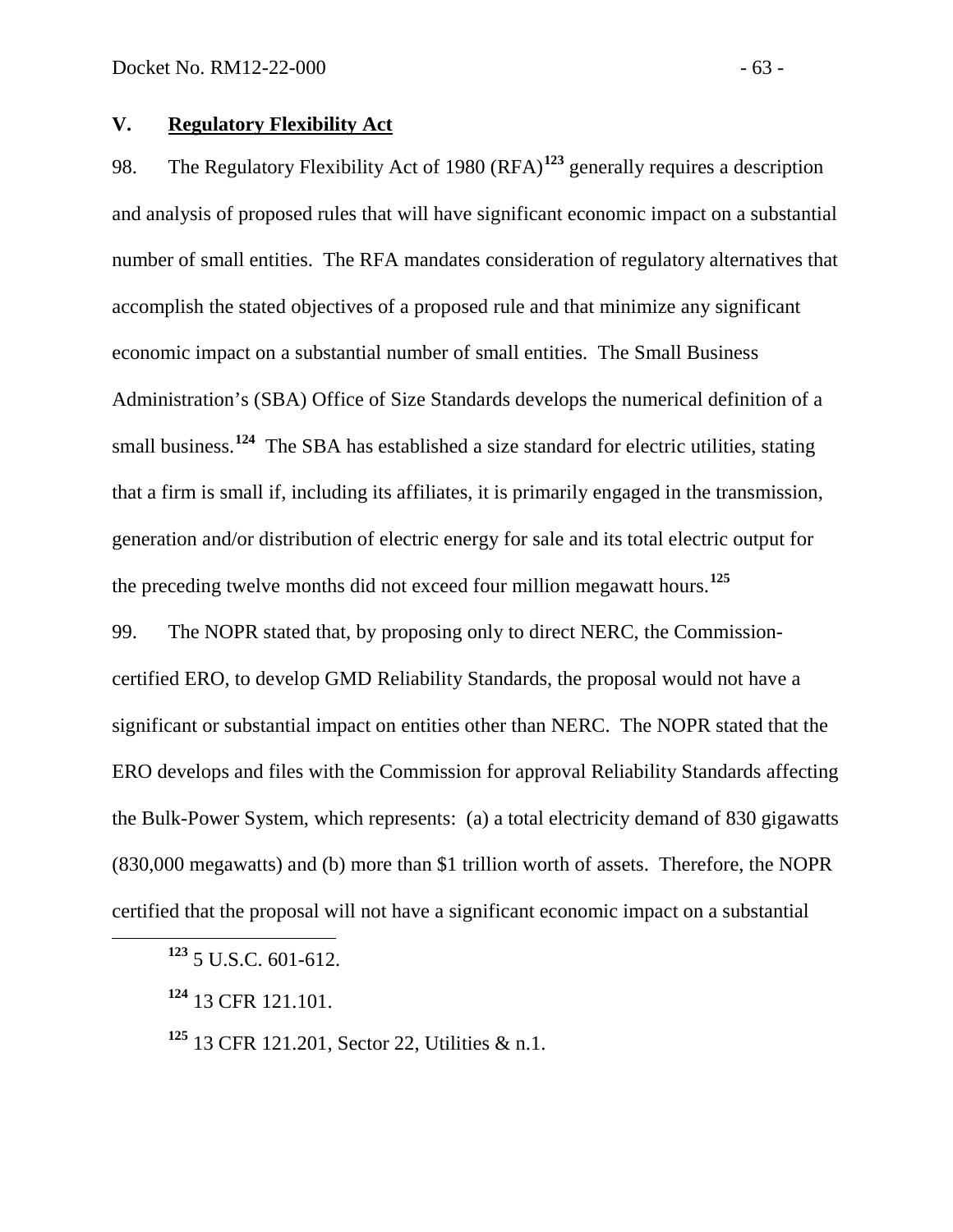number of small entities.The NOPR further stated that any Reliability Standards proposed by NERC in compliance with this rulemaking will be considered by the Commission in future proceedings and that, as part of any future proceedings, the Commission will make determinations pertaining to the Regulatory Flexibility Act based on the content of the Reliability Standards proposed by NERC.

100. The Commission received one comment addressing the Regulatory Flexibility Act certification in the NOPR.

### **Comments**

101. APPA, NRECA, and TAPS state that the GMD Reliability Standards could result in significant adverse regulatory impacts on many small utilities. APPA, NRECA and TAPS state that, while it might be premature for the Commission to engage in a full RFA analysis at this stage, putting off an RFA analysis will make it more difficult to perform an analysis in the future. APPA, NRECA and TAPS state that the Commission should at least gather the necessary facts in the comment phase of this rulemaking so that it can develop a record on the universe of small entities that could be affected by NERC Reliability Standards addressing GMDs and possible ways to mitigate any adverse impacts of such Reliability Standards. APPA, NRECA and TAPS encourage the Commission to host a "technical conference, convene[] a panel of small utility representatives, or undertake some other comparable outreach effort to solicit information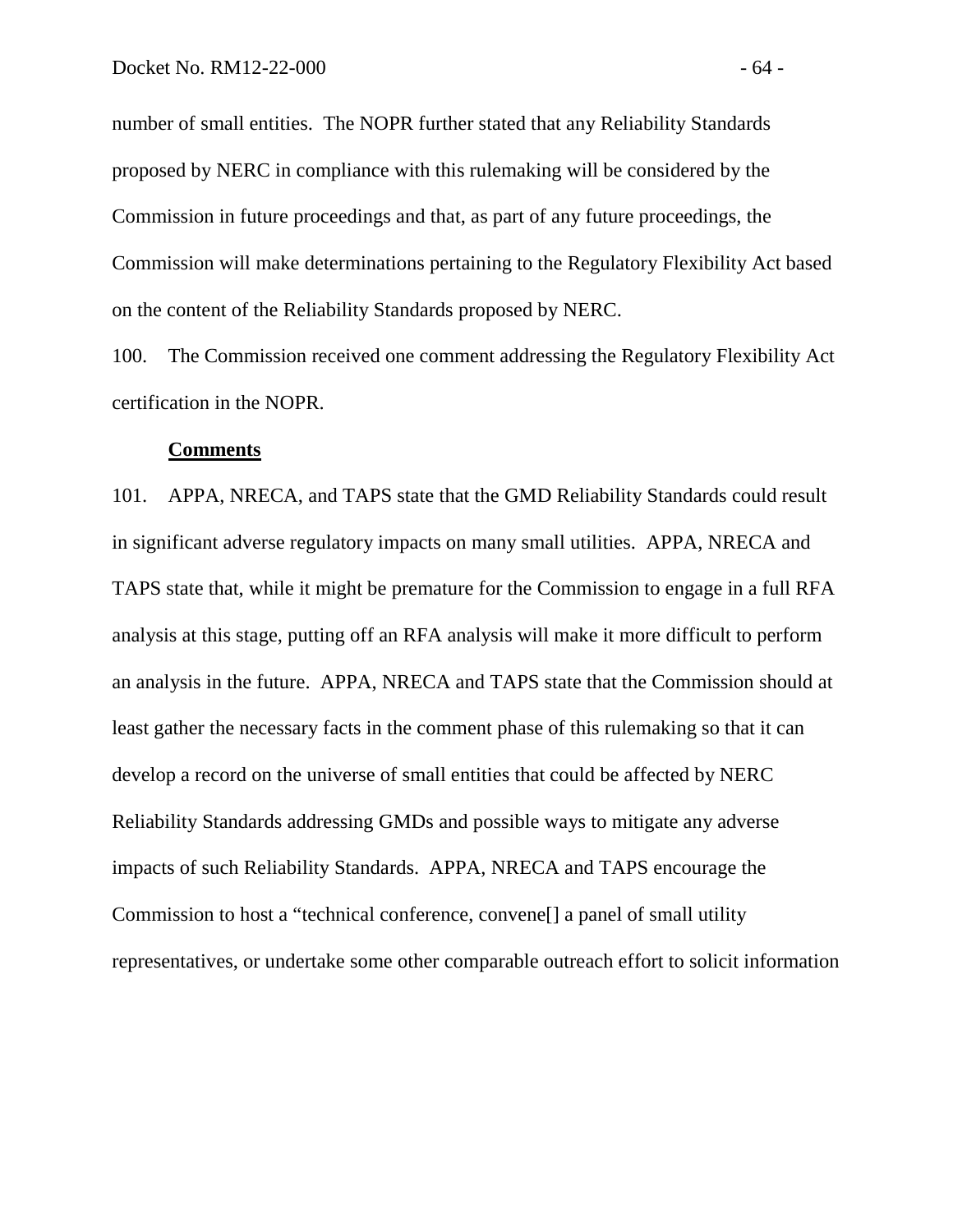from the small entities that may be affected by the contemplated GMD reliability standards."<sup>[126](#page-67-0)</sup>

# **Commission Determination**

102. The Commission certifies that this final rule will not have a significant economic impact on a substantial number of small entities. We affirm the reasoning in the NOPR that, in only directing the ERO to develop and submit for approval GMD Reliability Standards, this Final Rule only applies to NERC, which, as discussed above, is not a small entity. APPA, NRECA and TAPS concede that it would be premature to conduct a full Regulatory Flexibility Analysis at this time, but they state that it could be more difficult to conduct such an analysis in the future. We disagree because the Commission cannot assess the economic impact on small entities of the GMD Reliability Standards at this time since they have not been developed or submitted for approval by NERC. Such an analysis, at this time, would be purely speculative. As we stated in the NOPR, the GMD Reliability Standards proposed by NERC in compliance with this Final Rule will be considered by the Commission in future rulemakings. As part of those rulemakings, the Commission will make determinations pertaining to the Regulatory Flexibility Act based on the content of the Reliability Standards proposed by NERC. While the Commission declines to conduct the types of outreach suggested by APPA, NRECA, and TAPS at this time, APPA, NRECA and TAPS should participate in the standards

<span id="page-67-0"></span>**<sup>126</sup>** APPA, NRECA, and TAPS Comments at 6.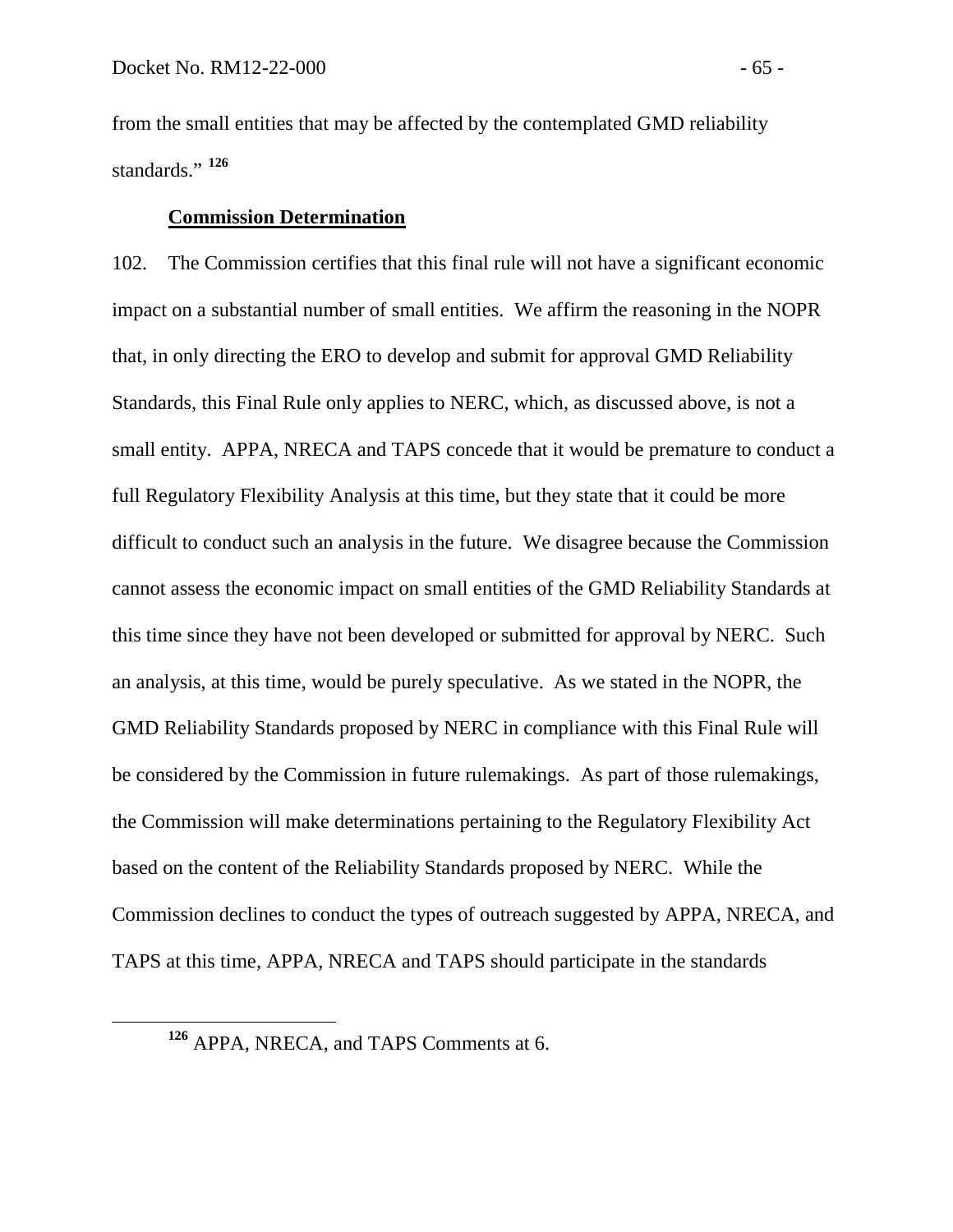development process as NERC develops the Reliability Standards required by this Final Rule to ensure that their views are taken into account. In addition, the Commission welcomes any informal discussions on these issues as NERC develops the Reliability Standards required by this final rule.

### **VI. Document Availability**

103. In addition to publishing the full text of this document in the Federal Register, the Commission provides all interested persons an opportunity to view and/or print the contents of this document via the Internet through the Commission's Home Page ([http://www.ferc.gov\)](http://www.ferc.gov/) and in the Commission's Public Reference Room during normal business hours (8:30 am to 5:00 pm Eastern time) at 888 First Street, NE, Room 2A, Washington DC 20426.

104. From the Commission's Home Page on the Internet, this information is available on eLibrary. The full text of this document is available on eLibrary in PDF and Microsoft Word format for viewing, printing, and/or downloading. To access this document in eLibrary, type the docket number excluding the last three digits of this document in the docket number field.

105. User assistance is available for eLibrary and the Commission's website during normal business hours from the Commission's Online Support at (202) 502-6652 (toll free at 1-866-208-3676) or email at [ferconlinesupport@ferc.gov,](mailto:ferconlinesupport@ferc.gov) or the Public Reference Room at (202) 502-8371, TTY (202) 502-8659. E-mail the Public Reference Room at [public.referenceroom@ferc.gov.](mailto:public.referenceroom@ferc.gov)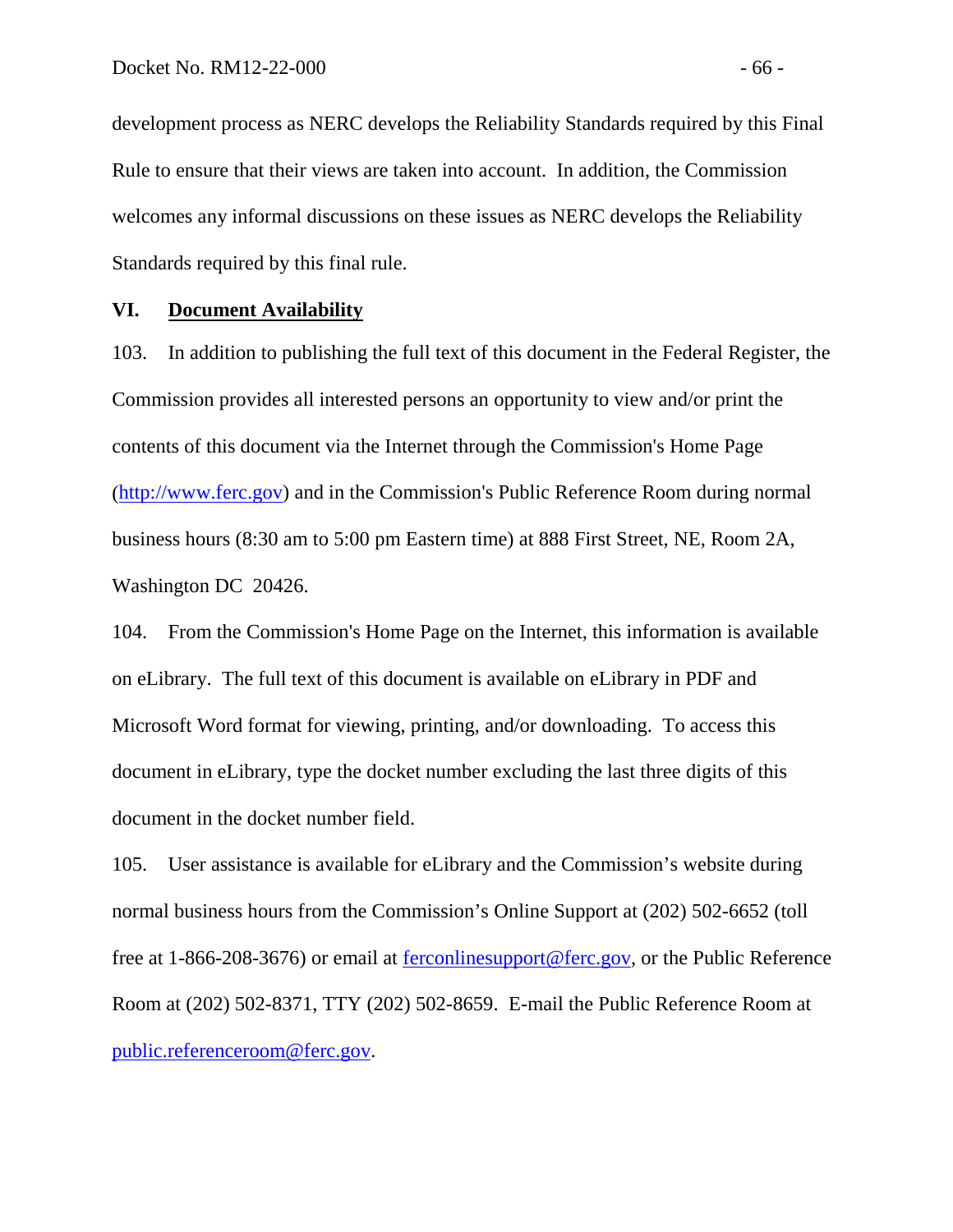### **VII. Effective Date and Congressional Notification**

106. These regulations are effective **[60 days after publication in the FEDERAL** 

**REGISTER]**. The Commission has determined, with the concurrence of the Administrator of the Office of Information and Regulatory Affairs of OMB, that this rule is not a "major rule" as defined in section 351 of the Small Business Regulatory Enforcement Fairness Act of 1996.

By the Commission.

 $(S E A L)$ 

Nathaniel J. Davis, Sr., Deputy Secretary.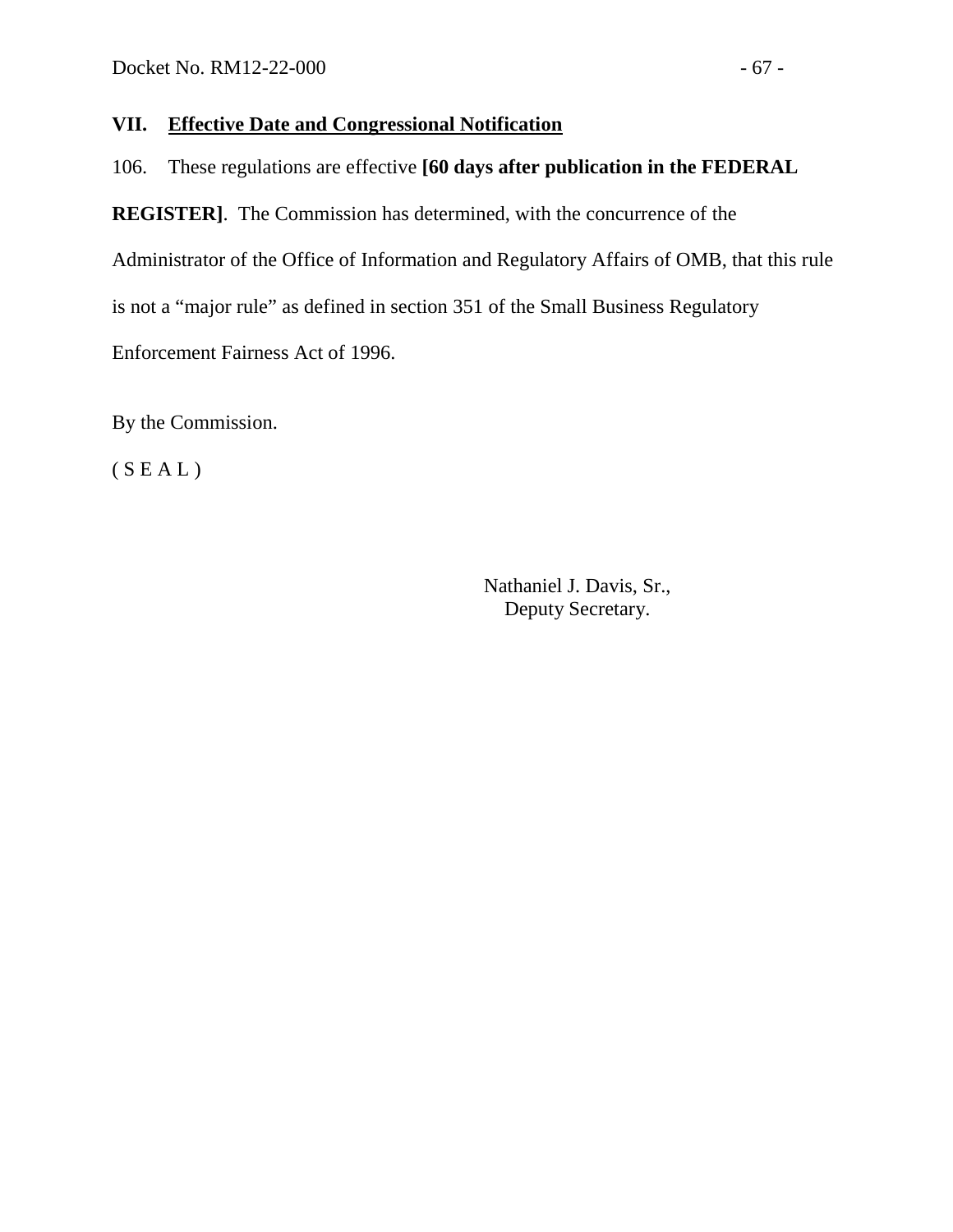# **Appendix Commenters**

| Abbreviation            | <b>Commenter</b>                                              |
|-------------------------|---------------------------------------------------------------|
| Alcoa                   | Alcoa Inc. and Alcoa Power Generating Inc.                    |
| <b>AFS</b>              | <b>Advanced Fusion Systems</b>                                |
| <b>AEP</b>              | <b>American Electric Power Service Corporation</b>            |
| <b>APS</b>              | Arizona Public Service Company                                |
| Ayers                   | Cynthia E. Ayers                                              |
| George Baker            | George H. Baker III, Ph. D                                    |
| <b>Joel Baker</b>       | Joel E. Baker                                                 |
| <b>Bequette</b>         | William Bequette                                              |
| Bowen                   | Dwane M. Bowen                                                |
| Boyd                    | David A. Boyd                                                 |
| Bonneville              | <b>Bonneville Power Administration</b>                        |
| <b>CEA</b>              | <b>Canadian Electricity Association</b>                       |
| CenterPoint             | CenterPoint Energy Houston Electric, LLC                      |
| Clinic                  | Samuelson-Glushko Technology Law and Policy Clinic,           |
|                         | University of Colorado Law School                             |
| Congressman Franks      | <b>Congressman Trent Franks</b>                               |
| <b>Consumers Energy</b> | <b>Consumers Energy Company</b>                               |
| Dominion                | Dominion Resources Services, Inc.                             |
| Duke                    | <b>Duke Energy Corporation</b>                                |
| EEI                     | <b>Edison Electric Institute</b>                              |
| <b>EIS</b>              | <b>Electric Infrastructure Security Council</b>               |
| <b>ELCON</b>            | <b>Electricity Consumers Resource Council</b>                 |
| Emprimus                | Emprimus LLC                                                  |
| <b>EPSA</b>             | <b>Electric Power Supply Association</b>                      |
| Exelon                  | <b>Exelon Corporation</b>                                     |
| Foundation              | <b>Foundation for Resilient Societies</b>                     |
| <b>FPL</b>              | Florida Power & Light Company                                 |
| Frauman                 | Roger Frauman                                                 |
| Greenhill               | John Greenhill                                                |
| <b>Idaho Power</b>      | <b>Idaho Power Company</b>                                    |
| <b>IESO</b>             | Independent Electricity Operator and Hydro One Networks,      |
|                         | Inc.                                                          |
| <b>ITC</b>              | <b>International Transmission Company</b>                     |
| Joint ISOs/RTOs         | Alberta Electric System Operator, California Independent      |
|                         | System Operator, Electric Reliability Council of Texas,       |
|                         | Independent Electricity System Operator of Ontario, Inc., ISO |
|                         | New England Inc., Midwest Independent Transmission            |
|                         | System Operator, Inc., New York Independent System            |